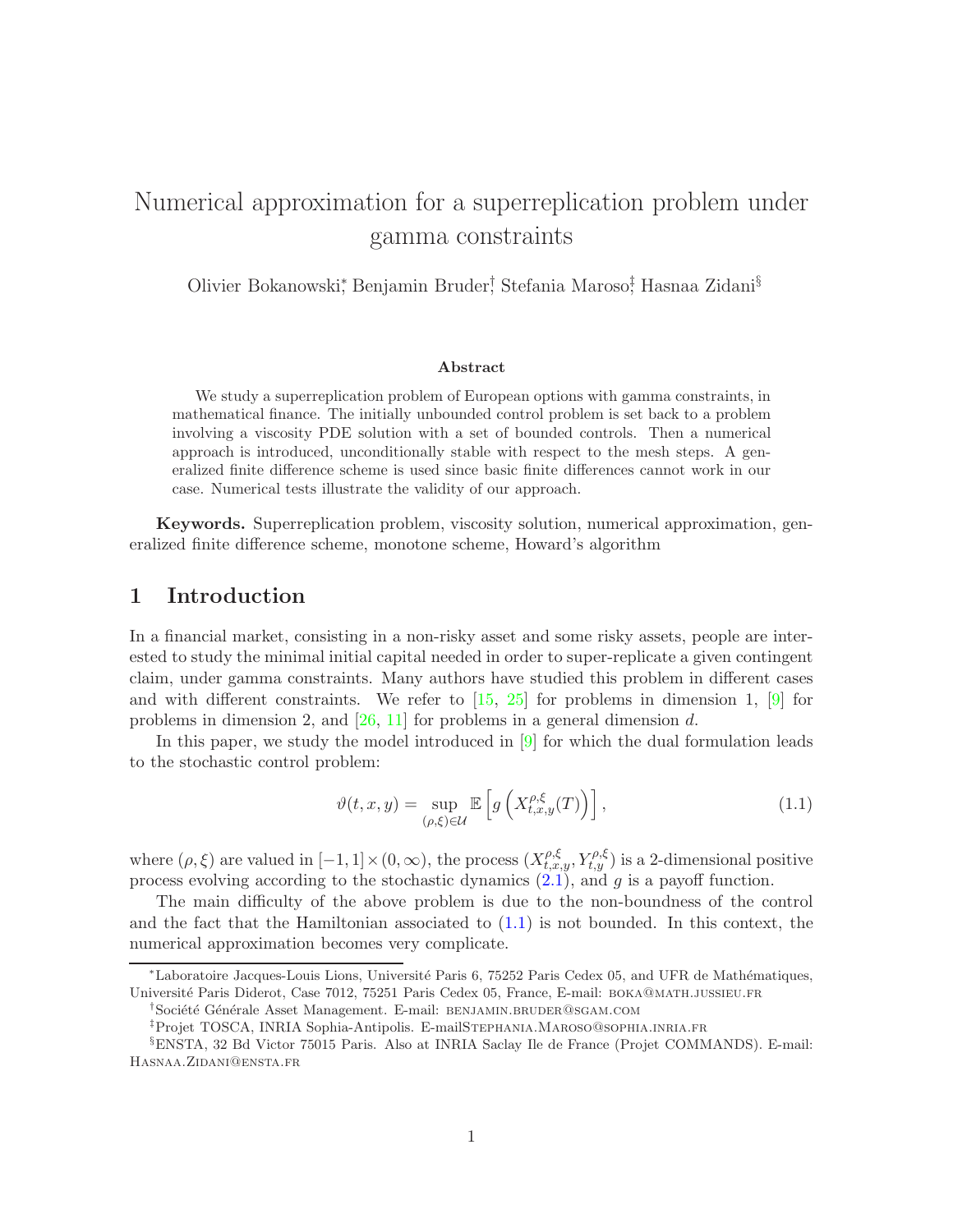In the literature, problems with unbounded control variables have been studied by many authors (for example,  $[1, 10]$  $[1, 10]$ ). In all these cases, a truncation of the set of controls is considered in order to replace the original Hamiltonian by a finite one. Although, this truncation simplifies the numerical analysis of the problem, there is no theoretical result justifying it.

In this paper we do not truncate the set of controls. The rigorous HJB equation associated to our problem can be reformulated in the following way

$$
\Lambda^{-}(J(t,x,y,D\vartheta(t,x,y),D^{2}\vartheta(t,x,y)))=0,
$$
\n(1.2)

<span id="page-1-0"></span>where  $J$  is a symmetric matrix differential operator associated to the Hamiltonian, and where  $\Lambda^{-1}(J)$  means the smallest eigenvalue of the matrix operator J. From standard computations on algebra, we rewrite the smallest eigenvalue as follows:

$$
\Lambda^{-}(J) = \min_{\|\alpha\|=1} \alpha^{T} J\alpha,
$$

<span id="page-1-1"></span>where  $\alpha \in \mathbb{R}^2$ , and  $\|\cdot\|$  denotes the Euclidean norm. Hence, equation [\(1.2\)](#page-1-0) is equivalent to solve:

$$
\min_{\|\alpha\|=1} \alpha^T J(t, x, y, D\vartheta(t, x, y), D^2\vartheta(t, x, y)))\alpha = 0,
$$
\n(1.3)

where  $\alpha$  plays a role of a new control variable (which is now bounded). The new formulation seems simpler, however equation [\(1.3\)](#page-1-1) keeps all the difficulties of the original problem. It is of a non-standard form and is not purely parabolic (see Section 2 for more details).

An other difficulty of  $(1.3)$  is that the second order term involves covariance matrices which are degenerate and non diagonally dominant. For this class of equations it is known that the discretization by classical finite differences is not monotonous. Moreover, for a given stencil, it is not possible to ensure the monotonicity of the scheme everywhere, see [\[13,](#page-33-4) [8,](#page-33-5) [23\]](#page-34-2). Here, we use the generalized finite differences (GFD) introduced in [\[7,](#page-33-6) [8\]](#page-33-5). This is a widestencil method which, at each node of the grid and for each control value, uses a different stencil of grid points. The stencil is chosen in such a way to approximate the diffusion term by a sum of elementary diffusions pointing towards points of the grid. Obviously, the nature of the covariance matrix may lead to use a stencil of very distant points. In particular, near the boundary, it is possible that the best stencil uses points which are apart from the grid. Hence, it is reasonable to fix a maximum order of neighbourhood for the grid points allowed to enter in the scheme, and if necessary to replace the covariance matrix by an approximation (see Section 3, for the precise definition of the approximation used in this paper) .

In this paper, we prove that the GFD method, combined to a convenient approximation of covariance matrices, is consistent and we derive the exact order of consistency. Let us point out that that according to [\[7\]](#page-33-6), the determination of the stencil (at each grid point) can be done efficiently and in very fast way.

For the time discretization of [\(1.3\)](#page-1-1), we consider an implicit unconditionally stable Euler scheme. At each time step, the discrete approximation yields to the resolution of a nonlinear system:

find 
$$
x \in \mathbb{R}^{\mathbb{N}^*}
$$
,  $\min_{\|\alpha\|=1} (A^{\alpha}x - b^{\alpha}) = 0$ ,

where  $A^{\alpha}$  is an *infinite* matrix of  $\mathbb{R}^{\mathbb{N}^*} \times \mathbb{R}^{\mathbb{N}^*}$  and  $b^{\alpha}$  is an infinite vector in  $\mathbb{R}^{\mathbb{N}^*}$ . We prove that this discrete equation admits a unique solution which in addition can be obtained as the limit of a sequence of Howard's algorithm iterates [\[6\]](#page-33-7).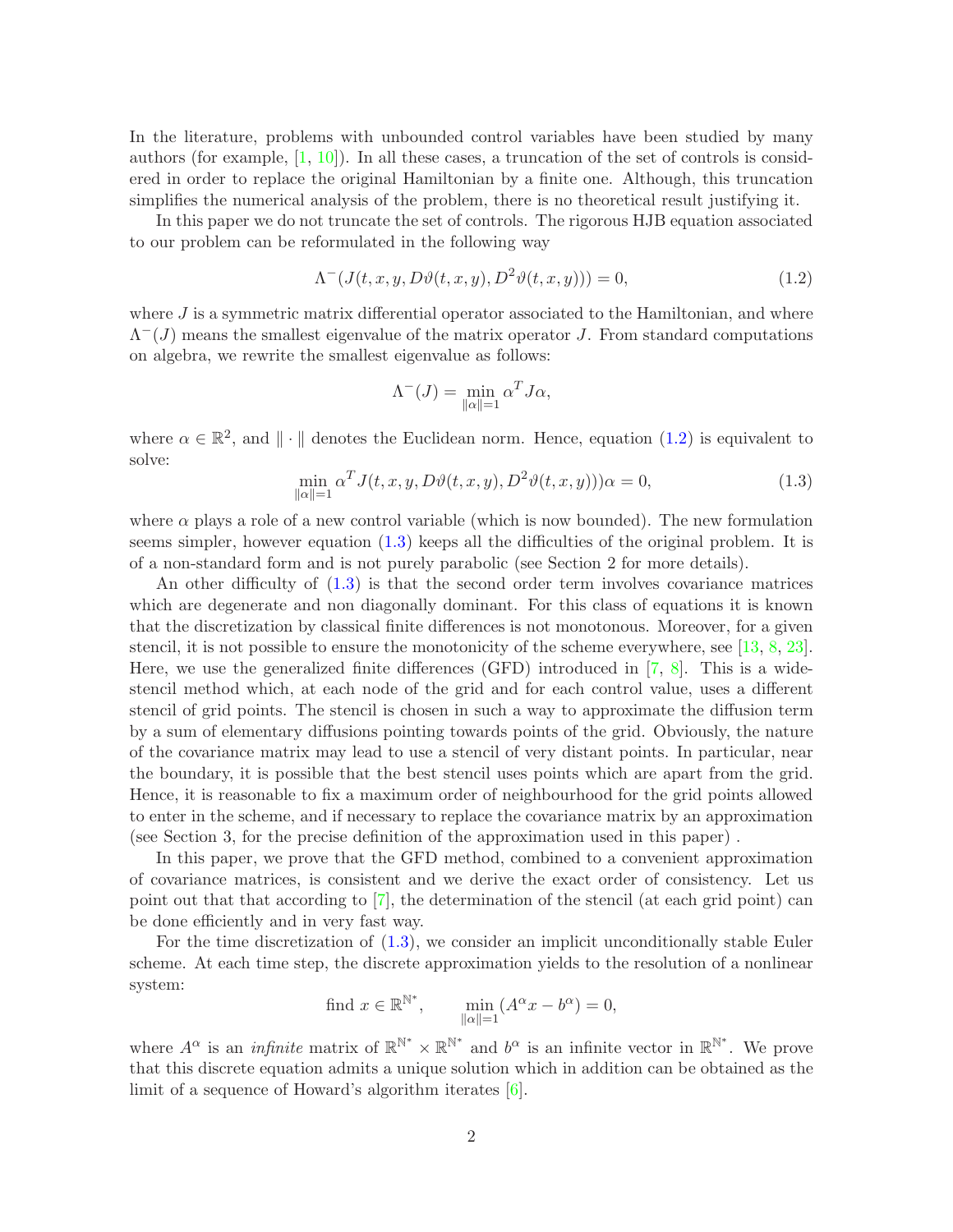Finally, by using the Barles-Souganidis framework [\[5\]](#page-33-8), we prove the convergence of the full algorithm.

The structure of the paper is the following: in Section 2 we present the problem and the associated HJB equation. We prove boundary conditions satisfied by the value function, then the existence, uniqueness and Lipschitz property of the viscosity solution. In Section 3, we discretize the HJB equation by using the generalized finite differences (GFD) and give the main properties of this scheme. A consistency result is also derived. Section 4 is devoted to the proof of existence and uniqueness of a bounded discrete numerical approximation. In Section 5, we prove the convergence of the full numerical scheme, and give in Section 6, some numerical tests validating our theoretical results.

Appendices A & B contain a convergence result of Howard's algorithm in an infinite dimensional setting.

# 2 Problem formulation and PDE

Let  $(\Omega, \mathcal{F}_t, \mathbb{P})$  be a probability space, and  $T > 0$  be a fixed finite time horizon. Let U denotes the set of all  $\mathcal{F}_t$ -measurable processes  $(\rho, \zeta) := \{(\rho(t), \zeta(t)); 0 \le t \le T\}$  with values in  $[-1,1] \times \mathbb{R}_+$ :

$$
\mathcal{U} := \Big\{(\rho,\zeta) \text{ valued in } [-1,1] \times (0,+\infty) \text{ and } \mathcal{F}_t\text{-measurable} \mid \int_0^T \zeta_t^2 dt < +\infty \Big\}.
$$

For a given control process  $(\rho, \zeta)$ , and an initial data  $(t, x, y) \in (0, T) \times \mathbb{R}^+ \times \mathbb{R}^+$ , we consider the controlled 2-dimensional positive process  $(X,Y) = (X_{t,x,y}^{\rho,\zeta}, Y_{t,y}^{\rho,\zeta})$  evolving according to the stochastic dynamics:

<span id="page-2-0"></span>
$$
dX(s) = \sigma(s, Y(s))XdW_s^1, s \in (t, T)
$$
\n(2.1a)

$$
dY^{\rho,\zeta}(s) = -\mu(s,Y(s))ds + \zeta(s)Y(s)dW_s^2, \quad s \in (t,T)
$$
\n(2.1b)

$$
\langle dW_s^1, dW_s^2 \rangle = \rho(s), \qquad \text{a.e } s \in (t, T)
$$
\n(2.1c)

$$
X(t) = x \, , \, Y(t) = y,\tag{2.1d}
$$

where  $W_s^1$  and  $W_s^2$  denote the standard Brownian motion defined on the probability space  $(\Omega, \mathcal{F}, \mathbb{P})$ . The volatility  $\sigma$  and the cash flow  $\mu$  satisfy the following assumptions:

(A1)  $\sigma : [0, T] \times \mathbb{R} \to \mathbb{R}^+$  is a positive function, such that  $\sigma^2$  is Lipschitz. For every  $t \in [0, T]$ ,  $\sigma(t, 0) = 0$  (typically  $\sigma(t, y) = \sqrt{y}$ ).

(A2)  $\mu: (0,T) \times \mathbb{R}^+ \to \mathbb{R}^+$  is a positive Lipschitz function, with  $\mu(t,0) = 0$  for every  $t \in [0, T]$ .

Assumptions  $(A1)$  and  $(A2)$  ensure that the stochastic dynamic system  $(2.1)$  has a unique strong solution.

The variables  $X_{t,x,y}^{\rho,\zeta}$  and  $Y_{t,y}^{\rho,\zeta}$  describe two different assets from a financial market. The first asset  $X_{t,x,y}^{\rho,\zeta}$  is risky, while the second one  $Y_{t,y}^{\rho,\zeta}$  distributes an instaneous cash flow  $\mu(s, Y_{t,y}^{\rho,\zeta}(s))$ , and its price is linked to the asset  $X_{t,x,y}^{\rho,\zeta}$  by the means of volatility  $\sigma(s, Y_{t,y}^{\rho,\zeta}(s))$ .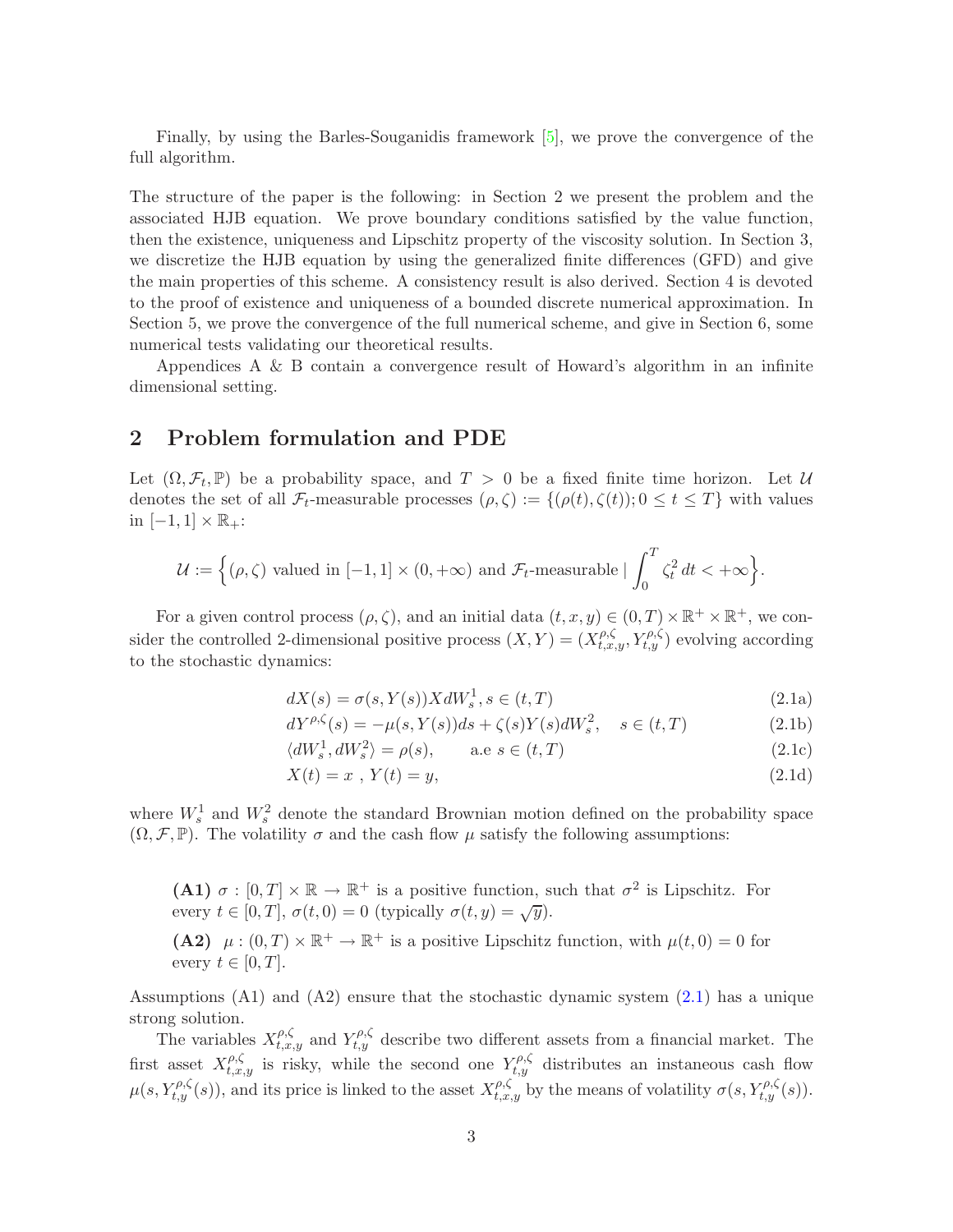**Remark 2.1.** It is important to remark that the evolution of the variable  $Y_{t,y}^{\rho,\zeta}$  does not depend on  $X^{\rho,\zeta}_{t,x,y}$ .

Now consider a function  $g : \mathbb{R}^+ \to \mathbb{R}$ . Different assumptions will be made on g:

(A3) g is a bounded Lipschitz function (hereafter we denote  $C_0 := ||g||_{\infty}$ ).

We shall also possibly assume

(A4) The function  $f : z \to g(e^z)$  is Lipschitz continuous.

(A5) 
$$
g \in C^2(\mathbb{R}^+)
$$
, and the function  $x \to -x^2g''(x)$  is bounded from below on  $\mathbb{R}_+$ .

<span id="page-3-0"></span>Consider the following stochastic control problem  $(\mathcal{P}_{t,x,y})$  with its associated value function  $\vartheta$  defined by:

$$
\vartheta(t,x,y) := \sup_{(\rho,\zeta)\in\mathcal{U}} \mathbb{E}\left[g\left(X_{t,x,y}^{\rho,\zeta}(T)\right)\right].\tag{2.2}
$$

Assumption (A3) leads us to obtain a bounded value function  $\vartheta$  of [\(2.2\)](#page-3-0). Assumption (A4) is useful to prove more regularity on the function  $\vartheta$  and some boundary conditions (see section [2.2\)](#page-8-0). Assumption (A5) will be needed for the scheme convergence proof, and for the Lipschitz property of the value function  $\vartheta$ .

**Remark 2.2.** The standard payoff in the form  $g(x) = (K - x)_{+}$  verifies assumptions (A3) and  $(A_4)$ . This function is not a  $C^2$  function, but it can be uniformly approximated by a smooth function  $g_{\varepsilon}$ , for any  $\varepsilon > 0$ , with  $g_{\varepsilon}$  satisfying  $(A5)$  and  $||g - g_{\varepsilon}||_{L^{\infty}(\mathbb{R}_+)} \leq \varepsilon$ . Let us stress on that  $(A5)$  is mainly used for the convergence result stated in Section 5, however all our numerical simulations are done with function  $g(x) = (K - x)_+$ .

The control problem  $(2.2)$  can be interpreted in the following sense (see [\[9\]](#page-33-1)): a trader wants to sell an European option of terminal payoff  $q(X_T)$  without taking any risk. Hence we use a superreplication framework. The underlying  $X$  of the option is a risky asset, for example a stock, an index or a mutual fund. Unfortunately, in several cases, the volatility  $\sigma$  of the underlying  $X$  exhibits large random changes across time. Therefore, the Black-Scholes model fails to capture the risks of the trader. One must then use a model that features stochastic volatility. It is known that in this framework, the superreplication problem has a trivial solution (see [\[15\]](#page-33-0)). For example, if the volatility has no a priori bound, the superreplication price is the concave envelope of the payoff  $q(X(T))$ , and the hedging strategy is static. To obtain more accurate prices, we introduce another financial asset Y whose price is linked to the volatility of the underlying  $X$ . For example, we can consider a variance swap which continuously pays the instantaneous variance of X (hence  $\mu(t, Y) = \sigma^2$ ). For the sake of simplicity we assume that the price of  $Y$  and the volatility of  $X$  are driven by a single common factor (hence  $\sigma = \sigma(t, Y)$ ). If the parameters  $\rho$  and  $\zeta$  of the dynamics of the price Y were known, and if there were no transaction costs for  $Y$ , the superreplication price would simply be  $\mathbb{E}\left[g\left(X_{t,x,y}^{\rho,\zeta}(T)\right)\right]$ . But we face two problems: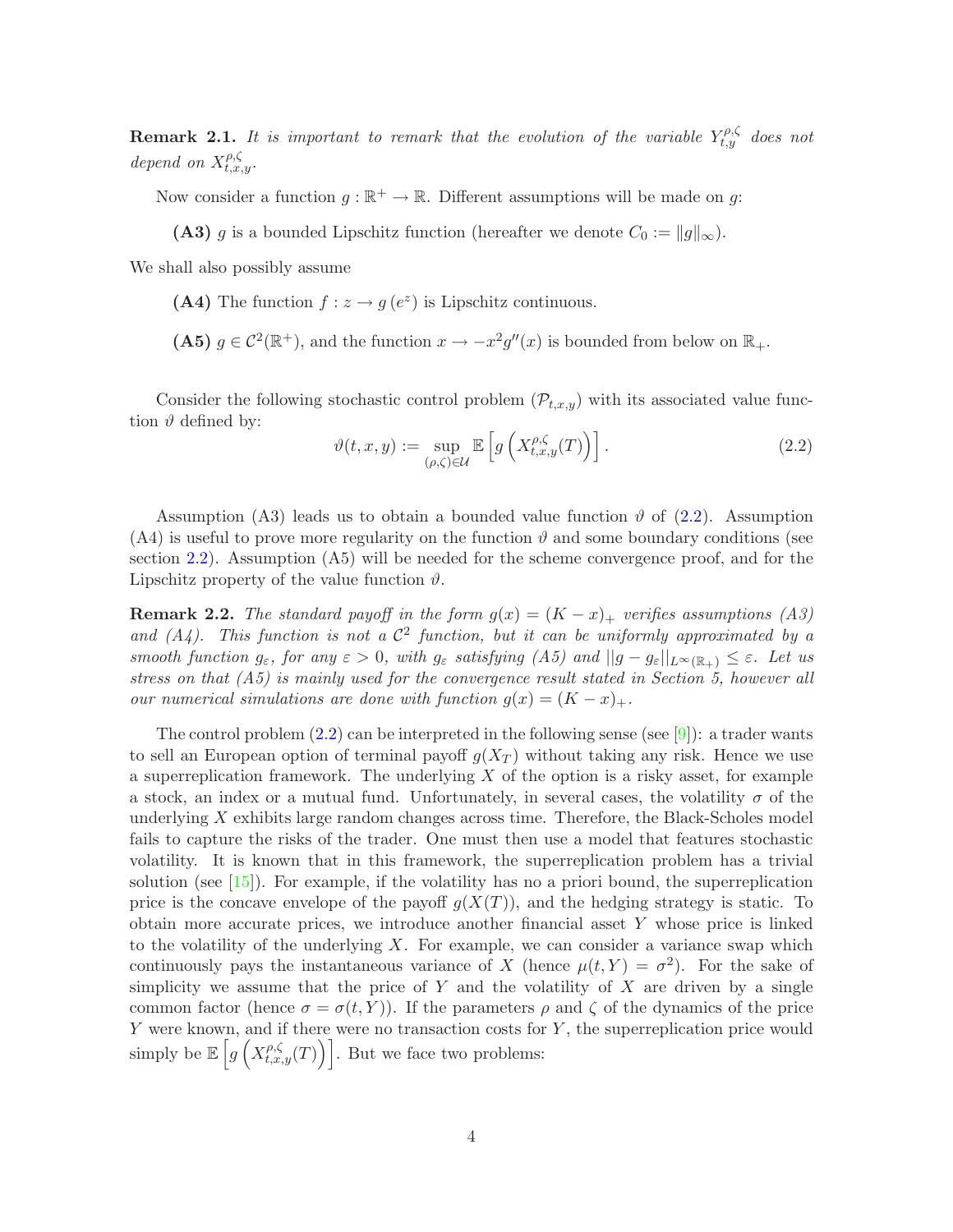- The parameters  $(\rho, \zeta)$  of the dynamics of Y are likely to be random and difficult to measure. As there is no a priori bound to these parameters, the superreplication price is given by the supremum of  $\mathbb{E}\left[g\left(X_{t,x,y}^{\rho,\zeta}(T)\right)\right]$  over all adapted processes  $\rho,\zeta$  (see [\[17\]](#page-33-9)).
- The asset  $Y$  is likely to introduce transaction costs, and hence the trader cannot buy and sell an infinite amount of asset Y during the period  $[0, T]$ . It is proved in  $[9]$ that the superreplication price of  $g(X(T))$  under the constraint of a finite amount of transactions involving Y during  $[0, T]$  is given by the value function of problem  $(2.2)$ . See also [\[25,](#page-34-0) [26\]](#page-34-1) for a similar approach.

#### 2.1 HJB equation

Denote by  $\mathcal{M}_2$  the set of symmetric  $2 \times 2$  matrices. The Hamiltonian function is defined by: for  $t \in (0, T), x, y \in \mathbb{R}_+^*, p = (p_1, p_2)^\mathsf{T} \in \mathbb{R}^2$ , and  $Q \in \mathcal{M}_2$ :

$$
H(t, x, y, p, Q) := \inf_{(\rho, \zeta) \in [-1, 1] \times \mathbb{R}_+} \left\{ \mu(t, y) p_2 - \frac{1}{2} \text{tr} \left( a(t, x, y, \zeta, \rho) \cdot Q \right) \right\},\tag{2.3}
$$

<span id="page-4-0"></span>and the covariance matrix a is given by:

$$
a(t, x, y, \zeta, \rho) := \begin{pmatrix} \sigma^2(t, y)x^2 & \rho \zeta \sigma(t, y)x \\ \rho \zeta \sigma(t, y)x & \zeta^2 \end{pmatrix}.
$$

**Remark 2.3.** A straightforward computation with Itô's Lemma gives a covariance matrix  $\tilde{a}$ depending on y:

$$
\tilde{a}(t, x, y, \zeta, \rho) := \begin{pmatrix} \sigma^2(t, y)x^2 & \rho \zeta \sigma(t, y)xy \\ \rho \zeta \sigma(t, y)xy & \zeta^2 y^2 \end{pmatrix},
$$

and the corresponding Hamiltonian

$$
\tilde{H}(t,x,y,p,Q) := \inf_{(\rho,\zeta)\in[-1,1]\times\mathbb{R}_+} \left\{ \mu(t,y)p_2 - \frac{1}{2}tr(\tilde{a}(t,x,y,\zeta,\rho)\cdot Q) \right\},\,
$$

with  $\tilde{a}$  instead of a. However, in the definitions of H and  $\tilde{H}$ , the infimum is taken over  $\zeta \in \mathbb{R}_+$ , and y being in  $\mathbb{R}_+^*$ ,  $H \equiv \tilde{H}$ .

Now we look for a characterization of  $\vartheta$  as a viscosity solution of an HJB equation. If the infimum in  $(2.3)$  is finite, then  $\vartheta$  satisfies (in the viscosity sense) the following PDE:

$$
-\frac{\partial \vartheta}{\partial t} + H(t, x, y, D\vartheta, D^2\vartheta) = 0 \quad (t, x, y) \in (0, T) \times (0, +\infty) \times (0, +\infty). \tag{2.4}
$$

<span id="page-4-2"></span><span id="page-4-1"></span>However, the infimum in [\(2.3\)](#page-4-0) could be infinite, and we will prove in Theorem [2.7](#page-6-0) that the precise HJB equation satisfied by  $\vartheta$  in the viscosity sense is

$$
\Lambda^{-}\left(\begin{matrix}-\frac{\partial\vartheta}{\partial t}+\mu(t,y)\frac{\partial\vartheta}{\partial y}-\frac{1}{2}\sigma^{2}(t,y)x^{2}\frac{\partial^{2}\vartheta}{\partial x^{2}} & -\frac{1}{2}\sigma(t,y)x\frac{\partial^{2}\vartheta}{\partial x\partial y} \\ -\frac{1}{2}\sigma(t,y)x\frac{\partial^{2}\vartheta}{\partial x\partial y} & -\frac{1}{2}\frac{\partial^{2}\vartheta}{\partial y^{2}}\end{matrix}\right)=0,
$$
\n(2.5)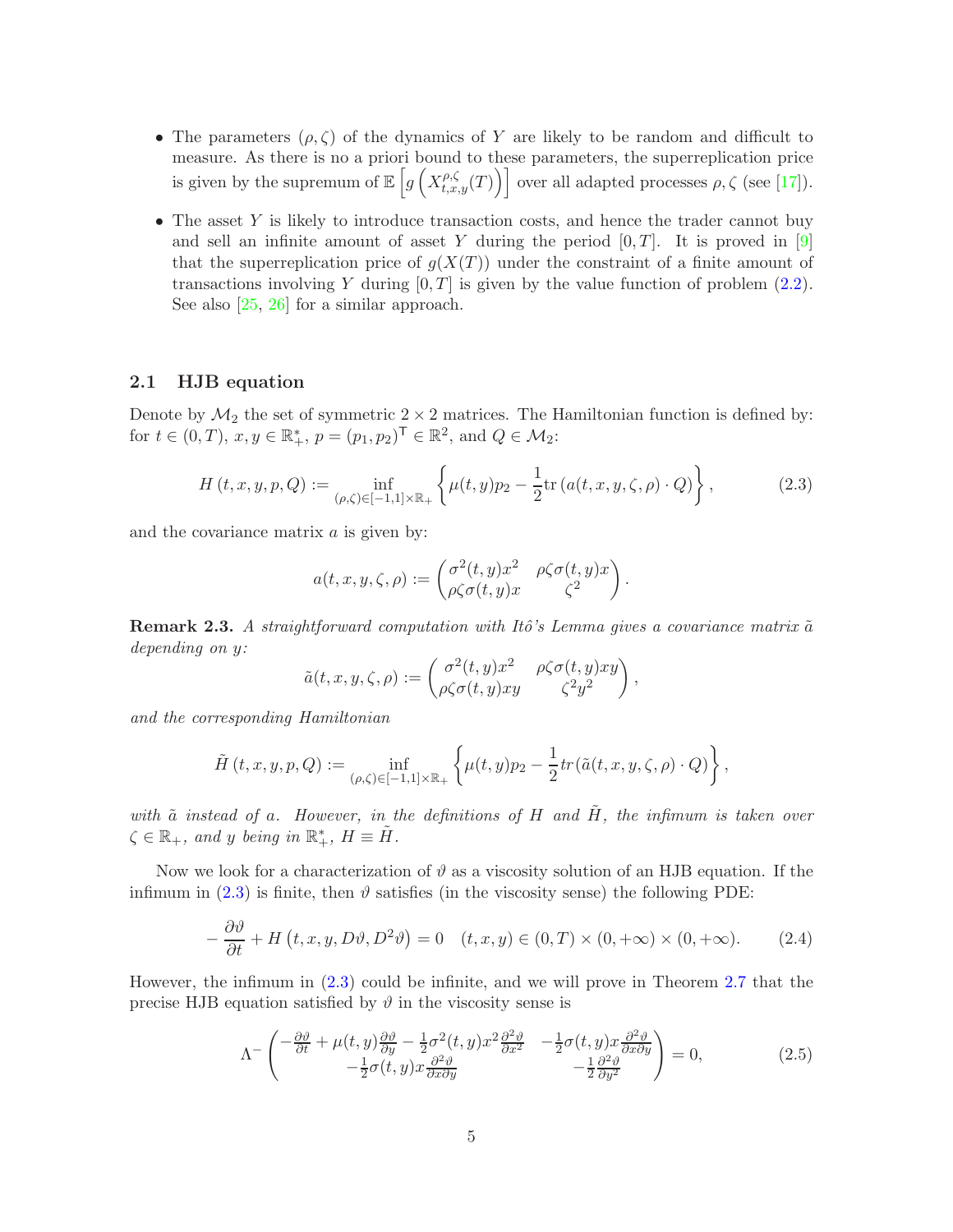where  $\Lambda^{-}(A)$  denotes the smallest eigenvalue of a given symmetric matrix A. We first prove that  $\vartheta$  is a discontinuous viscosity solution of [\(2.5\)](#page-4-1). We will see later on that, under (A1),  $\vartheta$  is continuous thanks to a comparison principle, and even Lipschitz continuous when assumptions  $(A3)-(A5)$  hold.

First, it is easy to see that the infimum in [\(2.3\)](#page-4-0) can only be achieved for  $\rho = \pm 1$ . Hence denoting  $\zeta$  as  $\rho \zeta$ , one can see that the Hamiltonian can be rewritten as:

$$
H(t, x, y, p, Q) = \inf_{\zeta \in \mathbb{R}} \left\{ \mu(t, y) p_2 - \frac{1}{2} \text{tr} \left( a(t, x, y, \zeta) \cdot Q \right) \right\},\tag{2.6}
$$

where, this time, there is only one control variable  $\zeta$  taking values on the whole real line, and the covariance matrix  $a$  is defined by:

$$
a(t, x, y, \zeta) = \begin{pmatrix} \sigma^2(t, y)x^2 & \zeta \sigma(t, y)x \\ \zeta \sigma(t, y)x & \zeta^2 \end{pmatrix}.
$$

By elementary computations, the minimization over  $\zeta$ , in  $(2.6)$  gives:

$$
H(t, x, y, p, Q) = -\infty \qquad \text{if } Q_{22} > 0,
$$
\n(2.7a)

<span id="page-5-0"></span>or  $Q_{22} = 0$  and  $\sigma(t, y)xQ_{12} \neq 0$ , (2.7b)

$$
H(t, x, y, p, Q) \in \mathbb{R}, \qquad \text{otherwise.} \tag{2.7c}
$$

Remark 2.4. For this particular problem, it is not possible to find a continuous function  $G: [0, T] \times \mathbb{R}^2 \times \mathbb{R}^2_+ \times \mathcal{M}_2 \to \mathbb{R}$  such that

$$
H(t, x, y, p, Q) > -\infty \Leftrightarrow G(t, x, y, p, Q) \ge 0.
$$

Hence we can not use arguments introduced in  $[24]$  to deal with the HJB equation [\(2.5\)](#page-4-1).

For  $t \in (0,T)$ ,  $x, y \in \mathbb{R}_+^*$ ,  $r \in \mathbb{R}$ ,  $p = (p_1, p_2)^T \in \mathbb{R}^2$  and  $Q \in \mathcal{M}_2$ , introduce the notation:

$$
J(t, x, y, r, p, Q) = \begin{pmatrix} -r + \mu(t, y)p_2 - \frac{1}{2}\sigma^2(t, y)x^2Q_{11} & -\frac{1}{2}\sigma(t, y)xQ_{12} \\ -\frac{1}{2}\sigma(t, y)xQ_{12} & -\frac{1}{2}Q_{22} \end{pmatrix}.
$$

With straightforward computations we obtain the following result.

<span id="page-5-1"></span>**Lemma 2.5.** For  $t \in (0,T)$ ,  $x, y \in \mathbb{R}^*_+$ ,  $r \in \mathbb{R}$ ,  $p = (p_1, p_2)^T \in \mathbb{R}^2$  and  $Q \in \mathcal{M}_2$ , the following assertions hold:

 $(i)$  -r +  $H(t, x, y, p, Q) \ge 0 \Leftrightarrow \Lambda^{-}(J(t, x, y, r, p, Q)) \ge 0.$  $(ii)$  +  $H(t, 0)$   $\geq 0$ ,  $\geq 0$ 

$$
(ii) \ -r + H(t, x, y, p, Q) \ge 0 \Rightarrow -Q_{22} \ge 0.
$$
  

$$
(iii) \ -r + H(t, x, y, p, Q) = 0 \Rightarrow \Lambda^{-}(J(t, x, y, r, p, Q)) = 0.
$$

(iv)  $\Lambda^{-}(J(t, x, y, r, p, Q)) > 0 \Rightarrow -r + H(t, x, y, p, Q) > 0.$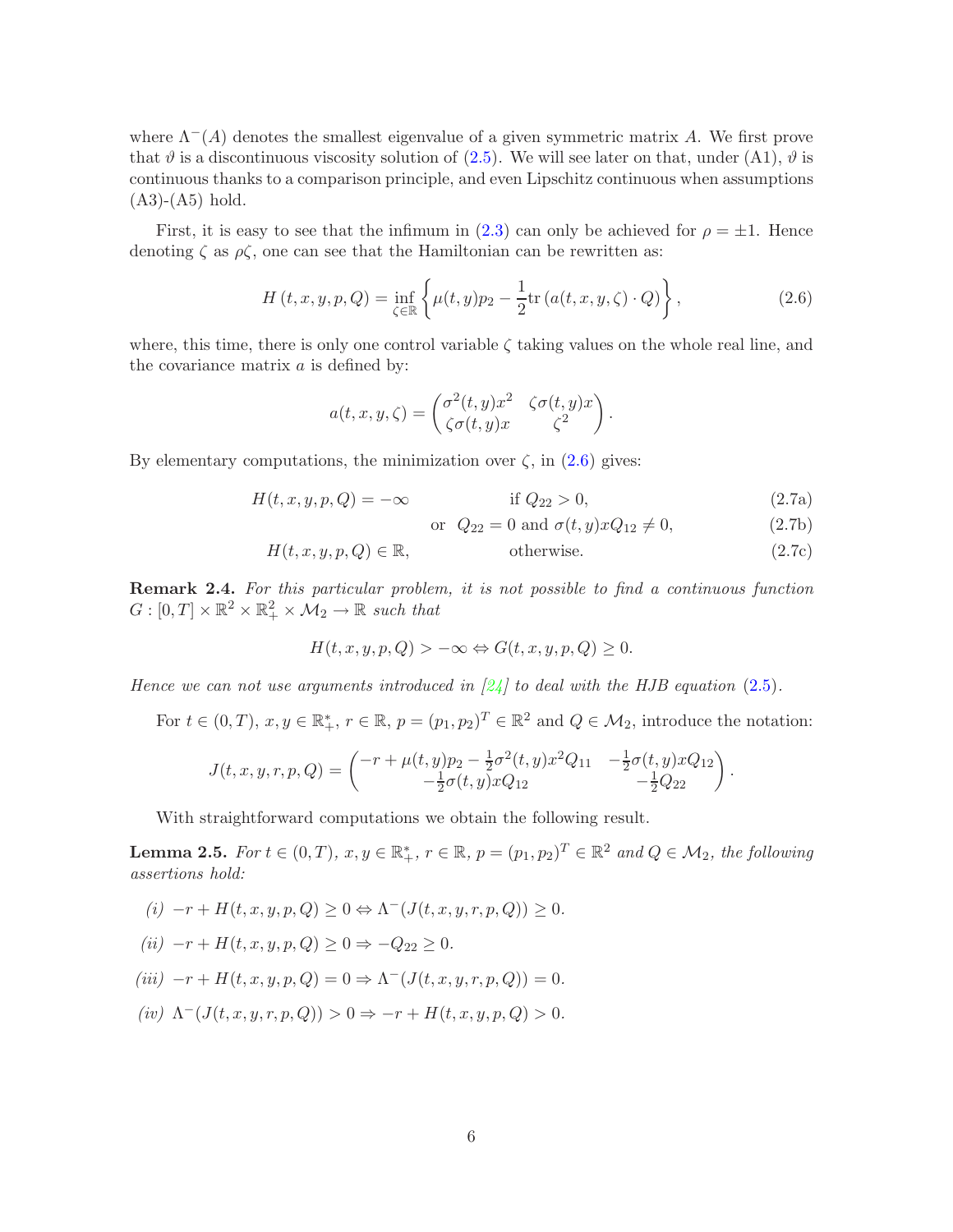Now, for a function  $u : [0, T] \times \mathbb{R}^+ \times \mathbb{R}^+ \to \mathbb{R}$ , we define the upper (resp. lower) semicontinuous envelope  $u^*$  (resp.  $u_*$ ) of  $u$  by : for  $t \in [0, T), x, y \in (0, +\infty)$ ,

$$
u^*(t, x, y) = \limsup_{\substack{(s, w, z) \to (t, x, y) \\ s \ge 0, w, z \in (0, +\infty)}} u(s, w, z),
$$
  

$$
u_*(t, x, y) = \liminf_{\substack{(s, w, z) \to (t, x, y) \\ s \ge 0, w, z \in (0, +\infty)}} u(s, w, z).
$$

With these definitions, we can give the sense of viscosity solution of  $(2.5)$ , according to [\[2,](#page-32-1) [3,](#page-32-2) [12\]](#page-33-10).

**Definition 2.6.** (i) u is a discontinuous viscosity subsolution of  $(2.4)$  if for any  $(\hat{t}, \hat{x}, \hat{y}) \in$  $[0, T) \times (0, +\infty)^2$ , and any  $\phi \in C^2([0, T) \times (0, +\infty)^2)$ , such that  $(\hat{t}, \hat{x}, \hat{y})$  is a local maximum of  $u^* - \phi$ :

 $\Lambda^-(J(\hat{t}, \hat{x}, \hat{y}), \partial_t \phi(\hat{t}, \hat{x}, \hat{y}), D\phi(\hat{t}, \hat{x}, \hat{y}), D^2\phi(\hat{t}, \hat{x}, \hat{y})) \leq 0.$ 

(ii) u is a discontinuous viscosity supersolution of [\(2.4\)](#page-4-2) if for any  $(\hat{t}, \hat{x}, \hat{y}) \in [0, T) \times$  $(0, +\infty)^2$ , and any  $\phi \in C^2([0, T) \times (0, +\infty)^2)$ , such that  $(\hat{t}, \hat{x}, \hat{y})$  is a local minimum of  $u_* - \phi$ :

 $\Lambda^{-}(J(\hat{t}, \hat{x}, \hat{y}), \partial_t \phi(\hat{t}, \hat{x}, \hat{y}), D\phi(\hat{t}, \hat{x}, \hat{y}), D^2\phi(\hat{t}, \hat{x}, \hat{y})) \geq 0.$ 

<span id="page-6-0"></span>(iii) u is a discontinuous viscosity solution of  $(2.4)$  if it is both sub and a super solution.

**Theorem 2.7.** Under assumptions  $(A1)$ - $(A2)$ , the value function  $\vartheta$  is a viscosity discontinuous solution of  $(2.5)$ :

$$
\Lambda^{-}\begin{pmatrix} -\frac{\partial\vartheta}{\partial t} + \mu(t,y)\frac{\partial\vartheta}{\partial y} - \frac{1}{2}\sigma^2(t,y)x^2\frac{\partial^2\vartheta}{\partial x^2} & -\frac{1}{2}\sigma(t,y)x\frac{\partial^2\vartheta}{\partial x\partial y} \\ -\frac{1}{2}\sigma(t,y)x\frac{\partial^2\vartheta}{\partial x\partial y} & -\frac{1}{2}\frac{\partial^2\vartheta}{\partial y^2} \end{pmatrix} = 0.
$$

Moreover  $\vartheta$  is a discontinuous viscosity supersolution of

<span id="page-6-1"></span>
$$
-\frac{\partial^2 \vartheta}{\partial y^2} \ge 0. \tag{2.8}
$$

**Proof.** The proof is split into two parts: the supersolution property and the subsolution property.

(a) Supersolution property. By a classical application of the Dynamic Programming Principle, as done in [\[22\]](#page-34-4), we obtain that  $\vartheta(t, x, y)$  is a viscosity supersolution of

$$
-\frac{\partial \vartheta}{\partial t} + H(t, x, y, D\vartheta, D^2\vartheta) \ge 0.
$$

Then, Lemma [2.5\(](#page-5-1)i) implies that

$$
\Lambda^{-}(J(t,x,y,\partial_{t}\vartheta,D\vartheta,D^{2}\vartheta))\geq0,
$$

and hence  $\vartheta$  is a viscosity supersolution of  $(2.5)$ .

Moreover, this last inequality implies that  $-\frac{1}{2}$ 2  $\frac{\partial^2 \vartheta}{\partial y^2} \geq 0$ , and hence  $(2.8)$  is verified.

(b) Subsolution property. Let  $\varphi$  be a smooth function, and let  $(\bar{t}, \bar{x}, \bar{y})$  be a strict maximizer of  $\vartheta^* - \varphi$ , such that

$$
0 = (\vartheta^* - \varphi)(\bar{t}, \bar{x}, \bar{y}).
$$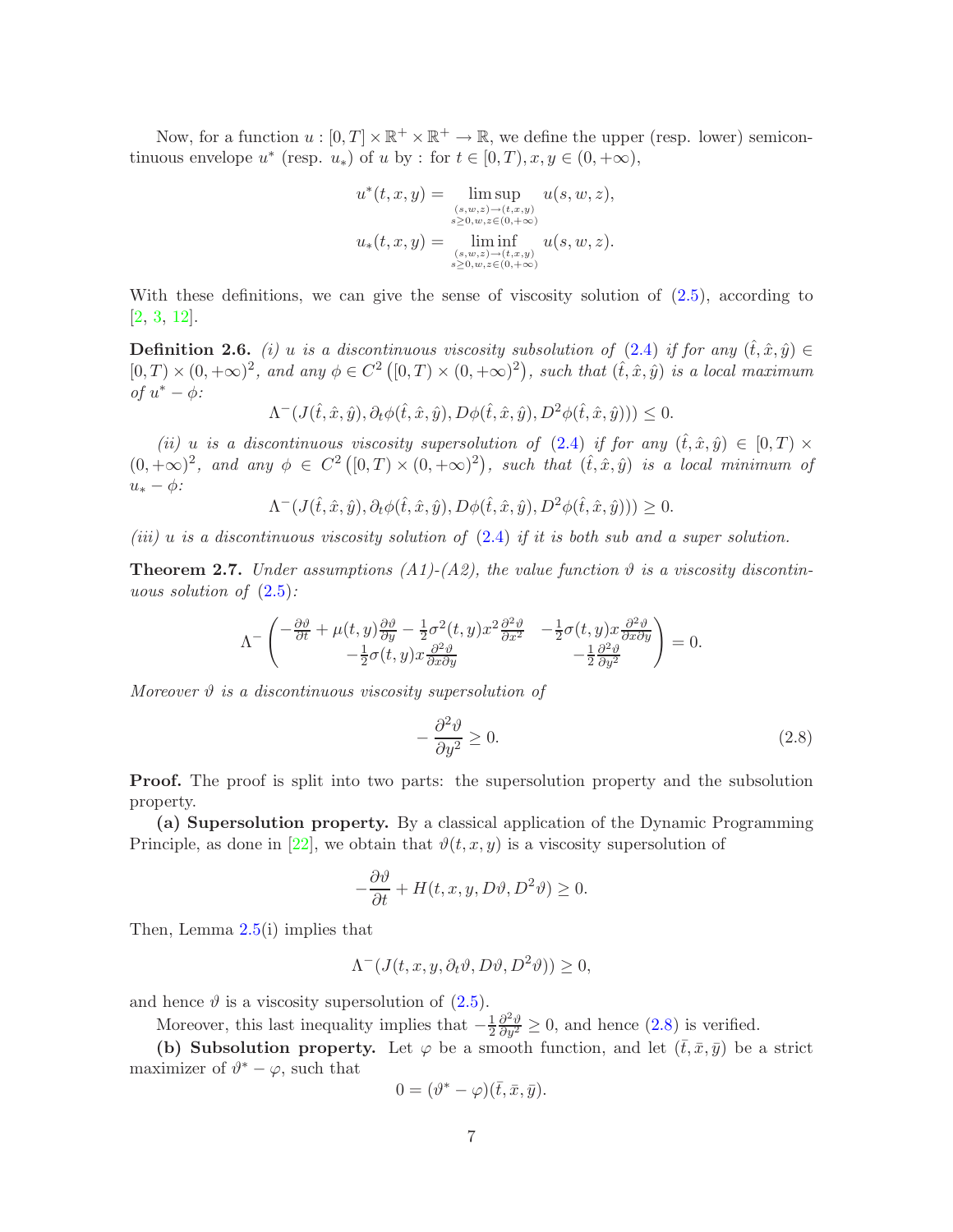Suppose that  $(\bar{t}, \bar{x}, \bar{y})$  belongs to the set  $\mathcal{M}(\varphi)$  defined by:

$$
\mathcal{M}(\varphi) = \{(t, x, y) \in [0, T) \times (0, +\infty)^2 : \Lambda^-(J(t, x, y, \partial_t \varphi(t, x, y), D\varphi(t, x, y), D^2\varphi(t, x, y))) > 0\}.
$$

Since  $\mathcal{M}(\varphi)$  is an open set, then there exists  $\eta > 0$  such that

$$
[0 \wedge (\bar{t} - \eta), \bar{t} + \eta] \times \overline{B}_{\eta}(\bar{x}, \bar{y}) \subset \mathcal{M}(\varphi),
$$

where  $\overline{B}_n(\bar{x}, \bar{y})$  denotes the closed ball centered in  $(\bar{x}, \bar{y})$  and with radius  $\eta$ . From Lemma [2.5\(](#page-5-1)iii), if  $(t, x, y) \in \mathcal{M}(\varphi)$ , then

$$
-\frac{\partial \varphi}{\partial t}(t,x,y) + H(t,x,y,D\varphi(t,x,y),D^2\varphi(t,x,y)) > 0.
$$

<span id="page-7-0"></span>Using the Dynamic Programming Principle and the same arguments as in [\[24,](#page-34-3) Lemma 3.1], we get:

$$
\sup_{\partial_p([0\wedge(\bar{t}-\eta),\bar{t}+\eta]\times\overline{B}_{\eta}(\bar{x},\bar{y}))}(\vartheta-\varphi) = \max_{[0\wedge(\bar{t}-\eta),\bar{t}+\eta]\times\overline{B}_{\eta}(\bar{x},\bar{y})}(\vartheta^*-\varphi),\tag{2.9}
$$

where  $\partial_p([t_1, t_2] \times \overline{B}_{\eta}(\overline{x}, \overline{y}))$  is the forward parabolic boundary of  $[t_1, t_2] \times \overline{B}_{\eta}(\overline{x}, \overline{y})$ , i.e.  $\partial_p([t_1, t_2] \times \overline{B}_\eta(\bar{x}, \bar{y})) = [t_1, t_2] \times \partial \overline{B}_\eta(\bar{x}, \bar{y}) \cup \{t_2\} \times \overline{B}_\eta(\bar{x}, \bar{y})$ . However, since  $(\bar{t}, \bar{x}, \bar{y})$  is a strict maximizer of  $\vartheta^* - \varphi$ , equality [\(2.9\)](#page-7-0) leads to a contradiction. Therefore,  $(\bar{t}, \bar{x}, \bar{y}) \notin \mathcal{M}(\varphi)$ , and the result follows.  $\Box$ 

In this work, we are interested in the numerical computation of the value function  $\vartheta$ . Although equation [\(2.5\)](#page-4-1) has a rigorous meaning, the formulation with the smallest eigenvalue makes difficult to deal with its numerical discretization. Of course, one can be tempted to modify the hamiltonian in the following way: for  $\zeta_{\text{max}} > 0$ ,

$$
H(t, x, y, p, Q) \cong \min_{\zeta \in [-\zeta_{\text{max}}, \zeta_{\text{max}}]} \left\{ \mu(t, y) p_2 - \frac{1}{2} \text{tr}(a(t, x, y, \zeta) \cdot Q) \right\}.
$$

However, the choice of  $\zeta_{\text{max}}$ , guaranteeing a good approximation of H, does not appear obvious to us. To avoid these difficulties, we first give an equivalent HJB equation satisfied by  $\vartheta$  and which is formulated with bounded controls. More precisely, we have:

**Corollary 2.8.** Under assumptions (A1)-(A3), the value function  $\vartheta$  is a viscosity solution of the HJB equation:

$$
\inf_{\alpha_1^2 + \alpha_2^2 = 1} \left\{ \begin{pmatrix} \alpha_1 \\ \alpha_2 \end{pmatrix}^T \begin{pmatrix} -\frac{\partial \vartheta}{\partial t} + \mu(t, y) \frac{\partial \vartheta}{\partial y} - \frac{1}{2} \sigma^2(t, y) x^2 \frac{\partial^2 \vartheta}{\partial x^2} & -\frac{1}{2} \sigma(t, y) x \frac{\partial^2 \vartheta}{\partial x \partial y} \\ -\frac{1}{2} \sigma(t, y) x \frac{\partial^2 \vartheta}{\partial x \partial y} & -\frac{1}{2} \frac{\partial^2 \vartheta}{\partial y^2} \end{pmatrix} \begin{pmatrix} \alpha_1 \\ \alpha_2 \end{pmatrix} \right\} = 0.
$$
\n(2.10)

**Proposition 2.9.** Let  $\eta(t, x, y)$  be a continuous function such that  $\eta(t, x, y) > 0$  for all  $(t, x, y) \in [0, T) \times (\mathbb{R}^*_+)^2$ . Then equation [\(2.5\)](#page-4-1) can be reformulated as follows,

$$
\Lambda^{-}\begin{pmatrix} -\frac{\partial\vartheta}{\partial t} + \mu(t,y)\frac{\partial\vartheta}{\partial y} - \frac{1}{2}\sigma^2(t,y)x^2\frac{\partial^2\vartheta}{\partial x^2} & -\frac{1}{2}\sigma(t,y)x\eta(t,x,y)\frac{\partial^2\vartheta}{\partial x\partial y} \\ -\frac{1}{2}\sigma(t,y)x\eta(t,x,y)\frac{\partial^2\vartheta}{\partial x\partial y} & -\frac{1}{2}\eta^2(t,x,y)\frac{\partial^2\vartheta}{\partial y^2} \end{pmatrix} = 0.
$$
 (2.11)

<span id="page-7-1"></span>In other words, Theorem [2.7](#page-6-0) remains valid with  $(2.11)$  instead of  $(2.5)$ .

**Proof.** This is obtained directly from  $(2.5)$  (adding the positive function  $\eta(t, x, y)$  does not change the sign of the operator in [\(2.5\)](#page-4-1) for fixed  $(t, x, y, D\vartheta, D^2\vartheta)$ .

We shall use  $\eta(t, x, y) = 1$  unless otherwise is specified. For numerical purposes it may be useful to choose  $\eta \neq 1$  (see for instance the uniform consistency result in Proposition [3.8\)](#page-18-0).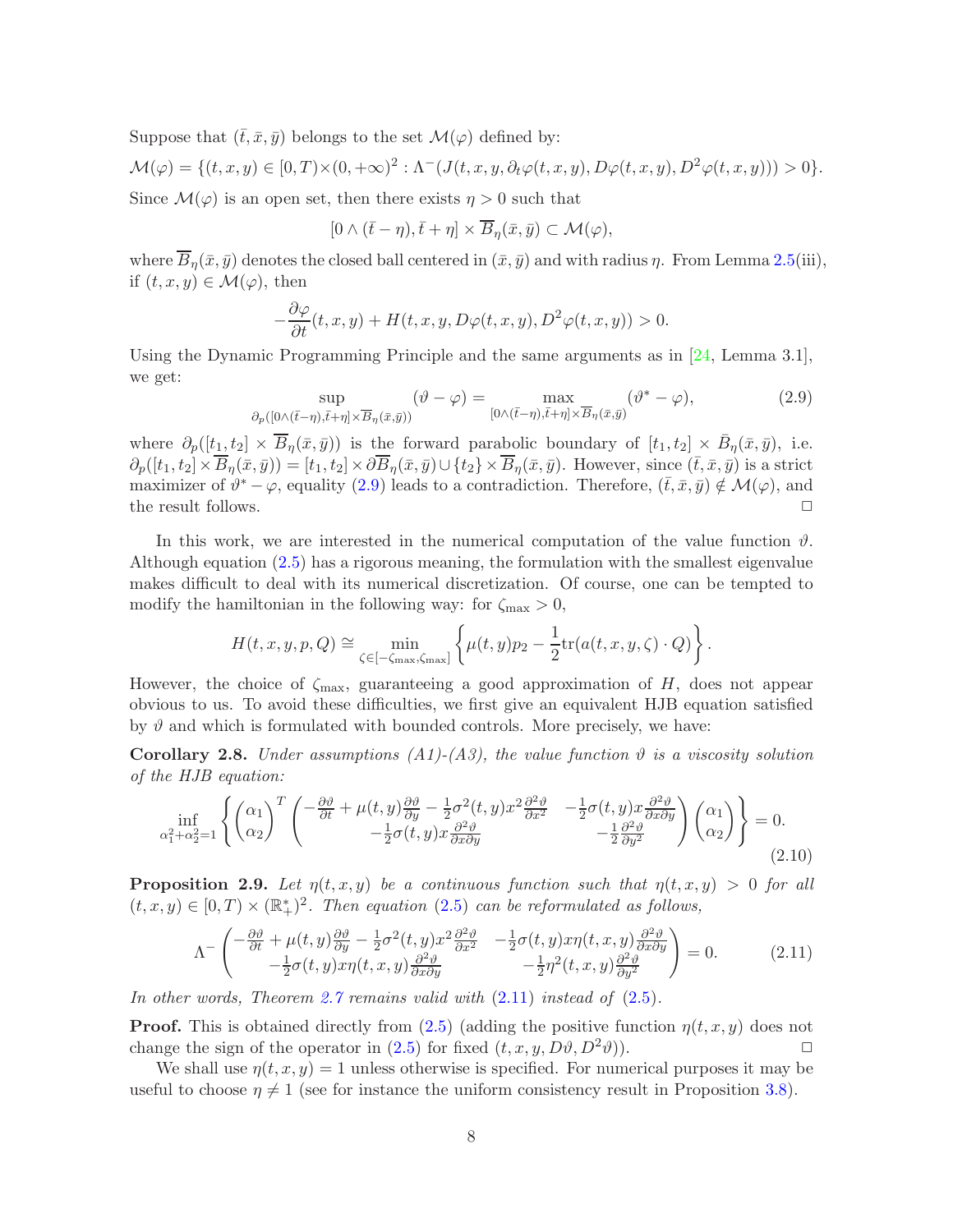#### <span id="page-8-0"></span>2.2 Boundary conditions and uniqueness result

Unlike in most similar parabolic problems, here we do not only need a terminal condition to obtain the uniqueness, but also a boundary condition when  $y$  tends to zero. Another boundary condition is hidden by the fact that we consider bounded solutions, which is, intuitively, equivalent to Neumann conditions near infinity.

<span id="page-8-1"></span>**Lemma 2.10.** Under assumptions (A1)-(A3), the value function  $\vartheta$  is bounded and satisfies the following conditions on the boundaries  $x = 0$  and  $y = 0$ :

$$
\lim_{(t',x',y') \to (t,x,0)} \vartheta(t',x',y') = \vartheta(t,x,0) = g(x), \forall (t,x) \in [0,T] \times \mathbb{R}_+^*
$$
\n(2.12a)

$$
\lim_{(t',x',y') \to (t,0,y)} \vartheta(t',x',y') = \vartheta(t,0,y) = g(0), \forall (t,y) \in [0,T] \times \mathbb{R}_+^*
$$
\n(2.12b)

<span id="page-8-2"></span>and the terminal condition of the equation for  $t = T$  is:

$$
\lim_{(t',x',y') \to (T,x,y)} \vartheta(t',x',y') = \vartheta(T,x,y) = g(x) \text{ for all } (x,y) \in (\mathbb{R}_+^*)^2. \tag{2.12c}
$$

**Proof.** The statements  $(2.12a)-(2.12c)$  $(2.12a)-(2.12c)$  are proved in Lemma 5.6 in [\[9\]](#page-33-1). The proof is based on the assumptions (A1) and (A2) on  $\sigma$  and  $\mu$ , and on the continuity and boundedness of g  $(see (A3)).$ 

Now to prove statement [\(2.12b\)](#page-8-1), we first give a representation of  $\vartheta(t, x, y)$  using Doleans integral. Indeed, for every  $(t, x, y)$ , we have:

$$
X_{t,x,y}^{\rho,\zeta}(T) = xZ_y^{\rho,\zeta}, \quad \text{where} \ \ Z_y^{\rho,\zeta} := e^{\int_t^T \sigma(s,Y_{t,y}^{\rho,\zeta}(s)dW_s^1 + \frac{1}{2}\int_t^T (\sigma(s,Y_{t,y}^{\rho,\zeta}(s)))^2ds}.
$$

<span id="page-8-4"></span>Therefore,

$$
\vartheta(t,x,y) = \mathbb{E}\bigg[g(X_{t,x,y}^{\rho,\zeta}(T))\bigg] = \mathbb{E}\bigg[g\bigg(xZ_y^{\rho,\zeta}\bigg)\bigg].\tag{2.13}
$$

We conclude that statement  $(2.12b)$  holds.  $\Box$ 

<span id="page-8-5"></span>We recall here the uniqueness result, proved in Lemma 4.3, Proposition 4.4, and Proposition 4.6 of 
$$
[9]
$$
.

**Theorem 2.11.** (Proposition 4.4 of [\[9\]](#page-33-1)) Assume (A1)-(A3). Suppose that u is an upper semicontinuous viscosity subsolution of [\(2.5\)](#page-4-1) bounded from above, and w a lower semi-continuous viscosity supersolution of  $(2.5)$  bounded from below. If, furthermore,

$$
u(T, x, y) \leq g(x) \leq w(T, x, y), u(t, x, 0) \leq g(x) \leq w(t, x, 0),
$$
 (2.14)

<span id="page-8-3"></span>then  $u(t, x, y) \leq w(t, x, y)$ , for all  $(t, x, y) \in [0, T] \times \mathbb{R}^2_+$ . In particular, the solution of  $(2.5)$ in the viscosity sense with boundary conditions  $(2.12a)$  and  $(2.12c)$  is unique.

We give here the main ideas of the proof. **Proof.** Suppose that u and w are respectively subsolution and supersolution of  $(2.5)$ , and that they both satisfy the limit conditions  $(2.12a)$  and  $(2.12c)$ . A classical argument (see [\[4\]](#page-32-3)) to prove uniqueness for equation as [\(2.5\)](#page-4-1), consists in building a strict viscosity supersolution of [\(2.5\)](#page-4-1)  $w_{\varepsilon}$ , depending on the supersolution and on a parameter  $\varepsilon$ . Moreover  $w_{\varepsilon}$  must to be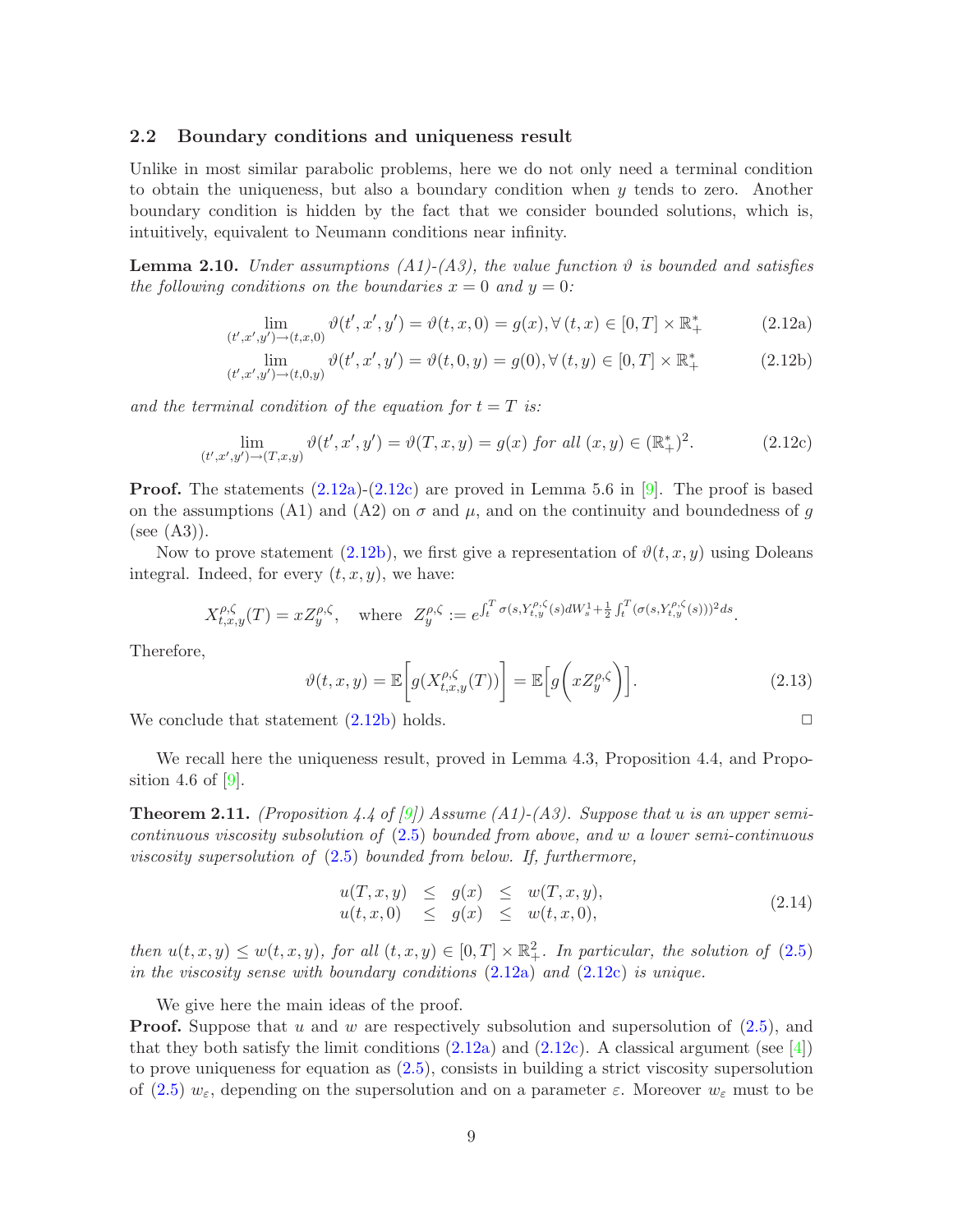such that, when the parameter  $\varepsilon$  goes to zero,  $w_{\varepsilon}$  tends to w. Then with classical arguments [\[12\]](#page-33-10), a comparison principle between the strict supersolution and the subsolution can be obtained, and sending  $\varepsilon$  to zero we have the desired comparison principle.

In our particular case, for any  $\varepsilon > 0$ , we build

$$
w_{\varepsilon} = w + \varepsilon ((T - t) + \ln(1 + y)).
$$

From Lemma 4.3 of [\[9\]](#page-33-1),  $w_{\varepsilon}$  is a strict viscosity supersolution of [\(2.5\)](#page-4-1), bounded from below and such that conditions  $(2.14)$  are satisfied. Then we can apply Proposition 4.6 of  $[9]$  which is a comparison principle between a strict viscosity supersolution and a viscosity subsolution, and we obtain

$$
w_{\varepsilon}\geq u,
$$

for all  $(t, x, y) \in [0, T] \times \mathbb{R}^2_+$ . Sending  $\varepsilon$  to zero, we have the result.

Since the boundedness property of  $\vartheta$  would be tricky to manipulate numerically, in the following proposition we give some growth properties of the value function which are a sort of Neumann conditions at infinity. These conditions will guide us toward an implementable scheme.

<span id="page-9-0"></span>**Proposition 2.12.** Assume that  $(A1)$ - $(A4)$  are satisfied. Then the following holds: (i) For any  $a > 0$ , the function:

$$
h_{t,y}^1: x \to \vartheta(t, x + a, y) - \vartheta(t, x, y)
$$

converges to zero, uniformly in  $(t, y)$ , when  $x \to +\infty$ . (ii) The function

$$
h_{t,x}^2: y \to \vartheta(t,x,y+a) - \vartheta(t,x,y)
$$

converges to zero, uniformly in  $(t, x)$ , when  $y \to +\infty$ .

**Proof.** (*i*) Let  $(t, x, y) \in (0, T) \times \mathbb{R}^+ \times \mathbb{R}^+$ . As in [\(2.13\)](#page-8-4), we have:

$$
\vartheta(t, x, y) = \sup_{\rho, \zeta} \mathbb{E}\left[g\left(X_{t, x, y}^{\rho, \zeta}(T)\right)\right] = \sup_{\rho, \zeta} \mathbb{E}\left[g\left(xZ_{y}^{\rho, \zeta}\right)\right].\tag{2.15}
$$

By assumption (A3), the function  $f: z \to g(e^z)$  is Lipschitz continuous on R. Then, for  $x' \in \mathbb{R}^+$ , we get:

$$
\vartheta(t, x, y) - \vartheta(t, x', y) = \sup_{\rho, \zeta} \mathbb{E}\left(g\left(xZ_y^{\rho, \zeta}\right)\right) - \sup_{\rho, \zeta} \mathbb{E}\left(g\left(x'Z_y^{\rho, \zeta}\right)\right)
$$
  
\n
$$
\leq \sup_{\rho, \zeta} \left\{\mathbb{E}\left(g\left(xZ_y^{\rho, \zeta}\right)\right) - \mathbb{E}\left(g\left(x'Z_y^{\rho, \zeta}\right)\right)\right\}
$$
  
\n
$$
\leq \sup_{\rho, \zeta} \left\{\mathbb{E}\left[f\left(\ln(x) + \ln\left(Z_y^{\rho, \zeta}\right)\right) - f\left(\ln(x') + \ln\left(Z_y^{\rho, \zeta}\right)\right)\right]\right\},
$$

and using the Lipschitz property of  $f$ , it yields to:

$$
\vartheta(t, x, y) - \vartheta(t, x', y) \leq K \left| \ln(x) - \ln(x') \right|.
$$

Therefore we get that

$$
\left| h_{t,y}^1(x) \right| \le K \left| \ln \left( \frac{x+a}{x} \right) \right| \to 0 \text{ as } x \to +\infty \text{ uniformly in } (t,y). \tag{2.16}
$$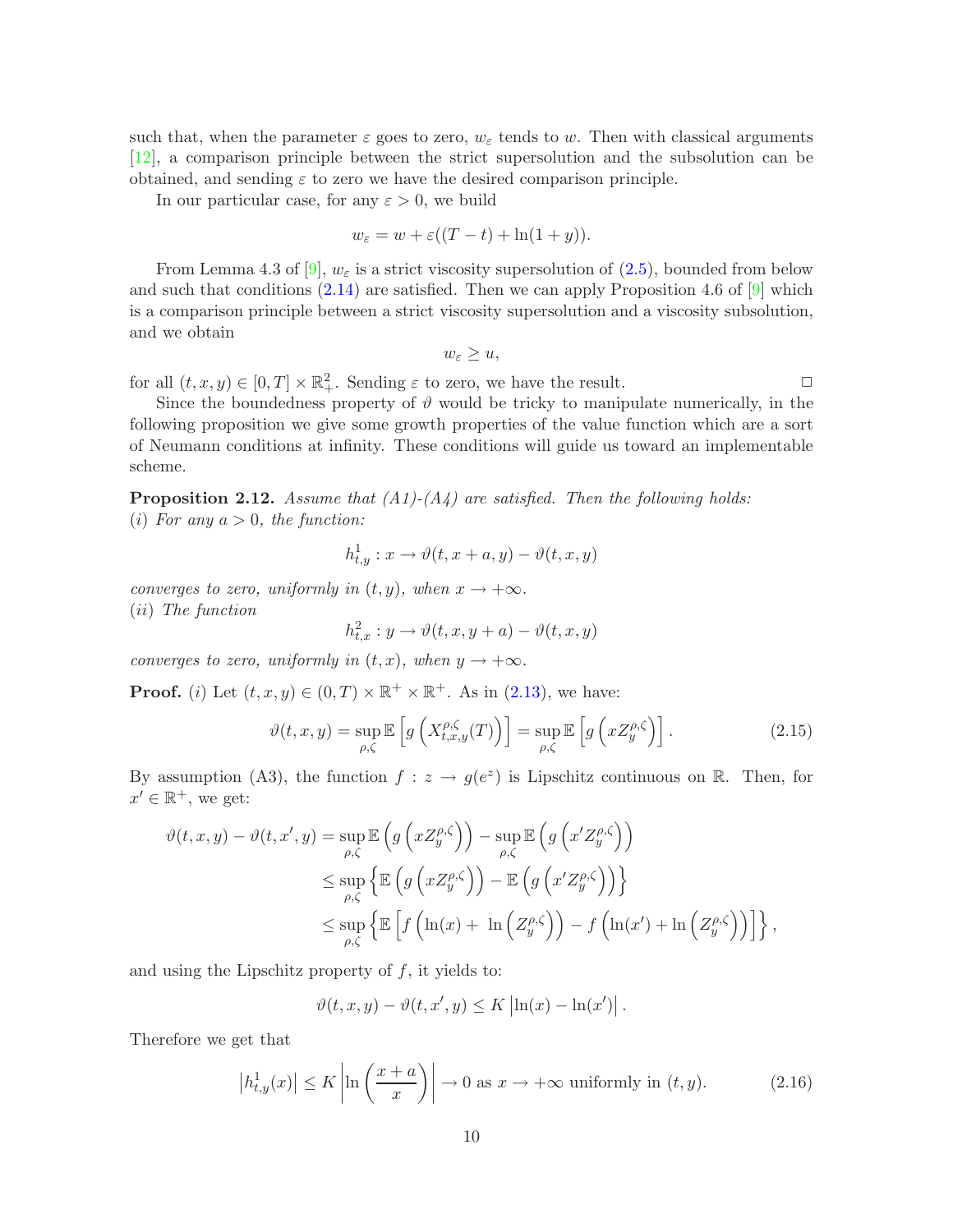To prove assertion (ii), using [\(2.8\)](#page-6-1), we see that  $\vartheta$  is a supersolution of

$$
-\frac{\partial^2 v}{\partial y^2} = 0.
$$

Then, from [\[15\]](#page-33-0), we deduce that the function  $\vartheta$  is concave w.r.t. y. That is, for each  $(t, x)$ ,  $\vartheta(t, x, \cdot)$  is a concave function. Moreover, from (A3),  $\vartheta$  is bounded and  $\|\vartheta\|_{\infty} \leq M_0$  (where the constant  $M_0 > 0$  is the same as in (A3)). Therefore, for any  $\lambda$ , the function

$$
h_{t,x}^2: y \to \vartheta(t,x,y+\lambda) - \vartheta(t,x,y)
$$

is decreasing. Considering that  $\vartheta(t, x, n\lambda + y_0) = \vartheta(t, x, y_0) + \sum_{i=1}^n h_{t,x}^2(i\lambda + y_0)$ . Hence, it follows that:

$$
\vartheta(t, x, n\lambda + y_0) \ge \vartheta(t, x, y_0) + \sum_{i=1}^n h_{t,x}^2(n\lambda + y_0)
$$

which gives:

$$
h_{t,x}^2(n\lambda + y_0) \le \frac{2M}{n}
$$

and we get convergence of  $h_{t,x}^2(y)$  to 0, which is uniform in  $(t, x)$ .

### 2.3 Lipschitz property

Here we establish the Lipschitz property of the value function  $\vartheta$ .

**Proposition 2.13.** Under assumptions  $(A1)$ - $(A5)$ , we have:

- (i) The value function  $\vartheta$  is Lipschitz w.r.t. x.
- (*ii*)  $\vartheta$  *is Lipschitz w.r.t.* y.

**Proof.** (i) As in the proof of proposition [2.12,](#page-9-0) we consider the representation of  $\vartheta$  using Doleans exponential:

$$
\vartheta(t,x,y) = \sup_{\rho,\zeta} \mathbb{E}\left(g(X_{t,x,y}^{\rho,\zeta}(T))\right) = \sup_{\rho,\zeta} \mathbb{E}\left[g\left(xZ_y^{\rho,\zeta}\right)\right] \qquad \forall t \in (0,T), x, y \in \mathbb{R}^+, \tag{2.17}
$$

where  $Z_y^{\rho,\zeta} = e^{\int_t^T \sigma(s,Y_{t,y}^{\rho,\zeta}(s)dW_s^1 + \frac{1}{2}\int_t^T (\sigma(s,Y_{t,y}^{\rho,\zeta}(s)))^2ds}$ .

Then, for  $t \in (0, T), x, x', y \in \mathbb{R}^+$  we have:

$$
\left|\vartheta(t,x,y)-\vartheta(t,x',y)\right|\leq \sup_{\rho,\zeta}\mathbb{E}\left[g\left(xZ_y^{\rho,\zeta}\right)-g\left(x'Z_y^{\rho,\zeta}\right)\right].
$$

As g is Lipschitz (assumption (A3)), there exists a constant  $K \geq 0$  such that:

$$
\left|\vartheta(t,x,y)-\vartheta(t,x',y)\right|\leq \sup_{\rho,\zeta}\mathbb{E}\left|K(x-x')Z^{\rho,\zeta}_{y}\right|\leq K|x-x'| \sup_{\rho,\zeta}\mathbb{E}\left(Z^{\rho,\zeta}_{y}\right).
$$

Therefore, using the fact that the Doleans exponential is a positive local martingale, and hence a supermartingale, which implies that for any control  $(\rho, \zeta) \in \mathcal{U}$ :

$$
\mathbb{E}\left(e^{\int_t^T \sigma_u^{\rho,\zeta} dW_u + \frac{1}{2}\int_t^T (\sigma_u)^{\rho,\zeta})^2 du}\right) \le 1,
$$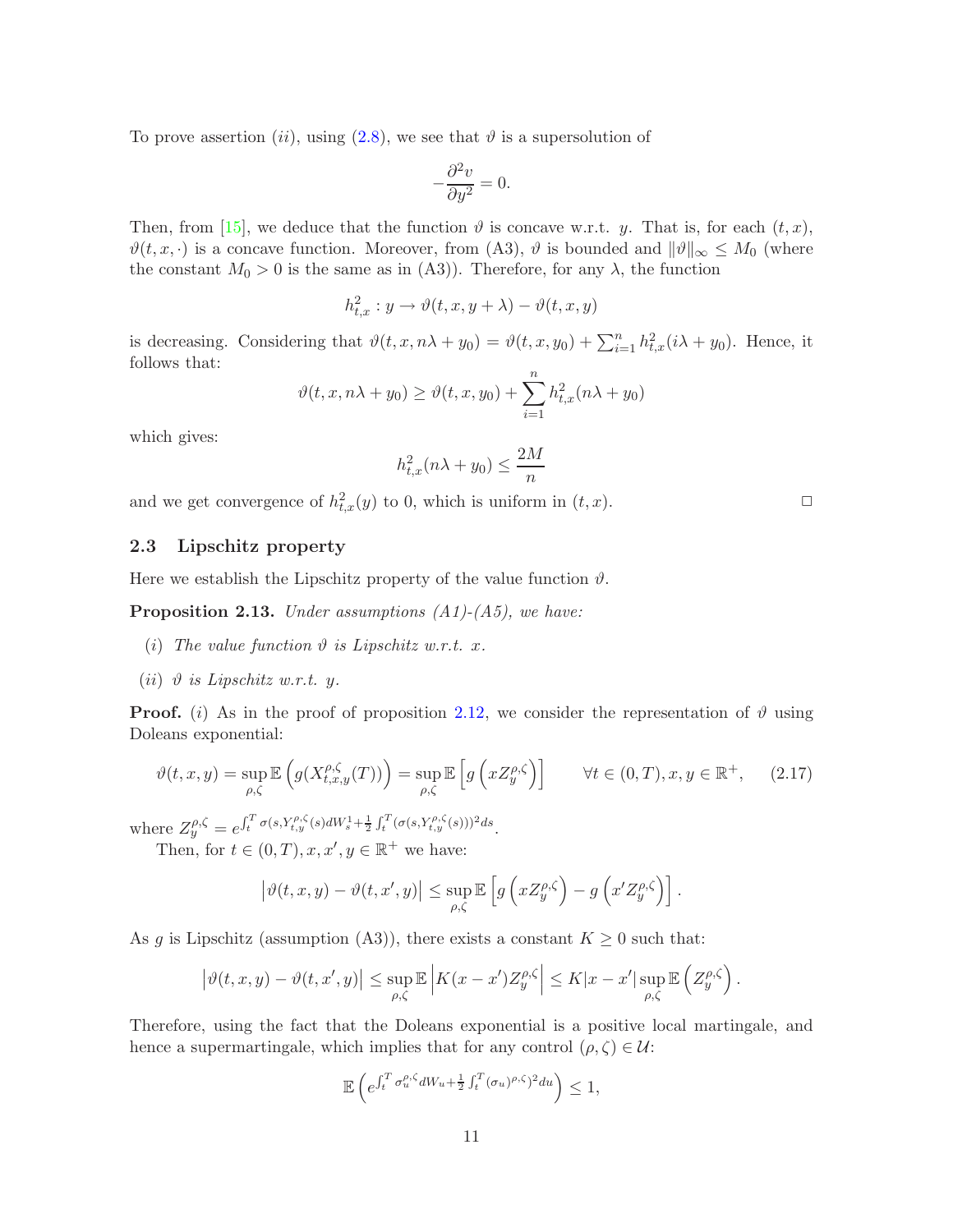and then taking the supremum leads to:

$$
\big|\vartheta(t,x,y)-\vartheta(t,x',y)\big|\leq K|x-x'|
$$

which proves that  $\vartheta(t, \cdot, y)$  is a K-Lipschitz function.

(*ii*) Now we treat the Lipschitz property of  $\vartheta$  w.r.t. y.

First, we recall that  $\vartheta$  is concave w.r.t. y. Furthermore, as g is bounded, we immediately get that  $\vartheta$  shares the same bound. Hence, it is sufficient to prove that  $\vartheta$  is Lipschitz near the boundary  $y = 0$ .

Recall that by  $(2.12a)$ , we know that  $\vartheta(t, x, 0) = g(x)$  for all  $(t, x) \in (0, T) \times (0, +\infty)$ . Let  $(t, x, y) \in [0, T] \times (0, +\infty)^2$ , with  $y > 0$ . For any control  $(\rho, \zeta) \in \mathcal{U}$ , we have:

$$
Y_{t,y}^{\rho,\zeta}(s) = y + \int_t^s -\mu(\tau, Y_{t,y}^{\rho,\zeta}(\tau))d\tau + \int_t^s \zeta(\tau)Y_{t,y}^{\rho,\zeta} \tau dW_{\tau}^2.
$$

Furthermore, by a comparison argument for SDEs, we get, for any  $\tau \in [t, T]$ :

$$
Y_{t,y}^{\rho,\zeta}(\tau) \ge 0.
$$

Using the positivity of  $\mu$ , we get:

$$
0 \le Y_{t,y}^{\rho,\zeta}(s) \le y + \int_t^s Y_{t,y}^{\rho,\zeta}(\tau)dW_{\tau}^2.
$$

Hence, the quantity above is a super-martingale and we get:

$$
\mathbb{E}\left[Y_{t,y}^{\rho,\zeta}(s)\right] \le y. \tag{2.18}
$$

Now, applying Itô's formula on  $g(X_{t,x,y}^{\rho,\zeta})$ :

<span id="page-11-0"></span>
$$
g(X_{t,x,y}^{\rho,\zeta}(s)) = g(x) + \int_t^s g'(X_{t,x,y}^{\rho,\zeta}(\tau))dX_{t,x,y}^{\rho,\zeta}(\tau) +
$$
  

$$
\frac{1}{2} \int_t^s g''(X_{t,x,y}^{\rho,\zeta}(\tau)) \left\langle dX_{t,x,y}^{\rho,\zeta}(\tau), dX_{t,x,y}^{\rho,\zeta}(\tau) \right\rangle
$$
  

$$
= g(x) + \int_t^s g'(X_{t,x,y}^{\rho,\zeta}(\tau))dX_{t,x,y}^{\rho,\zeta}(\tau) +
$$
  

$$
\frac{1}{2} \int_t^s \left(X_{t,x,y}^{\rho,\zeta}(\tau)\right)^2 g''(X_{t,x,y}^{\rho,\zeta}(\tau))\sigma^2(Y_{t,y}^{\rho,\zeta}(\tau))d\tau.
$$

Since  $X_{t,x,y}^{\rho,\zeta}$  is a local martingale, there exists a sequence  $(s_n)_n$ , with  $s_n \to \infty$  such that:

$$
\mathbb{E}\bigg(\int_t^{s_n\wedge T}g'(X^{\rho,\zeta}_{t,x,y}(u))dX^{\rho,\zeta}_{t,x,y}(u)\bigg)=0.
$$

Using [\(2.18\)](#page-11-0), the Lipschitz property of  $\sigma^2$  and (A5) it yields: there exists a constant  $C > 0$ , such that:

$$
\mathbb{E}\left(g(X_{t,x,y}^{\rho,\zeta}(s_n\wedge T)) - g(x)\right) \leq \int_t^{s_n\wedge T} Cy \,d\tau.
$$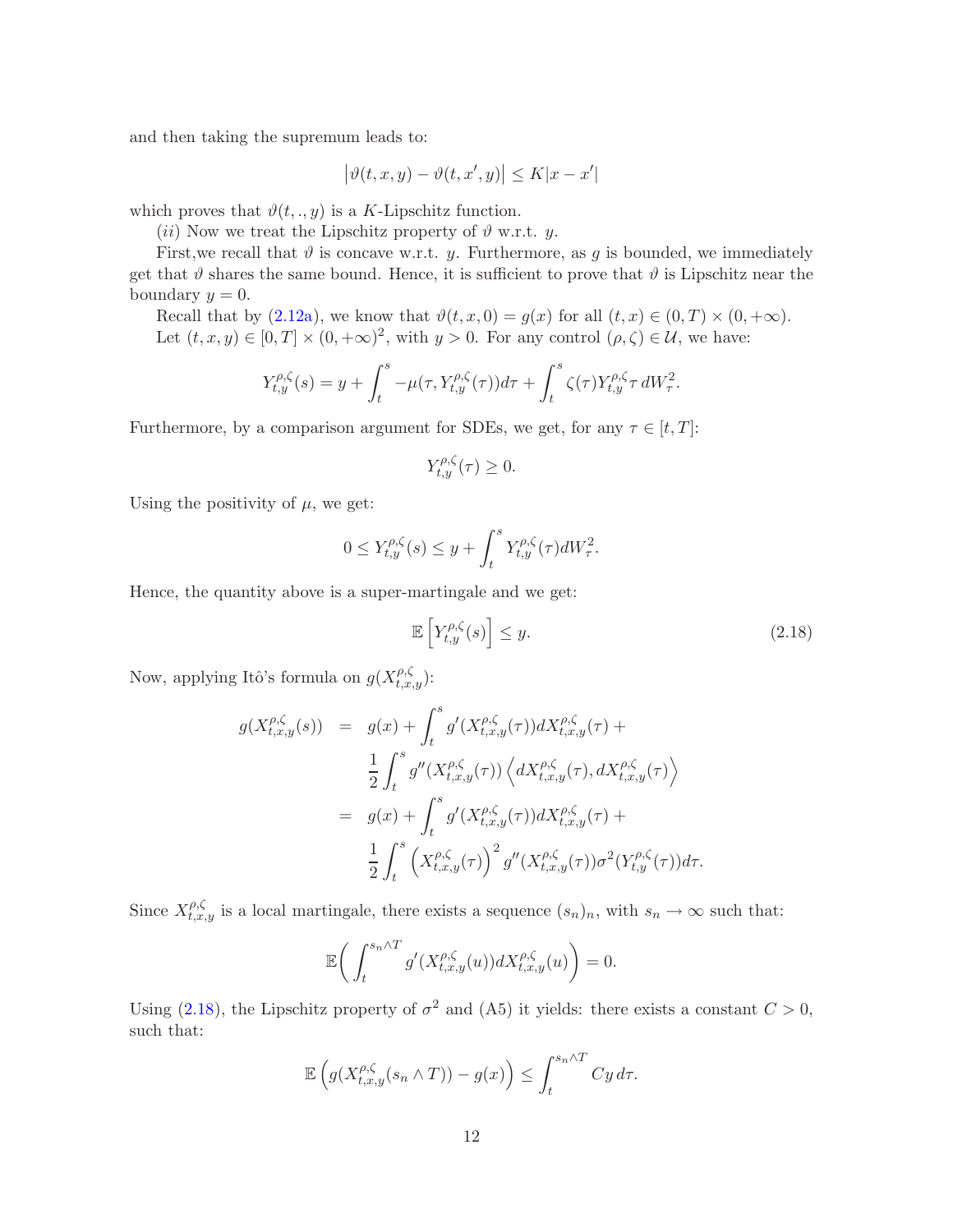Finally, as  $g$  is bounded, we conclude with Fatou's lemma that:

$$
\mathbb{E}\left(g(X_{t,x,y}^{\rho,\zeta}(T)) - g(x)\right) \le C(T-t)y,
$$

and since the constant C is independent of  $\rho, \zeta$ , we obtain:

$$
\vartheta(t, x, y) - \vartheta(t, x, 0) \le \sup_{(\rho, \zeta) \in \mathcal{U}} \left\{ \mathbb{E} \left( g(X_{t, x, y}^{\rho, \zeta}(T)) - g(x) \right) \right\}
$$
  

$$
\le C T y.
$$

Hence, as  $\vartheta$  is concave w.r.t. y and bounded, it is Lipschitz with respect to y.

 $\Box$ 

**Remark 2.14.** The Lipschitz property of the value function  $\vartheta$  is not used in the rest of the paper.

# <span id="page-12-3"></span>3 Approximation Scheme

<span id="page-12-1"></span>In this section we study the approximation of the bounded solution of Equation [\(2.11\)](#page-7-1) formulated as:

$$
\min_{\substack{\alpha = (\alpha_1, \alpha_2) \\ \alpha_1^2 + \alpha_2^2 = 1}} \left\{ -\alpha_1^2 \frac{\partial \vartheta}{\partial t}(t, x, y) + \mu(t, y)\alpha_1^2 \frac{\partial \vartheta}{\partial y}(t, x, y) - \frac{1}{2} \text{Tr}[a(\alpha, t, x, y)D^2 \vartheta(t, x, y)] \right\} = 0,
$$
\n(3.1)

with boundary conditions [\(2.12a\)](#page-8-1) and [\(2.12c\)](#page-8-2), where  $\mu$  is a positive Lipschitz function, the diffusion matrix a being defined as follows:

$$
a(\alpha, t, x, y) := \begin{pmatrix} \alpha_1^2 \sigma^2(t, y) x^2 & \alpha_1 \alpha_2 \sigma(t, y) x \eta(t, x, y) \\ \alpha_1 \alpha_2 \sigma(t, y) x \eta(t, x, y) & \alpha_2^2 \eta^2(t, x, y) \end{pmatrix}
$$
  
= 
$$
\begin{pmatrix} \alpha_1 \sigma(t, y) x \\ \alpha_2 \eta(t, x, y) \end{pmatrix} \begin{pmatrix} \alpha_1 \sigma(t, y) x \\ \alpha_2 \eta(t, x, y) \end{pmatrix}^{\mathsf{T}}
$$
(3.2)

<span id="page-12-2"></span>From now on a,  $\mu$ ,  $\sigma$  and  $\eta$  will stand for  $a(\alpha, t, x, y)$ ,  $\mu(t, y)$ ,  $\sigma(t, y)$  and  $\eta(t, x, y)$  if there is no ambiguity.

We remark that the covariance matrix  $a$  may not be a diagonally dominant matrix<sup>[1](#page-12-0)</sup>, because we cannot ensure that

$$
\alpha_2 \eta \ge \alpha_1 \sigma x
$$
,  $\forall$   $(t, x, y) \in [0, T) \times [0, +\infty)^2$ , and  $\forall$  $(\alpha_1, \alpha_2)$  s.t.  $\alpha_1^2 + \alpha_2^2 = 1$ .

This fact implies that the classical Finite Differences scheme is not monotone, hence we cannot use it to approximate equation  $(3.1)$ . Motzkin and Wasow  $[23]$  even showed that for a given fixed stencil, it is possible to find a linear eliptic equation for which no second order

$$
X_{ii} \geq \sum_{i \neq j} |X_{ij}|, \quad \forall i = 1, \dots, N.
$$

<span id="page-12-0"></span><sup>&</sup>lt;sup>1</sup>We recall that a matrix X of dimension  $N \times N$  is diagonally dominant if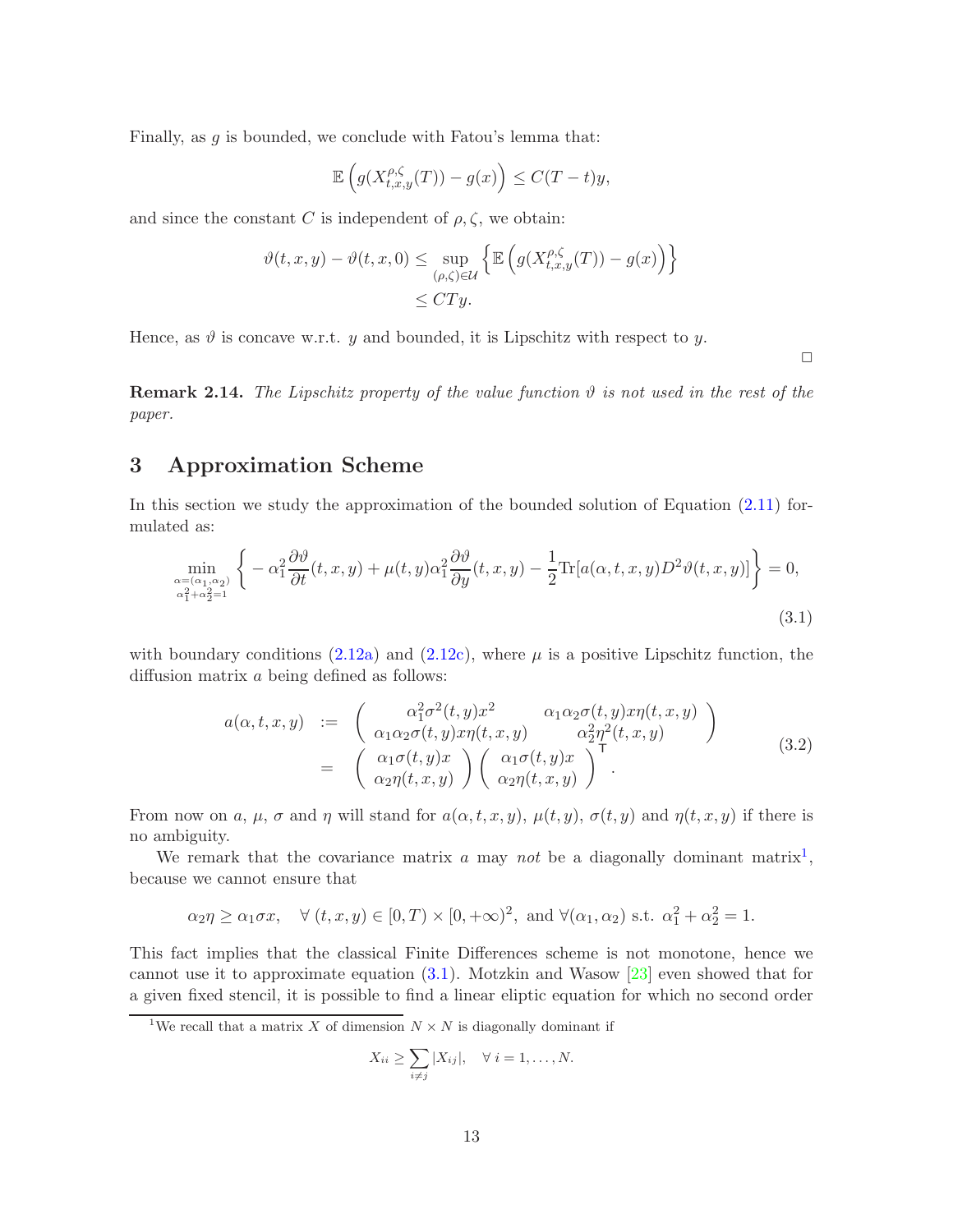accurate, monotone scheme can be built. Their counter-example was abstract, but later work by Crandall and Lions [\[14\]](#page-33-11) makes the problem concrete. They proved exactly that when the covariance matrix is not diagonally dominant, the Finite Differences scheme is not monotone. Further remarks and comments about this subject are also in [\[21\]](#page-34-5), [\[8\]](#page-33-5), [\[13\]](#page-33-4).

Here we shall use the Generalized Finite Differences scheme introduced in [\[7\]](#page-33-6).

#### 3.1 Generalized finite differences scheme

Consider a regular grid  $G_h$  on  $\mathbb{R}^2_+$ , with discretization space step  $h > 0$ :

$$
G_h := \left\{ (x_i, y_j), \ x_i := ih, \ y_j := jh, \ i, j \in \mathbb{N} \times \mathbb{N}^* \right\} = (h\mathbb{N}) \times (h\mathbb{N}^*),
$$

(the nodes  $(x_i, 0)$  with  $i \in \mathbb{N}$ , are excluded from the grid  $G_h$ ), and let  $\Delta t > 0$  be a time step.

The main idea of the Generalized Finite Differences scheme consists in the approximation of the diffusion term  $\text{Tr}(a \cdot D^2 \phi)$  by a linear combination of elementary diffusions  $\Delta_{\xi}^{h} \phi$  pointing towards grid points. More precisely, for a given direction  $\xi = (\xi_1, \xi_2)^T \in \mathbb{Z}^2$ , we define a second order finite difference operator (for  $x, y \in \mathbb{R}$ ) as follows:

$$
\Delta_{\xi}^{h} \phi(x, y) := \frac{1}{h^{2}} \left( \phi(x + \xi_{1}h, y + \xi_{2}h) + \phi(x - \xi_{1}h, y - \xi_{2}h) - 2\phi(x, y) \right).
$$

<span id="page-13-0"></span>By a Taylor expansion, we have

$$
\Delta_{\xi}^{h} \phi(x, y) = \sum_{i,j=1}^{2} \xi_{i} \xi_{j} \frac{\partial^{2} \phi}{\partial x_{i} \partial x_{j}}(x, y) + ||\xi||^{4} O(h^{2})
$$
  
= Tr $[\xi \xi^{T} \cdot D^{2} \phi] + ||\xi||^{4} O(h^{2})$  (3.3)

(where  $x_1$  and  $x_2$  stand for x and y in  $(3.3)$ ).

Now let p be in  $\mathbb{N}^*$ . The covariance matrix a defined in  $(3.2)$  is of rank one. Therefore, two cases may occur.

*Case 1.* The direction of diffusion  $\begin{pmatrix} \alpha_1 \sigma x \\ \vdots \end{pmatrix}$  $α_2η$ points toward a grid point  $(rh, qh)$ , with  $r, q \in \mathbb{Z}^2$  and  $|r|, |q| \leq p$ . Then we consider the vector  $\xi = \xi_{r,q} := \begin{pmatrix} r & r \ q \end{pmatrix}$ q and we have  $a = \gamma_{\xi}^{\alpha} \xi \xi^{\mathsf{T}}$  with  $\gamma_{\xi}^{\alpha} = \text{Tr}(a)/||\xi||^2$ , for a given  $\alpha = (\alpha_1, \alpha_2)$ . The second order diffusion term  $Tr(a \cdot D^2 \phi)$  can be approximated by:

$$
\text{Tr}(a \cdot D^2 \phi) = \gamma_{\xi}^{\alpha} \Delta_{\xi}^{h} \phi + ||\xi||^4 O(h^2).
$$

Case 2. In general the direction of the diffusion  $\begin{pmatrix} \alpha_1 \sigma x \\ \vdots \end{pmatrix}$  $α_2η$  has a real slope, or is pointing towards a grid point  $(rh, qh)$  with  $\max(|r|, |q|) > p$ . In this case, we consider a set of natural integers

$$
\mathcal{Q}_p := \{ \xi = (\xi_1, \xi_2)^T \in \mathbb{Z} \times \mathbb{N} \, \max(|\xi_1|, \xi_2) \le p, \, (|\xi_1|, \xi_2) \, \text{irreducible} \},
$$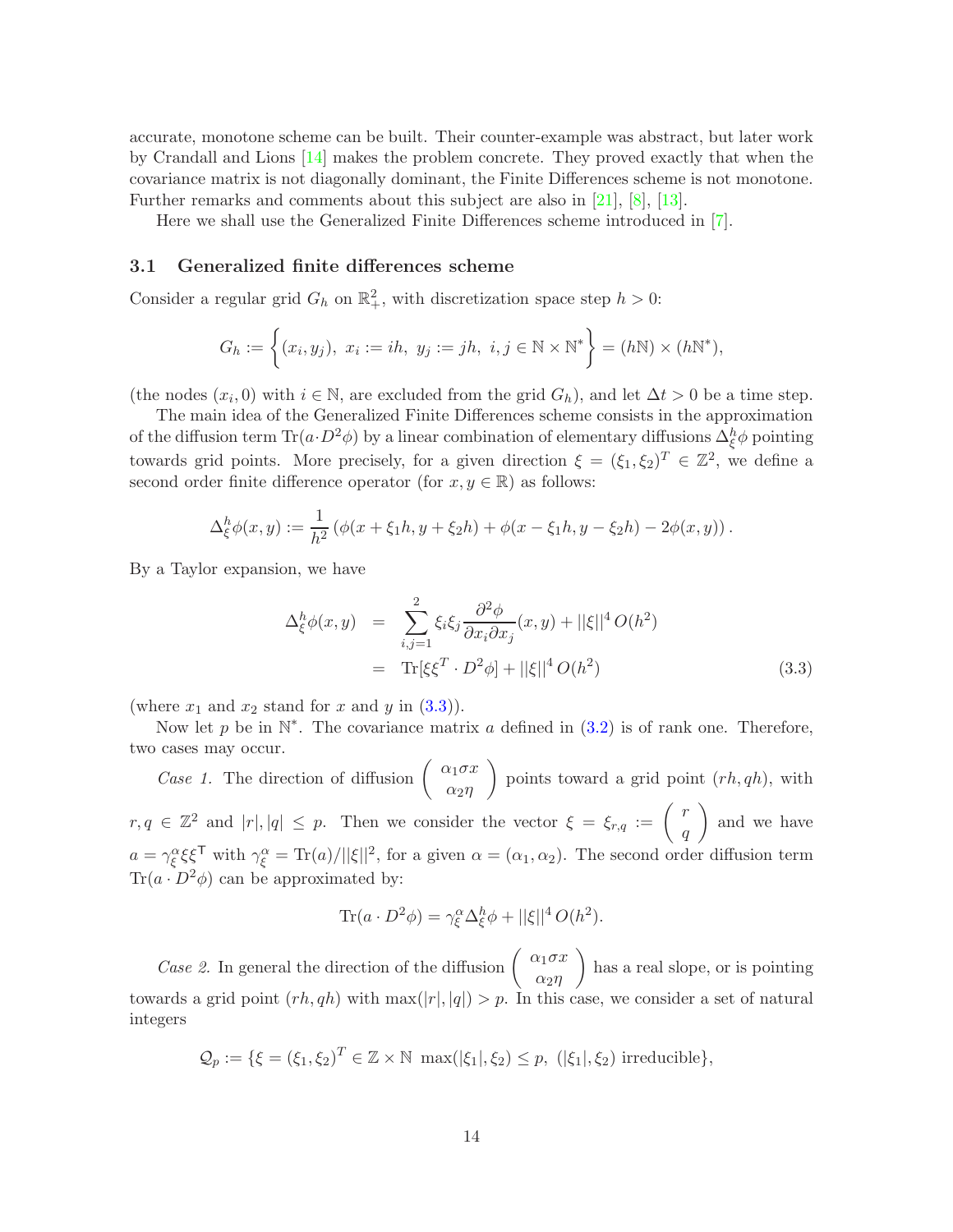and the associated cone of positive symmetric matrices

$$
\mathcal{C}(\mathcal{Q}_p) = \left\{ \sum_{\xi \in \mathcal{Q}_p} \gamma_{\xi} \xi \xi^T, \gamma_{\xi} \ge 0 \right\}.
$$

(This cone is also generated by the matrices  $\xi \xi^T$  where  $\xi = (r, q)^T$  for all  $(r, q) \in \mathbb{Z}^2$  and such that  $|r|, |q| \leq p$ . Then we consider a particular projection  $a_p$  of a on  $\mathcal{C}(\mathcal{Q}_p)$  that can be written as the sum of two terms as follows:

$$
a_p = \sum_{\xi \in \mathcal{Q}_p} \gamma_{\xi}^{\alpha} \xi \xi^T = \gamma_{\xi^+}^{\alpha} \xi^+ \xi^{+T} + \gamma_{\xi^-}^{\alpha} \xi^{-} \xi^{-T}, \tag{3.4}
$$

<span id="page-14-0"></span>where  $\gamma_{\xi} \geq 0$ , and  $\xi^{\pm}$  are two elements of  $\mathcal{Q}_p$  which depend on  $(\alpha, t, x, y)$  ( $\xi^{\pm}$  correspond to the two closest directions to  $\begin{pmatrix} \alpha_1 \sigma x \\ \vdots \\ \alpha_n \sigma x \end{pmatrix}$  $α_2η$  $\bigg).$ 

Thus we approximate  $\text{Tr}(a \cdot D^2 \phi)$  by  $\text{Tr}(a_p \cdot D^2 \phi)$ , and use that

$$
\text{Tr}(a_p \cdot D^2 \phi) = \sum_{\xi \in \mathcal{Q}_p} \gamma_{\xi}^{\alpha} \Delta_{\xi}^{h} \phi + \left(\sum_{\xi \in \mathcal{Q}_p} \gamma_{\xi}^{\alpha} ||\xi||^4\right) O(h^2)
$$
(3.5)

 $(by (3.3) and (3.4)).$  $(by (3.3) and (3.4)).$  $(by (3.3) and (3.4)).$  $(by (3.3) and (3.4)).$  $(by (3.3) and (3.4)).$ 

Representation of symmetric positive matrices. We recall that, as in  $[7]$ , we can represent the  $2 \times 2$  symmetric matrix a by an element of  $\mathbb{R}^3$  using the following coordinates:

$$
z_1 = a_{11}, \quad z_2 = \sqrt{2} a_{12}, \quad z_3 = a_{22}.
$$
 (3.6)

<span id="page-14-1"></span>The cone of positive symmetric matrices is then defined as the set  $\{z \in \mathbb{Z}^3, z_1, z_3 \geq 0, z_2^2 \leq z_3^2 \}$  $2z_1z_3$  $2z_1z_3$  $2z_1z_3$  and represented in Figure 1 (a), together with the cone  $\mathcal{C}(\mathcal{Q}_1)$  of diagonally dominant matrices. Cuts of the cones  $\mathcal{C}(\mathcal{Q}_1), \mathcal{C}(\mathcal{Q}_2)$ , and  $\mathcal{C}(\mathcal{Q}_3)$  with the plan of trace one matrices  $(z_1 + z_3 = 1)$  are represented in Figure [2.](#page-15-1)

**Definition of**  $a_p$ . For any  $p \geq 1$ , the matrix  $a_p$  is defined as the projection of a on the cone  $\mathcal{C}(\mathcal{Q}_p)$  parallel to the  $z_2$  axis (see Fig. [1\)](#page-15-0). The order p is the order of neighbouring points allowed to enter in the scheme (this order may depend on where we are situated on the grid and on the direction of the diffusion). We notice that  $a_{11}$  and  $a_{22}$  are unchanged by the projection and only  $a_{12}$  is modified (since only  $z_2$  is modified):

$$
a = \begin{pmatrix} a_{11} & a_{12} \\ a_{12} & a_{22} \end{pmatrix} \rightarrow a_p = \begin{pmatrix} a_{11} & a'_{12} \\ a'_{12} & a_{22} \end{pmatrix}.
$$
 (3.7)

<span id="page-14-2"></span>In the special case of a boundary grid point  $(x = 0, y)$ , we see that a is of the form  $a = \gamma_{\xi}^{\alpha} \xi \xi^{T}$ with  $\xi = (0, 1)^T$  hence  $a \in \mathcal{Q}_1$  and there is no projection error  $(a_p = a)$ .

**Remark 3.1.** Our projection is not the same as the orthogonal projection used in  $[7]$ . This modification is important to prove the global convergence of our scheme (see section [5\)](#page-23-0). However the generation of the optimal directions  $\xi^{\pm}$  are the same as for the orthogonal projection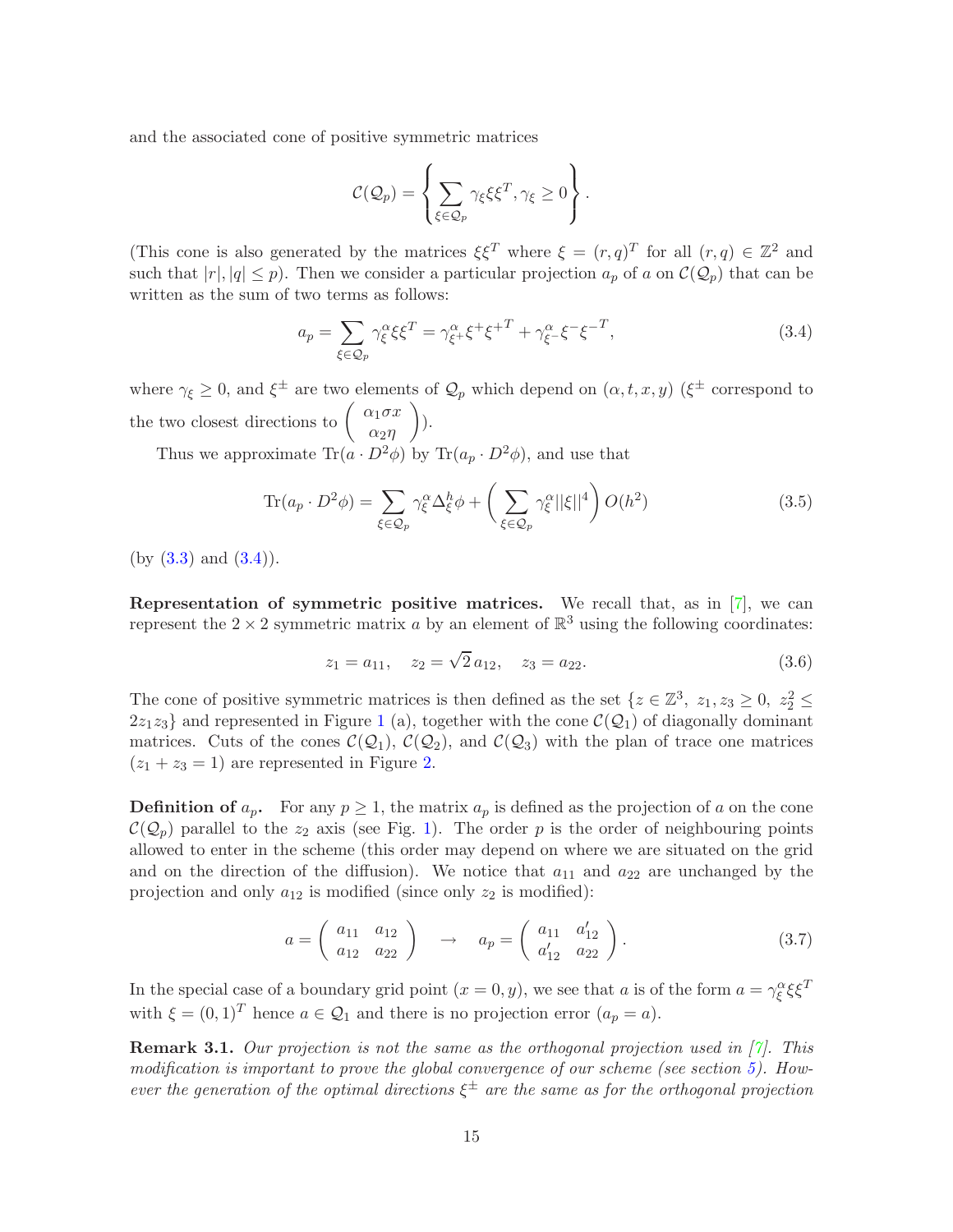

<span id="page-15-0"></span>Figure 1: (a) Cone of positive definite matrices, embedding the cone of diagonally dominant matrices  $\mathcal{C}(\mathcal{Q}_1)$ ; projection of a matrix a on  $\mathcal{C}(\mathcal{Q}_1)$ , in the case Tr(a) = 1 (b) Same figure, where we draw the cut of the cone with trace one matrices (i.e such that  $z_1 + z_3 = 1$ ).



<span id="page-15-1"></span>Figure 2: (a) Symmetric semi-definite positive matrix with trace equal to 1 and cone of diagonally dominant matrix. (b) Cone  $\mathcal{C}(\mathcal{Q}_1)$ , a is on the boundary of the semi-definite positive matrix. (c) Cone  $\mathcal{C}(\mathcal{Q}_2)$ .

of  $|7|$ , and can be performed in  $O(p)$  operations by using Stern-Brocot algorithm [\[18\]](#page-33-12). These directions, geometrically, correspond to the two closest directions (in angle) from the direction  $\sqrt{ }$  $\alpha_1\sigma x$  $\alpha_2\eta$  $\setminus$ defining the matrix a.

**Remark 3.2.** The choice of the order p depends on where we are situated on the grid. For instance, if we consider a point  $(x, y)$  in the middle of the grid, and we want to discretize  $Tr(a \cdot D^2\phi(t, x, y))$ , we can follow the direction of diffusion and choose the biggest order of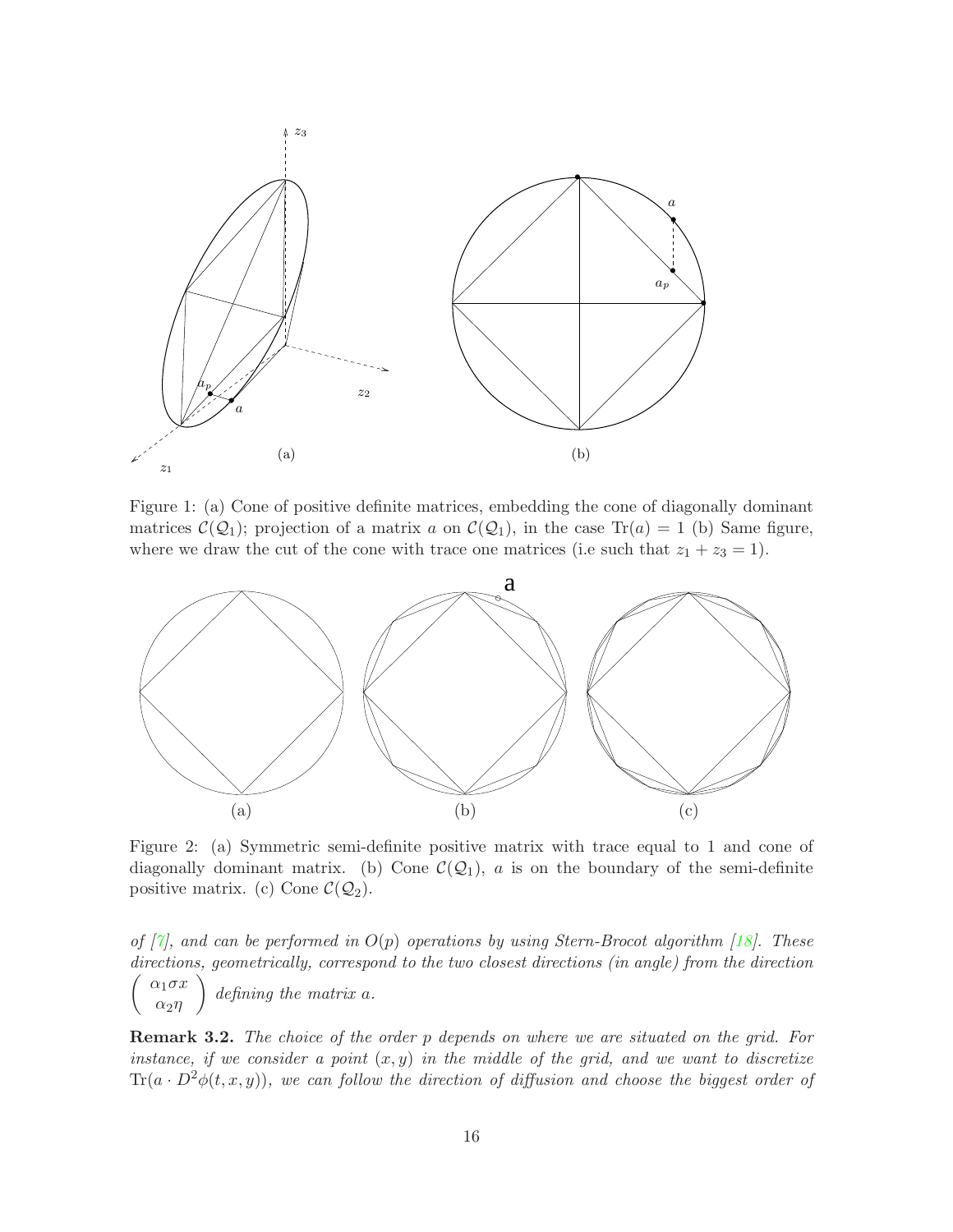discretization p, because this will give a better approximation of the covariance matrix a. On the other hand, if we consider a point  $(x, y)$  near to the boundary, it can often happen that following the direction of the diffusion, we involve in the discretization some points which are out of the grid. In this case the choice of p will be reduce in order to stay in the grid.

**Remark 3.3.** In all the decompositions, the coefficients  $\gamma_{\xi}^{\alpha}$  and also the vectors  $\xi$  are in terms of  $\alpha$  and  $(t, x, y)$ . For simplicity of notations we may omit to specify this dependence.

For a symmetric matrix  $b = (b_{ij})$  of dimension 2 we consider the Frobenius norm

$$
||b||_F := \text{Tr}(bb^T)^{1/2} = \left(\sum_{i,j=1,2} b_{ij}^2\right)^{1/2},
$$

and the following notations

$$
\begin{aligned}\n|\partial_t^2 \phi|_0 &:= ||\frac{\partial^2 \phi}{\partial t^2}||_{L^\infty((0,T)\times \mathbb{R}_+^2)}, \\
|\partial_y^2 \phi|_0 &:= ||\frac{\partial^2 \phi}{\partial y^2}||_{L^\infty((0,T)\times \mathbb{R}_+^2)}, \\
|D^k \phi|_0 &:= \max_{i,j \ge 0, \ i+j=k} ||\frac{\partial^k \phi}{\partial x^i \partial y^j}||_{L^\infty((0,T)\times \mathbb{R}_+^2)}, \quad \text{for } k \in \mathbb{N}.\n\end{aligned}
$$

Then we have the following error estimates.

<span id="page-16-0"></span>**Lemma 3.4** (Error projection). Let  $(t, x, y, \alpha = (\alpha_1, \alpha_2))$  be given in  $[0, T] \times \mathbb{R}^2_+ \times \mathbb{R}^2$ , with  $\alpha_1^2 + \alpha_2^2 = 1$ , and let  $a^p$  be the projected matrix associated to a as defined in [\(3.2\)](#page-12-2). (*i*) For  $p \geq 1$ , we have

$$
||a(\alpha, t, x, y) - a_p(\alpha, t, x, y)||_F \le \frac{2}{p} \text{Tr}(a(\alpha, t, x, y)).
$$

(ii) For any  $p \ge 1$  and any smooth function  $\phi$ , we have

$$
\left| \text{Tr}(a(\alpha, t, x, y) \cdot D^2 \phi(t, x, y)) - \sum_{\xi \in \mathcal{Q}_p} \gamma_{\xi}^{\alpha} \Delta_{\xi}^h \phi(t, x, y) \right|
$$
  
 
$$
\leq 4|D^2 \phi|_0 \frac{\text{Tr}(a(\alpha, t, x, y))}{p} + \frac{2}{3}|D^4 \phi|_0 \text{Tr}(a(\alpha, t, x, y)) p^2 h^2
$$

**Proof.** (i) It suffices to consider the case when  $Tr(a) = 1$ . The norm  $||a - a_p||_F$  is also the Euclidean distance in  $\mathbb{R}^3$  beetwen the two matrices a and  $a_p$  represented using their coordinates as in [\(3.6\)](#page-14-1).

Let  $\xi^{\pm}$  be the two vectors of  $\mathcal{Q}_p$  associated to non-zero  $\alpha_{\xi}$ . Then following the arguments of [\[7\]](#page-33-6), we have

$$
||a - a_p||_F \le ||\frac{\xi^+}{||\xi^+||} - \frac{\xi^-}{||\xi^-||}|| \le 2(\widehat{\xi^- \xi^+}) \le \frac{2}{p},
$$

where  $(\widehat{\xi^{-}\xi^{+}})$  denotes the angle of between the vectors  $\xi^{+}$  and  $\xi^{-}$ .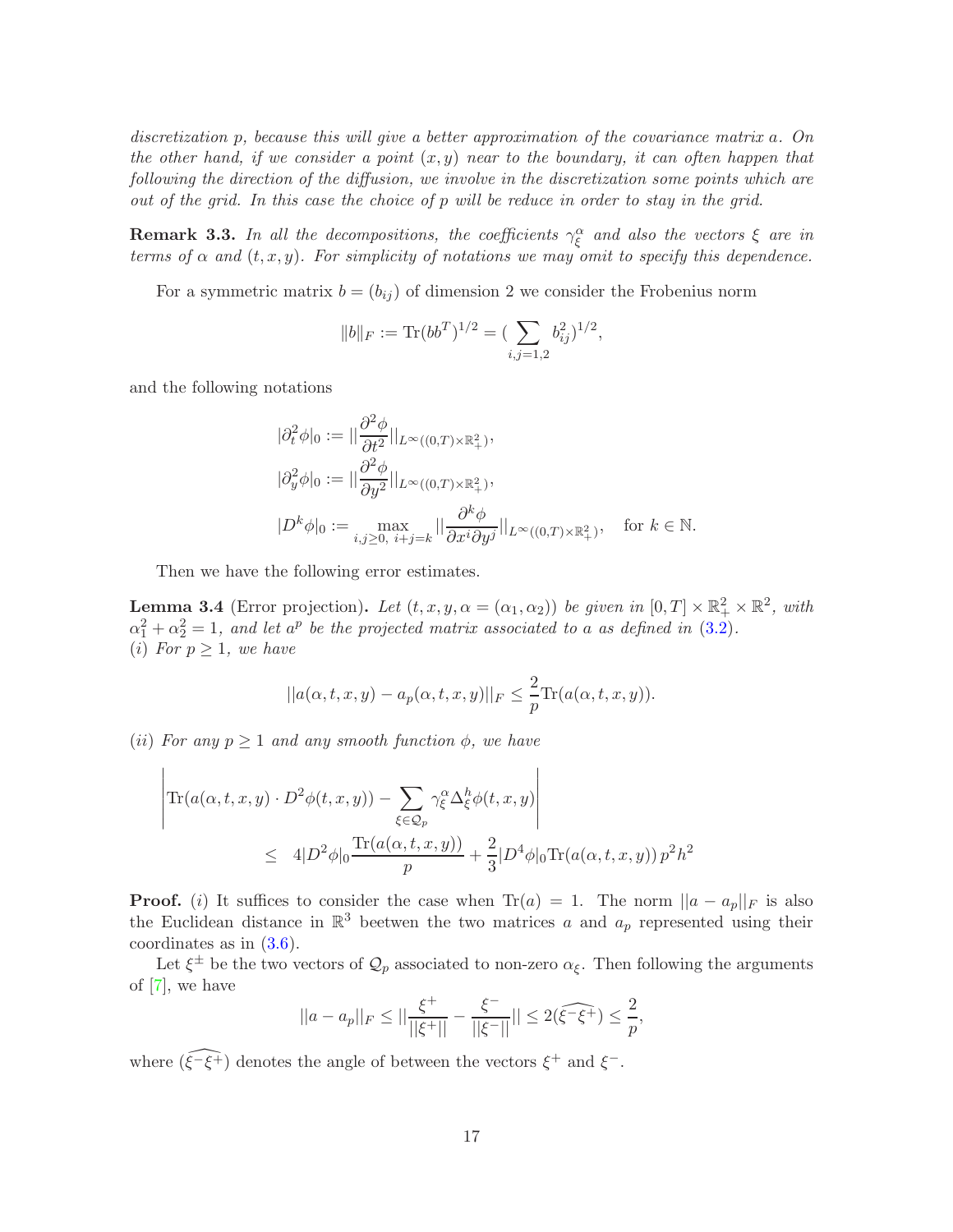(*ii*) First using [\(3.3\)](#page-13-0) (more precisely,  $|\Delta_{\xi}^{h} \phi - \text{Tr}[\xi \xi^{T} \cdot D^{2} \phi]| \leq 2 \frac{h^{2}}{4!} (\sum_{i+j=4} C_{4}^{i} | \xi_{1}^{i} \xi_{2}^{j})$  $\frac{j}{2}$ |)| $D^4\phi|_0$ ),  $\sum_{i+j=4} C_4^i |\xi_1|^i |\xi_2|^j = (|\xi_1| + |\xi_2|)^4 | \le 4 ||\xi||^4$ , and the fact that  $||\xi||^2 \le 2p^2$ , we obtain

$$
\left|\text{Tr}(a_p \cdot D^2 \phi) - \sum_{\xi \in \mathcal{Q}_p} \gamma_{\xi}^{\alpha} \Delta_{\xi}^{h} \phi \right| \leq \frac{2}{3} |D^4 \phi|_0 \left(\sum_{\xi \in \mathcal{Q}_p} \gamma_{\xi}^{\alpha} ||\xi||^2\right) p^2 h^2 = \frac{2}{3} |D^4 \phi|_0 \text{Tr}(a_p) p^2 h^2.
$$

<span id="page-17-0"></span>Also  $\text{Tr}(a_p) = \text{Tr}(a)$  by using [\(3.7\)](#page-14-2). Then we have

$$
\left|\text{Tr}(a \cdot D^2 \phi) - \sum_{\xi \in \mathcal{Q}_p} \gamma_{\xi}^{\alpha} \Delta_{\xi}^{h} \phi\right| \le \left|\text{Tr}(a \cdot D^2 \phi) - \text{Tr}(a_p \cdot D^2 \phi)\right| + \frac{2}{3} |D^4 \phi|_0 \text{Tr}(a) p^2 h^2. \tag{3.8}
$$

To conclude the proof we use [\(3.8\)](#page-17-0) together with the inequalities  $\text{Tr}(AB) \leq ||A||_F ||B||_F$  for any symmetric matrices  $A, B, ||A||_F \leq \text{Tr}(A)$  for any symmetric and positive matrix  $A$ , and  $||D^2 \phi||_F \leq 2|D^2 \phi|_F$  $||D^2\phi||_F \leq 2|D^2\phi|_0.$ 

 ${\bf Remark~3.5.} \ \ Using \ an \ orthogonal \ projection \ as \ in \ [\gamma], \ we \ would \ obtain \ ||a-a_p||_F \leq \frac{1}{4p}$  $\frac{1}{4p^2}\text{Tr}(a).$ 

### 3.2 The discrete equation

 $\overline{1}$ 

From now on,  $[r]$  will denote the smallest integer greater than r,  $p_{\text{max}} \in \mathbb{N}$  the maximal order of grid points allowed to enter in the scheme ( $p_{\text{max}}$  will typically depend of h), and  $\Delta t$ the time step. Set  $\rho = (\Delta t, h, p_{\text{max}}), r \in \mathbb{R}$  and  $\phi : [0, T] \times \mathbb{R}^+ \times \mathbb{R}^+ \to \mathbb{R}$ , and define

$$
p(x, y) := \max(1, \min(p_{max}, \lceil x/h \rceil, \lceil y/h \rceil)).
$$

In particular, we have  $p = p_{max}$  if  $x - p_{max}h \ge 0$  and  $y - p_{max}h \ge 0$  (points in the interior of the domain), or  $p = \min([x/h], [y/h])$  for the points near to the boundary and such that  $x \neq 0$ , and  $p = 1$  in the case  $x = 0$ .

Now we define the function  $S^{\rho}$  as follows:

<span id="page-17-1"></span>
$$
\mathcal{S}^{\rho}(t,x,y,r,\phi) := \min_{\substack{\alpha_1^2 + \alpha_2^2 = 1 \\ \alpha = (\alpha_1, \alpha_2)}} \left\{ -\alpha_1^2 \frac{\phi(t + \Delta t, x, y) - r}{\Delta t} + \alpha_1^2 \mu \frac{r - \phi(t, x, y - h)}{h} \right. \\ - \frac{1}{2} \sum_{\xi \in \mathcal{Q}_{p(x,y)}} \gamma_{\xi}^{\alpha}(t,x,y) \frac{\phi(t, x - \xi_1 h, y - \xi_2 h) - 2r + \phi(t, x + \xi_1 h, y + \xi_2 h)}{h^2} \left\}, \tag{3.9}
$$

for  $(t, x, y) \in [0, T) \times (0, \infty)^2$ . In  $(3.9)$  we have used the decomposition of the projected matrix associated to a:  $a_p(\alpha, t, x, y) = \sum_{\xi \in \mathcal{Q}_p} \gamma_{\xi}^{\alpha} \Delta_{\xi}^{h} \phi$ , with  $p = p(x, y)$ . (we recall that there are only two non vanishing terms  $\gamma_{\xi}^{\alpha}$  in the sum).

<span id="page-17-2"></span>Now let  $t_n := n\Delta t$ . The discrete scheme for [\(3.1\)](#page-12-1) is defined as the bounded solution  $v_h(t_n,.)$  (if it exists) of

$$
S^{\rho}(t_n, x, y, v_h(t_n, x, y), v_h) = 0, \quad (x, y) \in G_h,
$$
\n(3.10a)

for  $n = N - 1, \ldots, 1, 0$  and with the boundary conditions:

$$
v_h(T, x, y) = g(x), \quad \forall (x, y) \in G_h,
$$
\n
$$
(3.10b)
$$

$$
v_h(t_n, x, 0) = g(x), \quad n = 0, \dots, N, \ x \in h\mathbb{N}.
$$
 (3.10c)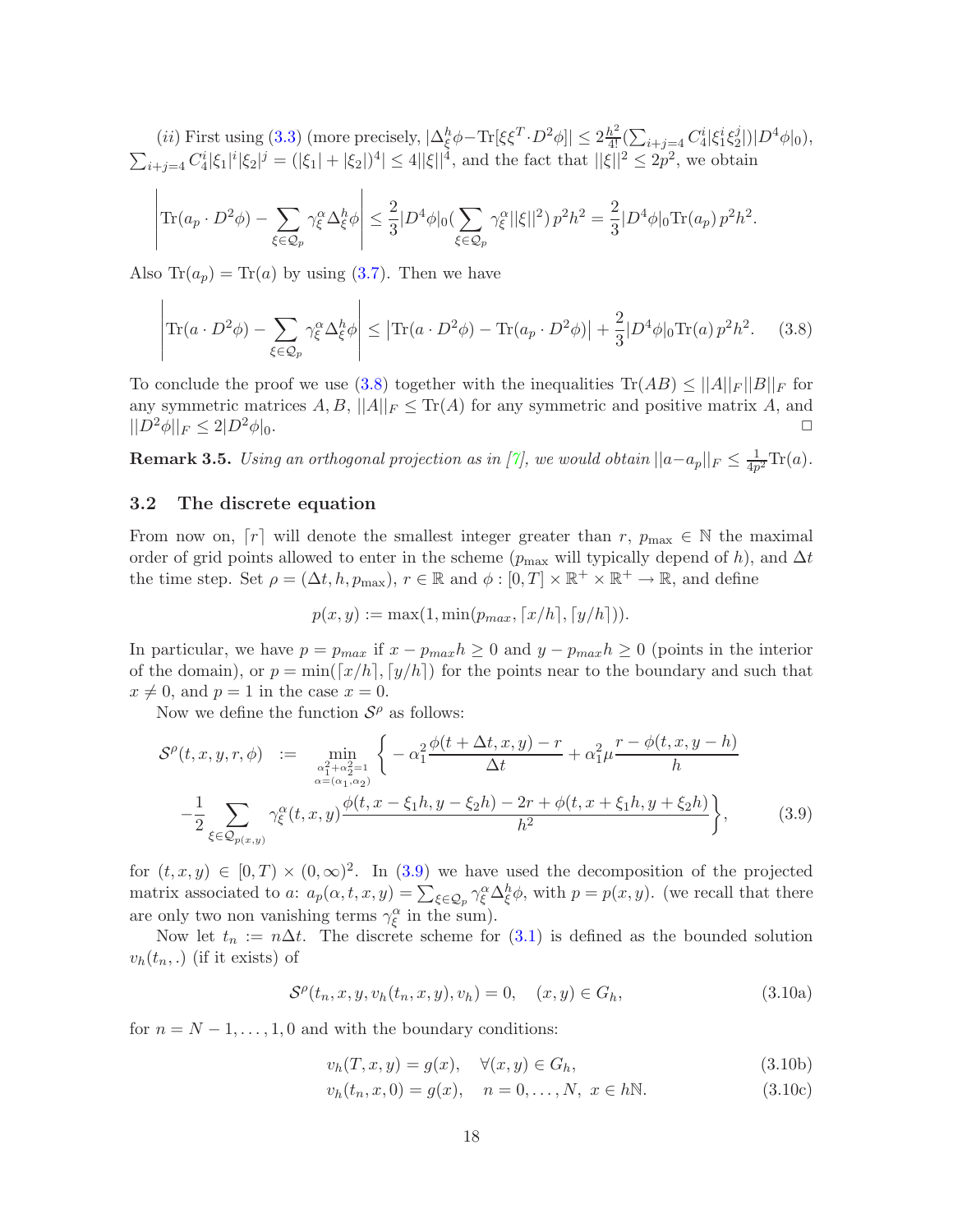For  $t \in [t_n, t_{n+1}], v_h(t, \cdot)$  is defined by a P1 interpolation of  $v_h(t_n, \cdot, \cdot)$  and  $v_h(t_{n+1}, \cdot)$ . The solution  $v_h$  will stand for an approximation of the value function  $\vartheta$ .

We also define a continuous function F, in view of the left hand side of  $(2.11)$ , for  $u \in \mathbb{R}$ ,  $p = (p_1, p_2) \in \mathbb{R}^2$  and  $Q = (Q_{ij})$  any  $2 \times 2$  symmetric matrix, as follows:

$$
\mathcal{F}(t, x, y, u, p, Q) := \inf_{\substack{\alpha = (\alpha_1, \alpha_2) \\ \alpha_1^2 + \alpha_2^2 = 1}} \left\{ -\alpha_1^2 u + \alpha_1^2 \mu(t, y) p_2 - \frac{1}{2} \text{Tr} [a(\alpha, t, x, y) \cdot Q] \right\}
$$

Then our equation [\(2.11\)](#page-7-1) is now equivalent to

$$
\mathcal{F}(t, x, y, \partial_t \vartheta(t, x, y), D\vartheta(t, x, y), D^2\vartheta(t, x, y)) = 0
$$

We remark that  $\mathcal F$  is continuous and backward parabolic (in the sense that it is decreasing in the variable u, and decreasing with respect to symmetric matrices  $Q^2$  $Q^2$ ). In view of the general abstract convergence result of [\[5\]](#page-33-8), we shall use monotonicity, stability and consistency results for the scheme [\(3.10\)](#page-17-2) in order to obtain its convergence.

<span id="page-18-2"></span>First we have the following result, easily deduced from Lemma  $3.4(ii)$  $3.4(ii)$  and by standard first order consistency estimates.

Lemma 3.6. Let  $\rho = (\Delta t, h, p_{\text{max}}), (x, y) \in \mathbb{R}^2_+, t \in [0, T], \phi \in C^4([0, T] \times [0, \infty)^2)$ . We have

<span id="page-18-3"></span>
$$
\left| S^{\rho}(t, x, y, \phi(t, x, y), \phi) - \mathcal{F}(t, x, y, \partial_t \phi(t, x, y), D\phi(t, x, y), D^2\phi(t, x, y)) \right|
$$
  

$$
\leq \frac{1}{2} |\partial_t^2 \phi|_0 \Delta t + \frac{1}{2} \mu |\partial_y^2 \phi|_0 h + 4|D^2 \phi|_0 \frac{\text{Tr}(a)}{p} + \frac{2}{3} |D^4 \phi|_0 \text{Tr}(a) p^2 h^2,
$$
 (3.11)

where  $a_p$  is the projection of a on  $\mathcal{C}(\mathcal{Q}_p)$  and  $p := p(x, y)$ . Furthermore the term  $4|D^2\phi|_0 \frac{\text{Tr}(a)}{p}$ p vanishes in the case  $x = 0$ .

<span id="page-18-4"></span>Proposition 3.7. The scheme [\(3.10\)](#page-17-2) satisfies the following properties: (i) **Monotonicity:** for all  $r \in \mathbb{R}$ ,  $x, y \in \mathbb{R}^*_+$ ,  $u, v \in C([0, T] \times [0, \infty)^2)$  such that  $u \leq v$ , we have

 $\mathcal{S}^{\rho}(t,x,y,r,u) \geq \mathcal{S}^{\rho}(t,x,y,r,v).$ 

(ii) **Stability:** For all  $\rho = (h, \Delta t) \in (\mathbb{R}^*_+)^2$  and  $p_{\text{max}} \in \mathbb{N}^*$ , there exists a bounded solution  $v_h$  of [\(3.10\)](#page-17-2) such that  $||v_h||_{L^{\infty}((0,T)\times \mathbb{R}^2_+)} \leq C_0 := ||g||_{L^{\infty}(\mathbb{R}_+)}$ .

(iii) **Consistency:** Let  $p_{\text{max}}$  be such that  $hp_{\text{max}} \to 0$  as  $h \to 0$ . Then  $\forall (x, y) \in (\mathbb{R}^*_+)2$ ,  $\forall t \in [0, T[,$  for every  $\phi \in C^4([0, T] \times [0, \infty)^2),$ 

 $\lim_{(t_n,x_i,y_j)\to(t,x,y)}$  $\Delta t \rightarrow 0$ ,  $h \rightarrow 0$ ,  $p_{\text{max}} \rightarrow \infty$  $S^{\rho}(t_n, x_i, y_j, \phi(t_n, x_i, y_j), \phi) = \mathcal{F}(t, x, y, \partial_t \phi(t, x, y), D\phi(t, x, y), D^2\phi(t, x, y))$ 

The monotonicity property  $(i)$  is immediate, and the consistency property  $(iii)$  is deduced from the previous Lemma [3.6](#page-18-2) and the continuity of  $S^{\rho}$ . Hence there remains to prove the well-posedness of the scheme and the stability  $(ii)$  This will be done in Section [4.](#page-19-0)

<span id="page-18-0"></span>We deduce also from Lemma [3.6](#page-18-2) and the fact that  $\operatorname{argmin}_p(\frac{1}{p} + p^2h^2)$  is obtained for  $p = 2^{-\frac{1}{3}}h^{-\frac{2}{3}}$ , the following consistency error result.

<span id="page-18-1"></span><sup>2</sup>If  $Q_2 - Q_1$  is positive then  $\mathcal{F}(t, x, y, u, p, Q_1) \ge \mathcal{F}(t, x, y, u, p, Q_2)$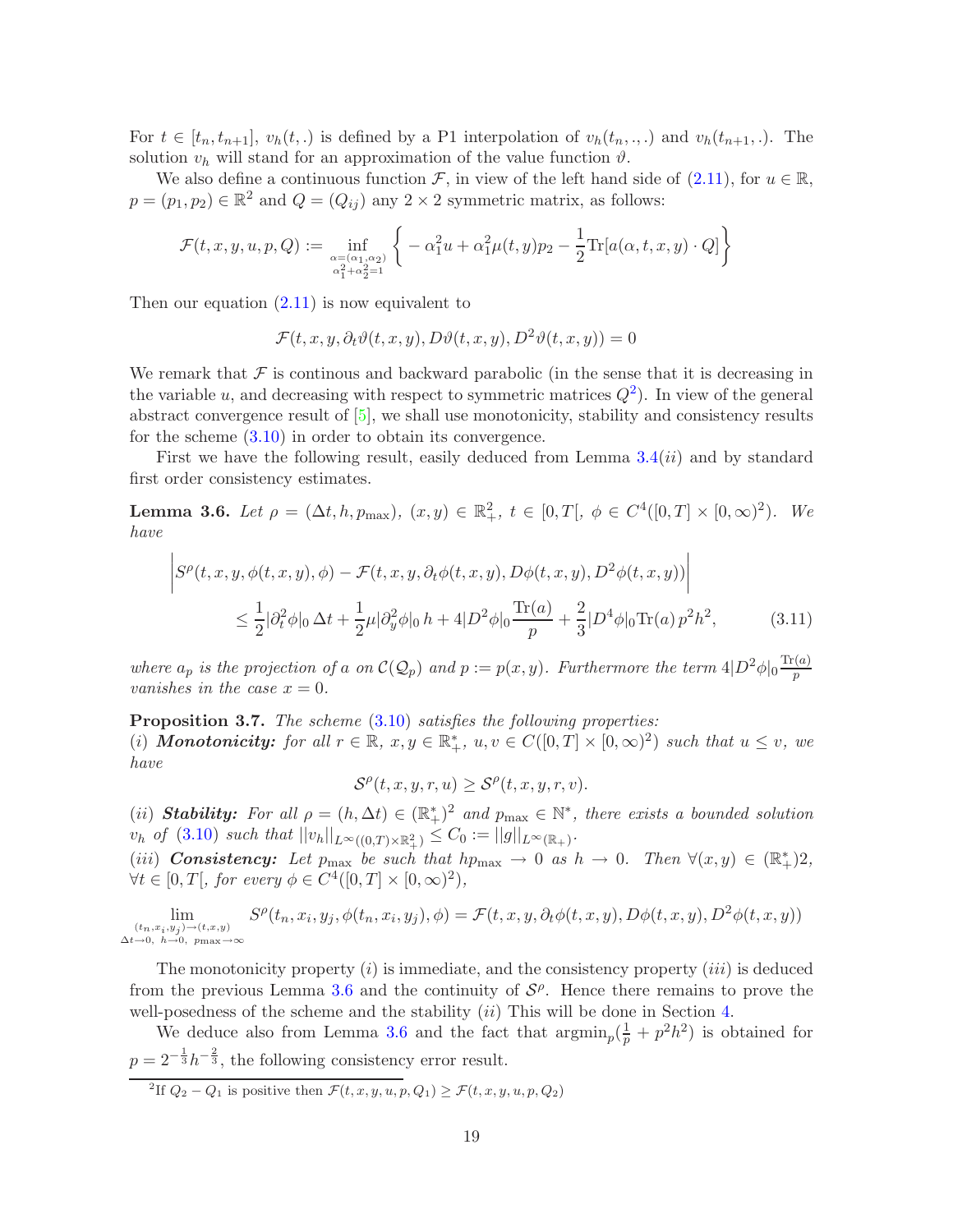**Proposition 3.8.** Suppose that  $\eta(t,x,y) := x\sqrt{y}$ , and  $p_{\max} \sim Ch^{-\frac{2}{3}}$  as  $h \to 0$ , for some constant  $C > 0$ . Let  $(t, x, y)$  be in  $[0, T] \times \mathbb{R}_+ \times \mathbb{R}_+$ . Then as  $\rho = (\Delta t, h) \rightarrow 0$  and  $(t_n, x_i, y_j) \rightarrow (t, x, y)$ , we have

$$
\left| S^{\rho}(t_n, x_i, y_j, \phi(t_n, x_i, y_j), \phi) - \mathcal{F}(t, x, y, \partial_t \phi(t, x, y), D\phi(t, x, y), D^2\phi(t, x, y)) \right|
$$
  
=  $O(h^{\frac{2}{3}}) + O(\Delta t).$  (3.12)

Furthermore the bound is uniform on compact sets with respect to  $(t, x, y)$ .

**Proof.** The fact that  $p_{\text{max}} = o(\frac{1}{h})$  $\frac{1}{h}$ ) ensures that for any fixed point  $(x, y)$  with  $x, y > 0$  and for h sufficiently small,  $p = p_{\text{max}}$  neighbour grid points can be used for the approximation of  $a$  and in  $(3.11)$ , and the proof is immediate.

We only have to check that for points close to the boundary  $(x = 0 \text{ or } y = 0)$  we can establish a uniform bound. The case of  $p < p_{\text{max}}$  happens when  $p = p(x, y) = \min([x/h], [y/h]),$ so either  $p = \lfloor x/h \rfloor$ , or  $p = \lfloor y/h \rfloor$ .

In the case when  $x = 0$ , we have  $p = 1$ , there is no projection error, and the error term is bounded by  $O(\Delta t + h)$ .

In the case when  $x \neq 0$ , we first have the bound  $\text{Tr}(a) \leq C x^2 y + \eta(t, x, y)^2 \leq C' x^2 y$  for some constant  $C'$ . If  $p = \lceil \frac{x}{h} \rceil$  $\frac{x}{h}$ , we have  $p \geq \frac{x}{h}$  $\frac{x}{h}$  and  $\frac{\text{Tr}(a)}{p} \le C'xyh = O(h)$ . If  $p = \lceil \frac{y}{h} \rceil$  $\frac{y}{h}$ , we have  $p \geq \frac{y}{h}$  $\frac{y}{h}$  and  $\frac{\text{Tr}(a)}{p} \le C'x^2h = O(h)$ .

**Remark 3.9.** In the case when the direction of the diffusion points toward a node of the grid, the consistency remains the same, except for the term  $4|D^2\phi|_0 \frac{\text{Tr}(a)}{p}$  $\frac{p}{p}$  which vanishes.

### <span id="page-19-0"></span>4 Numerical solution: existence and stability

In this section we prove the well-posedness of the implicit scheme [\(3.10\)](#page-17-2), and prove the stability property stated in Proposition  $3.7(ii)$  $3.7(ii)$ .

We first initialize the scheme by

$$
v_h(T, x, y) := g(x), \qquad (x, y) \in G_h.
$$

Then, given  $v_h(t + \Delta t,.)$  for some time  $t = t_n$ , we need to find a bounded  $v_h(t,.)$  such that

$$
\min_{\substack{\alpha = (\alpha_1, \alpha_2) \\ \alpha_1^2 + \alpha_2^2 = 1}} \left\{ \alpha_1^2 \frac{v_h(t, x, y) - v_h(t + \Delta t, x, y)}{\Delta t} + \alpha_1^2 \mu(t, y) \frac{v_h(t, x, y) - v_h(t, x, y - h_2)}{h_2} \right\}
$$
\n
$$
- \frac{1}{2} \sum_{\xi \in \mathcal{Q}_p} \gamma_\xi^\alpha (\Delta_\xi^h v_h)(t, x, y) \right\} = 0, \quad \forall (x, y) \in G_h,
$$
\n(4.1)

and with the following boundary conditions:

$$
v_h(t, x, 0) = g(x), \quad \forall x \in h\mathbb{N}.
$$
\n(4.2)

**Scheme in abstract form.** Since for all  $(x, y) \in G_h$  with  $y > 0$ , an optimal control  $(\alpha_1, \alpha_2)$ must be found, we introduce  $S^1 := {\alpha = (\alpha_1, \alpha_2), \alpha_1^2 + \alpha_2^2 = 1}$  and

$$
\mathcal{A}:=(S^1)^{\widetilde{N}\times\widetilde{N}^*}
$$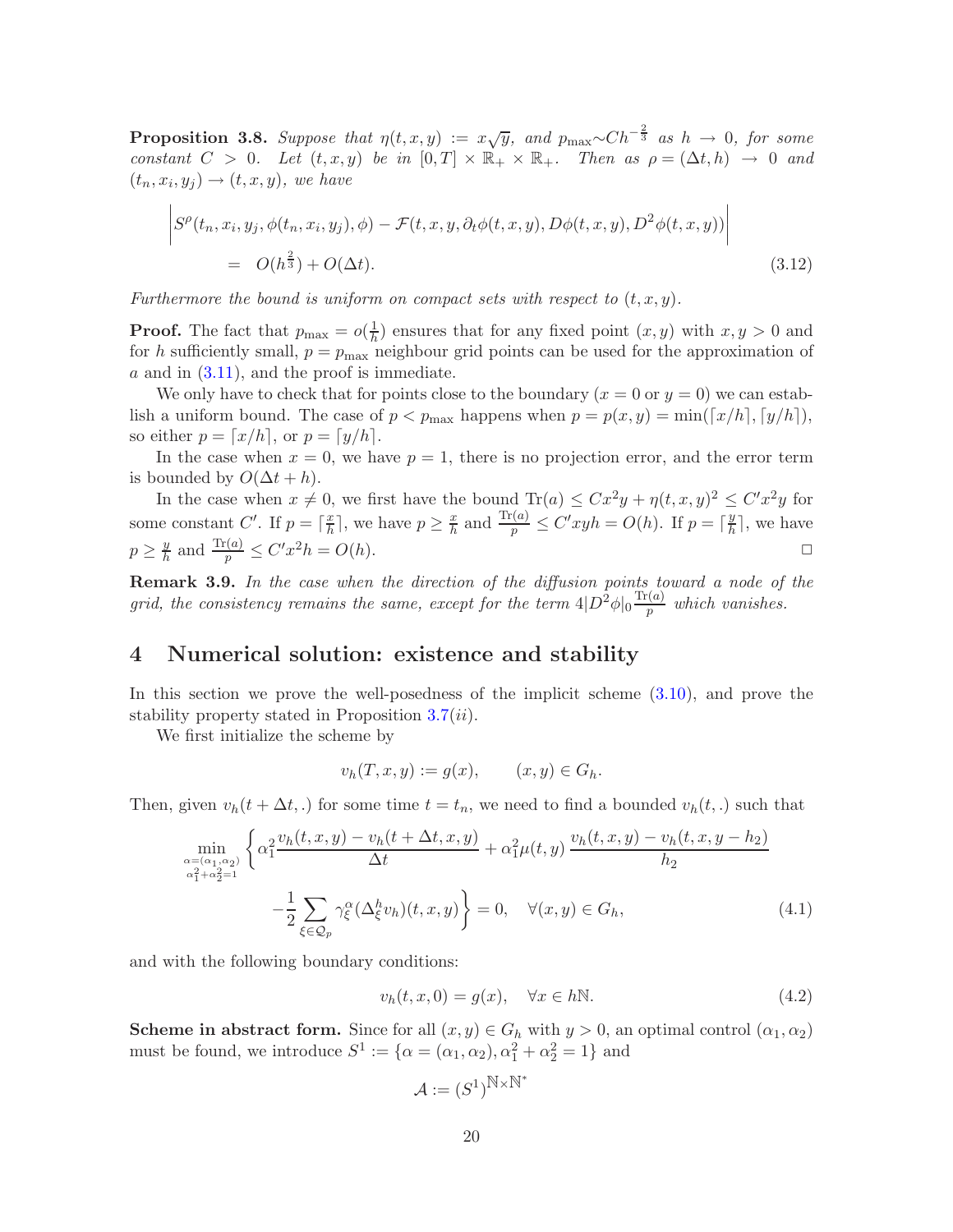the set of controls associated to the grid mesh  $G_h = h(\mathbb{N} \times \mathbb{N}^*)$ .

The scheme can then be expressed in the following abstract form: find  $X := v_h(t, \ldots) \in$  $\mathbb{R}^{\mathbb{N}\times\mathbb{N}^*}$ , bounded, such that

<span id="page-20-0"></span>
$$
\min_{w \in \mathcal{A}} \left( A(w)X - b(w) \right) = 0,\tag{4.3}
$$

where  $A(w)$  is a linear operator on  $\mathbb{R}^{\mathbb{N}\times\mathbb{N}^*}$ , and  $b(w)$  is a vector of  $\mathbb{R}^{\mathbb{N}\times\mathbb{N}^*}$ , which will be precised below.

**Definition of the matrix**  $A(w)$  and vector  $b(w)$ : We denote by  $X = (X_{ij})_{i \geq 0, j \geq 1}$ , (resp.  $w = (\alpha_{ij})_{i \geq 0, j \geq 1}$ , with  $\alpha_{ij} = (\alpha_{ij,1}, \alpha_{ij,2})$  the values (resp. controls) corresponding to the mesh points  $(x_i, y_j)$  of  $G_h$ . Then

•  $A(w)$  is an infinite matrix determined by  $\forall X, \forall i \geq 0, \forall j \geq 1$ ,

$$
(A(w)X)_{ij} := \frac{\alpha_{ij,1}^2}{\Delta t} X_{ij} + \alpha_{ij,1}^2 \mu(t, y_j) \frac{1}{h} (X_{ij} - (1 - \kappa_{j-1}) X_{i,j-1}) + \frac{1}{2} \sum_{\xi \in \mathcal{Q}_p} \gamma_{\xi}^{\alpha_{ij}} (-(1 - \kappa_{j-\xi_2}) X_{i-\xi_1,j-\xi_2} + 2 X_{ij} - X_{i+\xi_1,j+\xi_2}),
$$

where  $\kappa_k := 1$  if  $k = 0$  and  $\kappa_k := 0$  if  $k \neq 0$ .

<span id="page-20-1"></span>•  $b(w)$  is defined by

$$
b_{i,j}(w) := \frac{\alpha_{ij,1}^2}{\Delta t} v_h(t + \Delta t, x_i, y_j) + \alpha_{ij,1}^2 \frac{\mu(t, y_j)}{h} \kappa_{j-1} g(x_i)
$$
  
 
$$
+ \frac{1}{2} \sum_{\xi \in \mathcal{Q}_p} \gamma_{\xi}^{\alpha_{ij}} \kappa_{j-\xi_2} g(x_{i-\xi_1}),
$$
 (4.4)

where  $v_h(t + \Delta t, x, y)$  is the solution at the previous time step and is assumed to be bounded.

We shall also denote

$$
\delta_{ij}(w) := \frac{\alpha_{ij,1}^2}{\Delta t} + \frac{\alpha_{ij,1}^2}{h} \mu(t, y_j) \kappa_{j-1} + \frac{1}{2} \sum_{\xi \in \mathcal{Q}_p} \gamma_{\xi}^{\alpha_{ij}} \kappa_{j-\xi_2}.
$$

**Remark 4.1.** The matrix  $A(w)$  is  $\delta(w)$ -diagonal dominant in the following sense:

$$
A_{(i,j),(i,j)}(w) = \delta_{ij}(w) + \sum_{(k,\ell)\neq(i,j)} |A_{(i,j),(k,\ell)}(w)|
$$

**Remark 4.2.** In the case no boundary points  $y = 0$  are involved (i.e. when  $j > p_{max}$ ), we have the simpler expressions:

$$
(A(w)X)_{ij} := \frac{\alpha_{ij,1}^2}{\Delta t} X_{ij} + \frac{\alpha_{ij,1}^2}{h} \mu(t, y_j) (X_{ij} - X_{i,j-1}) + \frac{1}{2} \sum_{\xi \in \mathcal{Q}_p} \gamma_{\xi}^{\alpha_{ij}} (-X_{i-\xi_1,j-\xi_2} + 2X_{ij} - X_{i+\xi_1,j+\xi_2}).
$$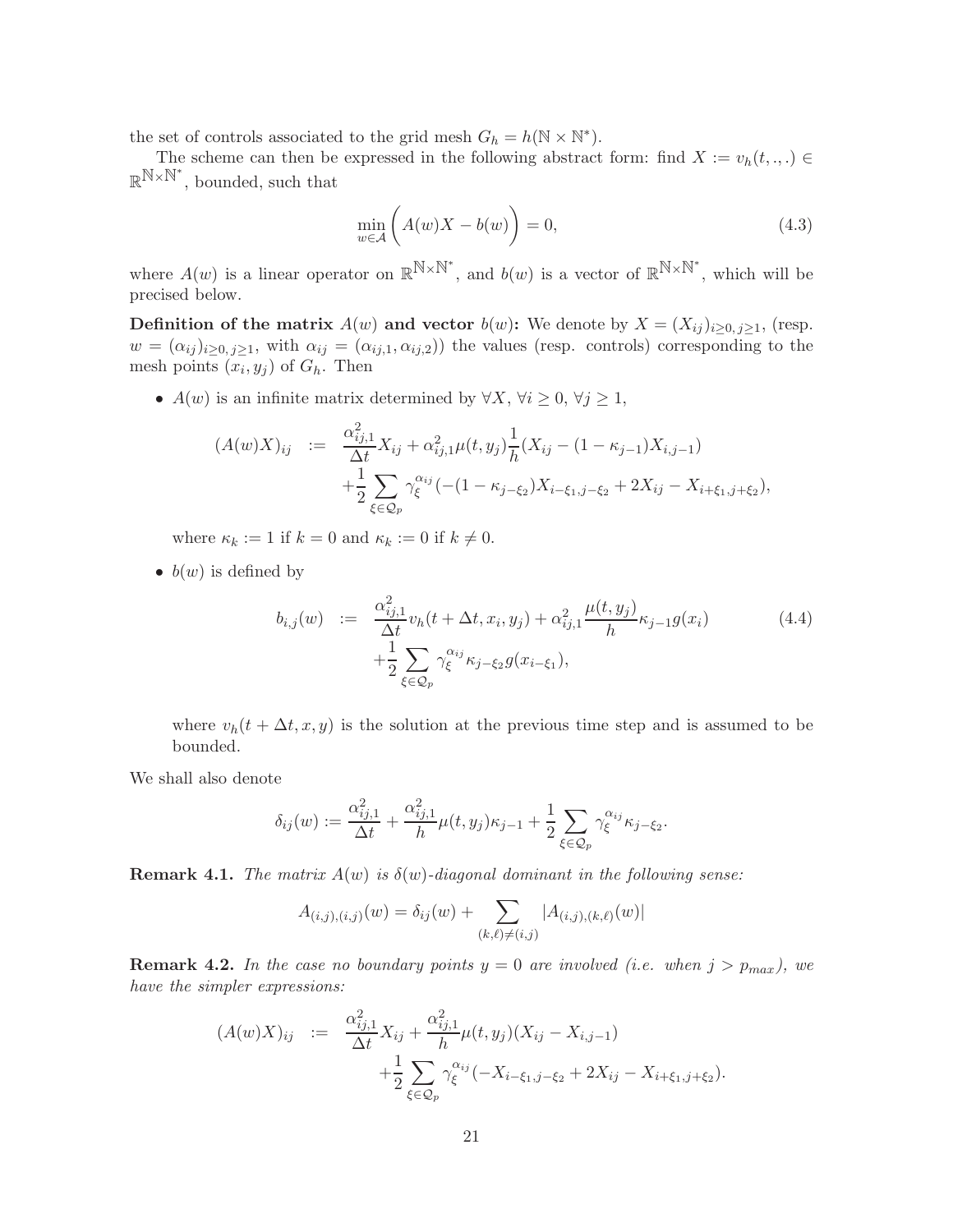and

$$
b_{i,j}(w) := \frac{\alpha_{ij,1}^2}{\Delta t} v_h(t + \Delta t, x_i, y_j), \qquad \qquad \delta_{ij}(w) := \frac{\alpha_{ij,1}^2}{\Delta t}.
$$

<span id="page-21-0"></span>**Remark 4.3.** On the boundary  $x = 0$ , if we assume that  $v_h(t + \Delta t, 0, y) = g(0)$  then the scheme reads

$$
\min_{\alpha_1^2 + \alpha_2^2 = 1} \left\{ \alpha_1^2 \frac{v_h(t, 0, y) - g(0)}{\Delta t} + \alpha_1^2 \mu(t, y) \frac{v_h(t, 0, y) - v_h(t, 0, y - h)}{h} + \frac{1}{2} \alpha_2^2 (-v_h(t, 0, y - h) + 2v_h(t, 0, y) - v_h(t, 0, y + h)) \right\} = 0, \quad \forall y \in h \mathbb{N}^* \tag{4.5}
$$

and with  $v_h(t, 0, 0) = g(0)$ . One can show that  $v_h(t, 0, y) = const = g(0)$  is the only bounded solution of  $(4.5)$  (using the results of Lemma [A.1,](#page-28-0) Proposition [A.4](#page-29-0) and Proposition [B.1\)](#page-31-0). Hence by recurrence we see that  $v_h(t, 0, y) = g(0)$  for all t and  $y \in h\mathbb{N}$ . In order to simplify the presentation of  $A(w)$  and  $b(w)$  we have preferred not to add this knowledge in a boundary condition at  $x = 0$ .

Preliminary results. In order to find a solution of [\(4.3\)](#page-20-0), we first consider the linear system

$$
A(w)X = b(w),
$$

for a given  $w \in \mathcal{A}$ . For clarity, some specific results for such systems have been postponed to Appendix [A](#page-28-1) (this requires some work since the systems are of infinite dimension). We can check that  $(A(w), b(w))$  satisfy all the assumptions of Proposition [A.6.](#page-30-0) In particular, we obtain that  $A(w)$  is a monotone matrix, in the sense that if  $X = (X_{i,j})_{i \geq 0, j \geq 1}$  is bounded (or bounded from below) and such that

$$
\forall i \ge 0, \ \forall j \ge 1, \quad \delta_{ij}(w) = 0 \ \Rightarrow (A(w)X)_{ij} = 0,\tag{4.6}
$$

<span id="page-21-1"></span>then

$$
A(w)X \ge 0 \Rightarrow X \ge 0.
$$

Here [\(4.6\)](#page-21-1) is equivalent to

$$
\forall i \geq 0, \ j \geq 1, \quad \alpha_{ij,1} = 0 \ \Rightarrow -X_{i,j-1} + 2X_{ij} - X_{i,j+1} = 0.
$$

Since  $b(w)$  satisfies  $\delta_{ij}(w) = 0 \Rightarrow b_{i,j}(w) = 0$ , and that

$$
\max_{i,j;\delta_{ij}(w)>0} \frac{|b_{ij}(w)|}{\delta_{ij}(w)} \le \max(||v_h(t+\Delta t,.,.)||_{\infty}, ||g||_{\infty}),
$$

we also obtain by Proposition [A.6](#page-30-0) (ii) that there exists a unique bounded X such that  $A(w)X = b(w)$ , and satisfying furthermore

$$
||X||_{\infty} := \max_{i \geq 0, j \geq 1} |X_{ij}| \leq \max(||v_h(t + \Delta t, \dots)||_{\infty}, ||g||_{\infty}).
$$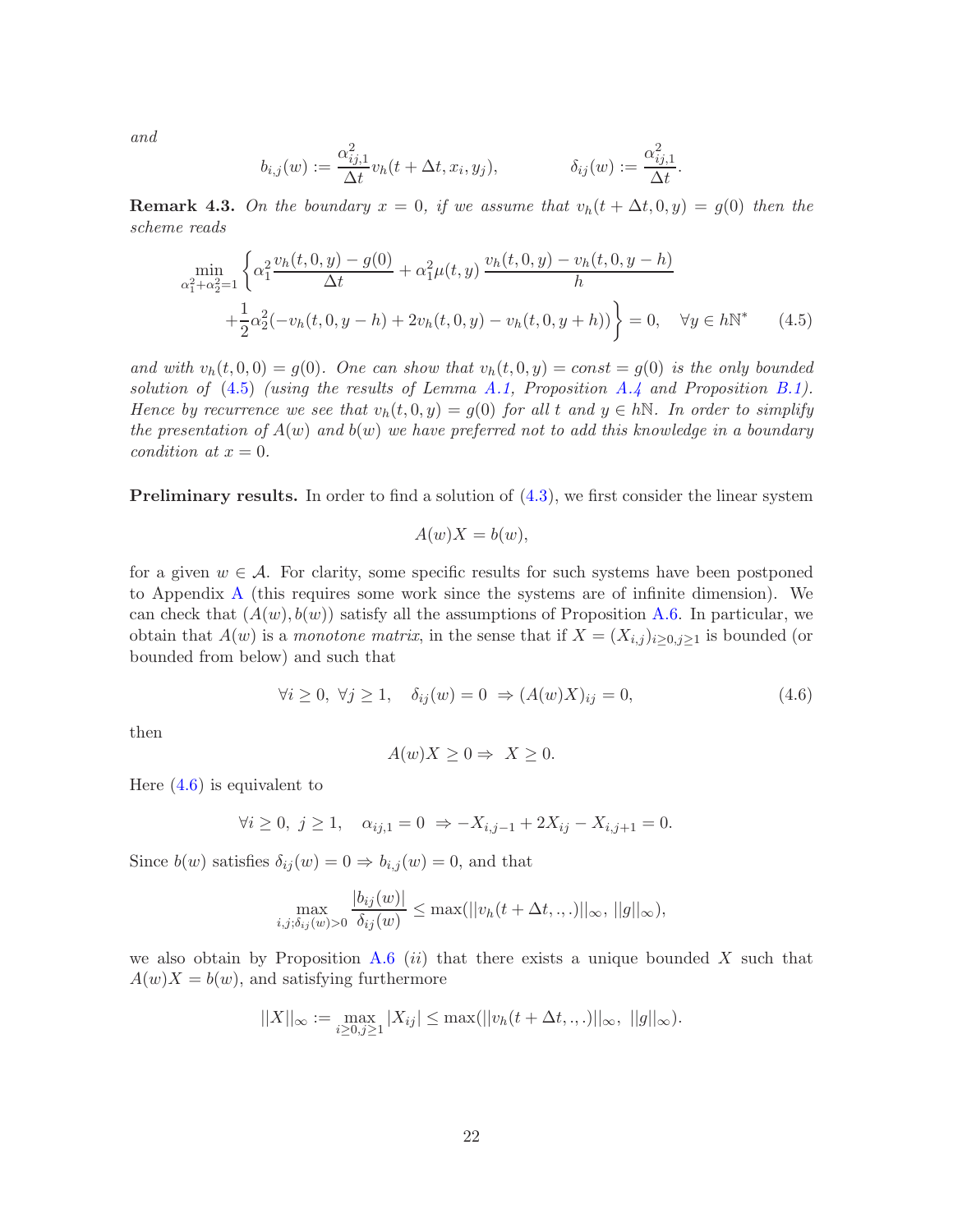Howard's algorithm We can now consider the following Howard's algorithm [\[19\]](#page-33-13) for solving  $(4.3)$ .

Let  $w^0 \in \mathcal{A}$  be a given initial control value

Iterate for  $k \geq 0$ 

- Find  $X^k$  bounded, such that  $A(w^k)X^k = b(w^k)$ .
- $w^{k+1} := \operatorname{argmin}_{w \in \mathcal{A}} (A(w)X^k b(w)).$

In the second step, the minimization is done component by component, since  $(A(w)X^k$  $b(w)_{ij}$  depends only on the control  $\alpha_{ij}$ ; the minimum is also well defined since the control set  $S^1$  for  $\alpha_{ij}$  is compact.

<span id="page-22-1"></span>For convergence proof of Howard's algorithm in a general setting see [\[6\]](#page-33-7) and references therein. In our case we have the following result, whose proof is postponed to Appendix [B.](#page-31-1)

**Proposition 4.4.** There exists a unique bounded solution  $X$  to the problem

$$
\min_{w \in \mathcal{A}} (A(w)X - b(w)) = 0,
$$

and the sequence  $X^k$  converges pointwisely towards X, i.e.,  $\lim_{k\to\infty} X^k_{ij} = X_{ij}$   $\forall i, j \geq 0$ .

**Proof of the existence of**  $v_h$  **and of stability property.** First, the convergence of Howard's algorithm leads to the existence of a scheme solution. Also we obtain the bound  $||v_h(t,.)||_{\infty} = ||X||_{\infty} \leq \max(||v_h(t + \Delta t,.)||_{\infty}, ||g||_{\infty}).$  Hence by recurrence we obtain  $||v_h(t,.)||_{\infty} \le ||g||_{\infty}$ . This shows the stability property, and complete the proof of Proposition  $3.7(ii)$  $3.7(ii)$ .

Remark 4.5. The stability and monotonicity results are obtained unconditionally with respect to the mesh sizes  $h > 0$  and  $\Delta t > 0$ .

<span id="page-22-0"></span>We have also the following stronger monotonicity result, and that will be useful for the next Section.

**Proposition 4.6.** If  $v_h^1(t + \Delta t)$  and  $v_h^1(t + \Delta t)$  are two bounded vectors defined on the grid, and  $X^1$  and  $X^2$  denotes the two corresponding solutions of [\(4.3\)](#page-20-0), then

$$
v_h^1(t + \Delta t,.) \le v_h^2(t + \Delta t,.) \quad \Rightarrow \quad X^1 \le X^2.
$$

**Proof.** Let us denote  $b^q(w)$ , for  $q = 1, 2$ , the vectors corresponding to  $v^q_b$  $h_t^q(t + \Delta t)$  as defined in [\(4.5\)](#page-20-1). We remark that  $b^1(w) \leq b^2(w)$ ,  $\forall w \in \mathcal{A}$ . Let  $w^1$  be an optimal control for  $X^1$ . Then

$$
A(w^{1})X^{1} - b^{1}(w^{1}) = 0 = \min_{w \in \mathcal{A}} (A(w)X^{2} - b^{2}(w))
$$
  
\n
$$
\leq A(w^{1})X^{2} - b^{2}(w^{1})
$$
  
\n
$$
\leq A(w^{1})X^{2} - b^{1}(w^{1}),
$$

and thus  $A(w^1)(X^2 - X^1) \geq 0$ . By the monotonicity property of  $A(w^1)$  and the fact that if  $\delta_{ij}(w^1) = 0$  then  $b_{ij}^2(w^1) - b_{ij}^1(w^1) = 0$ , we conclude to  $X^1 \le X^2$ .  $\Box$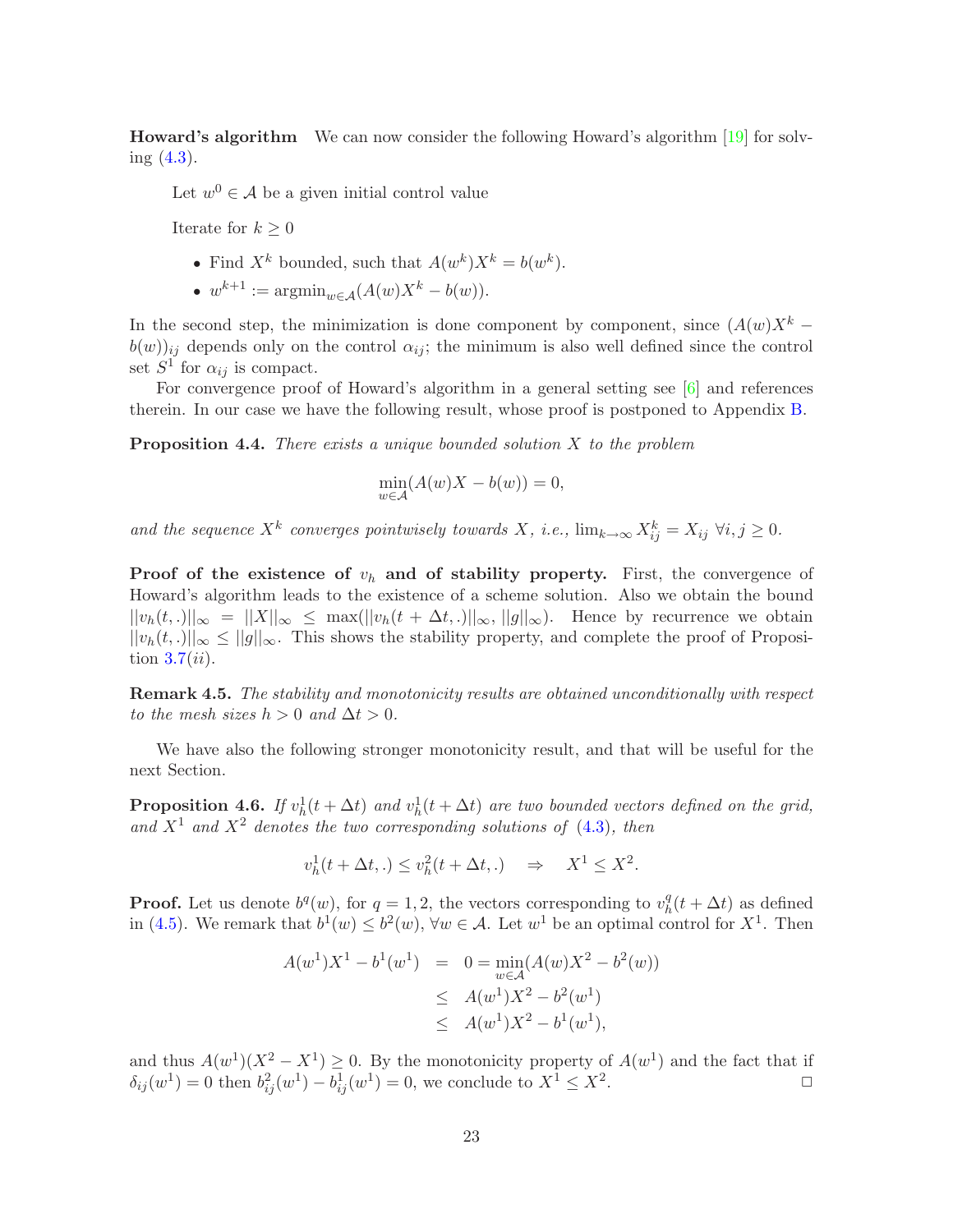### <span id="page-23-0"></span>5 Convergence

Since the scheme is monotone, stable and consistent, the idea is to use the same arguments as in [\[5,](#page-33-8) Theorem 2.1] to conclude the convergence of  $v<sub>h</sub>$  toward  $\vartheta$ , taking into account the comparison principle Theorem [2.11.](#page-8-5)

We first establish the following discrete comparison principle for the scheme.

<span id="page-23-1"></span>**Lemma 5.1.** Let  $Y = Y_{h,\Delta t}(t,x,y)$  be defined on  $(x,y) \in G_h$  and for  $t \in T - \Delta t \mathbb{N}$ . Suppose that Y is a supersolution of the scheme (resp. subsolution of the scheme), in the following sense:

 $(i) \forall t + \Delta t \leq T, \forall (x, y) \in G_h, S^{\rho}(t, x, y, Y(t, x, y), Y) \geq 0 \text{ (resp. } \leq 0),$ (ii)  $\forall (x, y) \in G_h$ ,  $Y(T, x, y) \ge g(x)$  (resp  $Y(T, x, y) \le g(x)$ ), (iii)  $\forall t \leq T, (x, y) \in G_h$ ,  $Y(t, x, 0) \geq g(x)$  (resp  $Y(t, x, 0) \leq g(x)$ ),  $(iv)$   $Y(t, x, y)$  is bounded from below (resp. from above). Then  $Y \ge v_h$  (resp  $Y \le v_h$ ), where  $v_h = v_h(t, x, y)$  are the scheme values.

**Proof.** The proof can be obtained by recurrence (using  $Y(t+\Delta t,.) \geq v_h(t+\Delta t,.)$  to show that  $Y(t,.) \geq v_h(t,.)$  following the same arguments as in Proposition [4.6.](#page-22-0) In order to conclude from  $A(w_1)(Y(t,.) - v_h(t,.)) \geq 0$  to  $Y(t,.) - v_h(t,.) \geq 0$  (for a given control  $w_1$ ), we use the fact that  $Y(t,.) - v_h(t,.)$  is bounded from below and Proposition [A.6](#page-30-0) 1). The proof for the subsolution is similar. subsolution is similar.

We can now give the main convergence result.

**Theorem 5.2.** We assume (A1)-(A3) and (A5). Suppose that  $p_{max} = o(\frac{1}{h})$  $\frac{1}{h}$  as  $h \to 0$ . Then the scheme converges locally uniformly to  $\vartheta$  when  $(\Delta t, h) \to 0$ .

**Proof.** Let  $\bar{v}$  and v be defined by

$$
\overline{v}(t, x, y) := \limsup_{h, \Delta t \to 0, (t', x', y') \to (t, x, y)} v_h(t', x', y'),
$$
  

$$
\underline{v}(t, x, y) := \liminf_{h, \Delta t \to 0, (t', x', y') \to (t, x, y)} v_h(t', x', y')
$$

The function  $v_h(t, x, y)$  defined for  $(x, y)$  in the grid  $G_h$  and for  $t = T - n\Delta t$  can be extended to  $[0, T] \times \mathbb{R}^+ \times \mathbb{R}^+$  by a P1 interpolation in time. As in [\[5,](#page-33-8) Theorem 2.1], using properties  $(i) - (iii)$  obtained in Proposition [3.7,](#page-18-4) we can prove that  $\bar{v}$  and v are respectively bounded viscosity subsolution and supersolution of [\(3.1\)](#page-12-1). Furthermore, if the following inequalities hold:

$$
\overline{v}(T, x, y) \le g(x) \le \underline{v}(T, x, y) \tag{5.1}
$$

$$
\overline{v}(t, x, 0) \le g(x) \le \underline{v}(t, x, 0) \tag{5.2}
$$

then, by the comparison principle of Theorem [2.11,](#page-8-5) we obtain  $\overline{v} \leq \underline{v}$ . Hence  $\overline{v} = \underline{v}$  and the convergence of  $v_h$  towards the unique viscosity solution  $\vartheta$  of [\(3.1\)](#page-12-1).

Step 1:  $\underline{v}(T, x, y) \ge g(x)$ , and  $\underline{v}(t, x, 0) \ge g(x)$ . Considering  $Y(t, x, y) := g(x)$ , we see that Y is a subsolution of the scheme (in the sense of Lemma [5.1\)](#page-23-1). Hence  $v_h \geq Y$  and we deduce the two inequalities  $\underline{v}(T, x, y) \geq g(x)$  and  $\underline{v}(t, x, 0) \ge g(x).$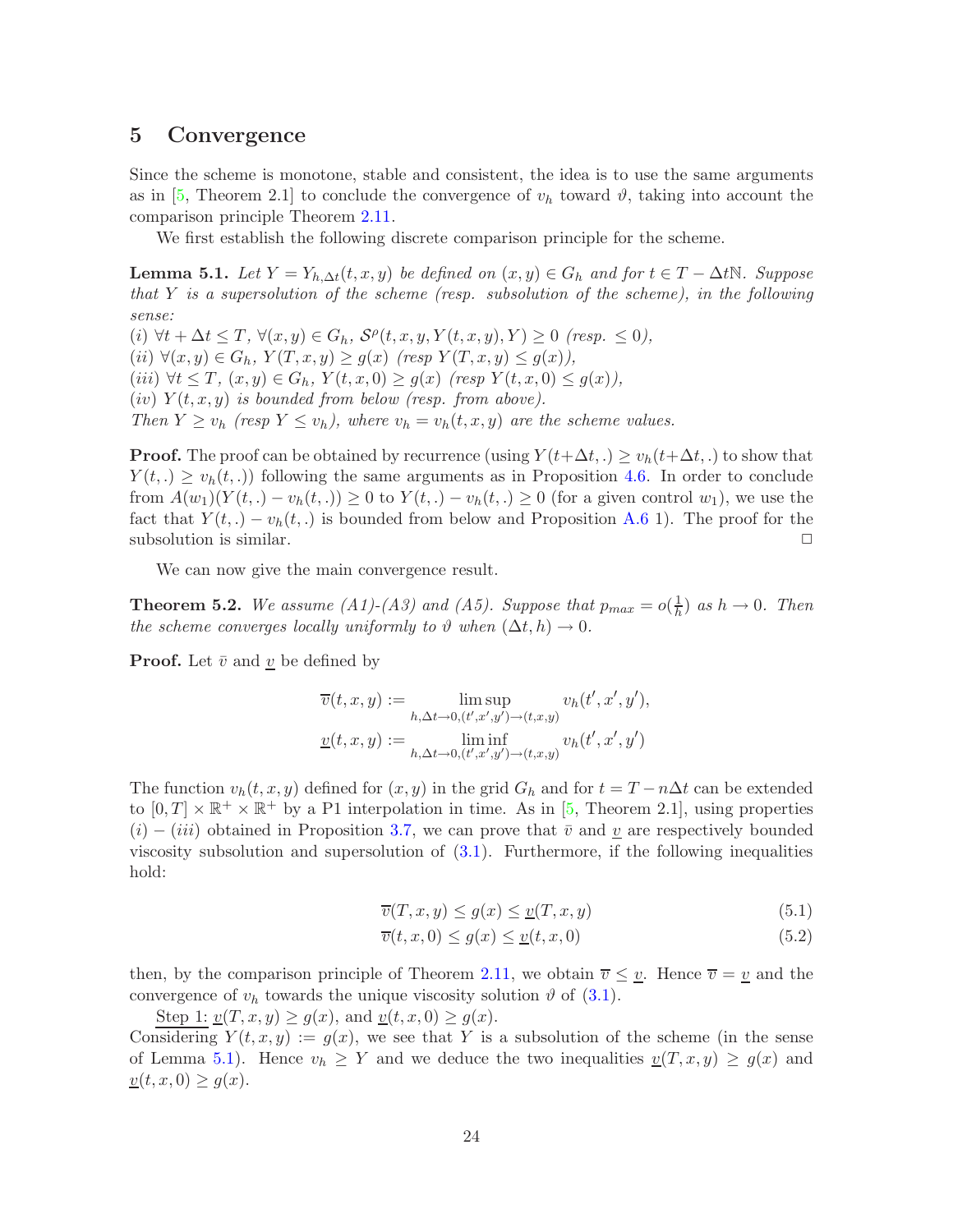Step 2:  $\overline{v}(T, x, y) \le g(x)$ , and  $\overline{v}(t, x, 0) \le g(x)$ . Let  $\overline{B \ge 0}$  and  $L \ge 0$  be constants such that  $-g''(x) \ge -B$  for all  $x \in [0,2], -x^2g''(x) \ge -B$ for all  $x \ge 0$  and  $\sigma^2(t, y) \le Ly$ , for all  $y \ge 0$ . Let

$$
Y(t, x, y) := K(T - t)y + g(x)
$$
, with  $K := 2BL$ .

We consider a given point  $(t, x, y) \in (T - \Delta t \mathbb{N}) \times G_h$ , and a minimizer  $\alpha = (\alpha_1, \alpha_2) \in S^1$ associated to  $S^{\rho}$  as in [\(3.9\)](#page-17-1).

Let us write the decomposition of  $a_p := \sum_{\xi \in \mathcal{Q}_p} \gamma_{\xi}^{\alpha} \xi \xi^T$ . Then we have

$$
\mathcal{S}^{\rho}(t,x,y,Y(t,x,y),Y) = -\alpha_1^2 \frac{\partial Y}{\partial t} + \alpha_1^2 \mu \frac{\partial Y}{\partial y} - \frac{1}{2} \sum_{\xi \in \mathcal{Q}_p} \gamma_{\xi}^{\alpha} \Delta_{\xi}^{h} Y.
$$

Since  $g \in C^2$ , we notice that  $(\Delta_{\xi}^h Y)(t, x, y) = (\Delta_{\xi}^h g)(x) = g''(x_{\xi})\xi_1^2$  for some  $x_{\xi} \in (x - \xi_1)^2$  $|\xi_1|h, x + |\xi_1|h) \subset [x - ph, x + ph]$ , and thus

$$
\mathcal{S}^{\rho}(t,x,y,Y(t,x,y),Y) \geq \alpha_1^2 Ky - \frac{1}{2} \sum_{\xi \in \mathcal{Q}_p} \gamma_{\xi}^{\alpha} \xi_1^2 g''(x_{\xi}).
$$

Let  $h > 0$  be such that  $h \leq \frac{1}{2p_{\text{tr}}}$  $\frac{1}{2p_{\text{max}}}$ . In the case  $x \in [0,1]$  we have  $ph \leq p_{\text{max}}h \leq \frac{1}{2}$  $\frac{1}{2}$  and thus  $x_{\xi} \in [0,2]$ , and  $-g''(x_{\xi}) \geq -B$ . Hence, for all  $x \in [0,1]$ ,

$$
\begin{array}{rcl}\n\mathcal{S}^{\rho}(t,x,y,Y(t,x,y),Y) & \geq & \alpha_1^2 K y - \frac{1}{2} B \sum_{\xi \in \mathcal{Q}_p} \gamma_{\xi}^{\alpha} \xi_1^2 \\
& \geq & \alpha_1^2 K y - \frac{1}{2} \alpha_1^2 B L y \\
& \geq & 0,\n\end{array}
$$

<span id="page-24-0"></span>where we have used the definition of  $K$  and the fact that

$$
\sum_{\xi \in \mathcal{Q}_p} \gamma_{\xi}^{\alpha} \xi_1^2 = (a_p)_{11} = a_{11} = \alpha_1^2 x^2 \sigma^2(t, y)
$$
\n
$$
\leq \alpha_1^2 L y.
$$
\n(5.3)

Now in the case  $x \geq 1$ , we have  $x \leq x_{\xi} + p_{\max} h \leq x_{\xi} + \frac{1}{2}$  $\frac{1}{2}$ , with  $x_{\xi} \geq \frac{1}{2}$  $\frac{1}{2}$ , and thus  $-x^2g''(x_{\xi}) =$  $-\frac{x^2}{x_c^2}$  $\frac{x^2}{x_{\xi}^2}x_{\xi}^2 g''(x_{\xi}) \geq -4B$ . We obtain

$$
\begin{array}{rcl} \mathcal{S}^{\rho}(t,x,y,Y(t,x,y),Y) & \geq & \alpha_1^2 K y - 2B \frac{1}{x^2} \sum_{\xi \in \mathcal{Q}_p} \gamma_{\xi}^{\alpha} \xi_1^2 \\ & \geq & \alpha_1^2 K y - \alpha_1^2 2BLy \\ & \geq & 0. \end{array}
$$

Hence, Y satisfies the assumptions (i)-(iv) of Lemma [5.1,](#page-23-1) and thus  $Y \ge v_h$ . In particular,

$$
\overline{v}(T, x, y) = \limsup_{h \to 0, (t', x', y') \to (T, x, y)} v_h(t', x', y') \le \limsup_{h \to 0, (t', x', y') \to (T, x, y)} Y(t, x, y) = g(x).
$$

We obtain  $\overline{v}(t, x, 0) \leq g(x)$  in the same way.

**Remark 5.3.** The choice of the projection  $a_p$  of a is made such that the identity [\(5.3\)](#page-24-0) be true. This approach does not work with the orthogonal projection of a on  $\mathcal{C}(\mathcal{Q}_p)$ .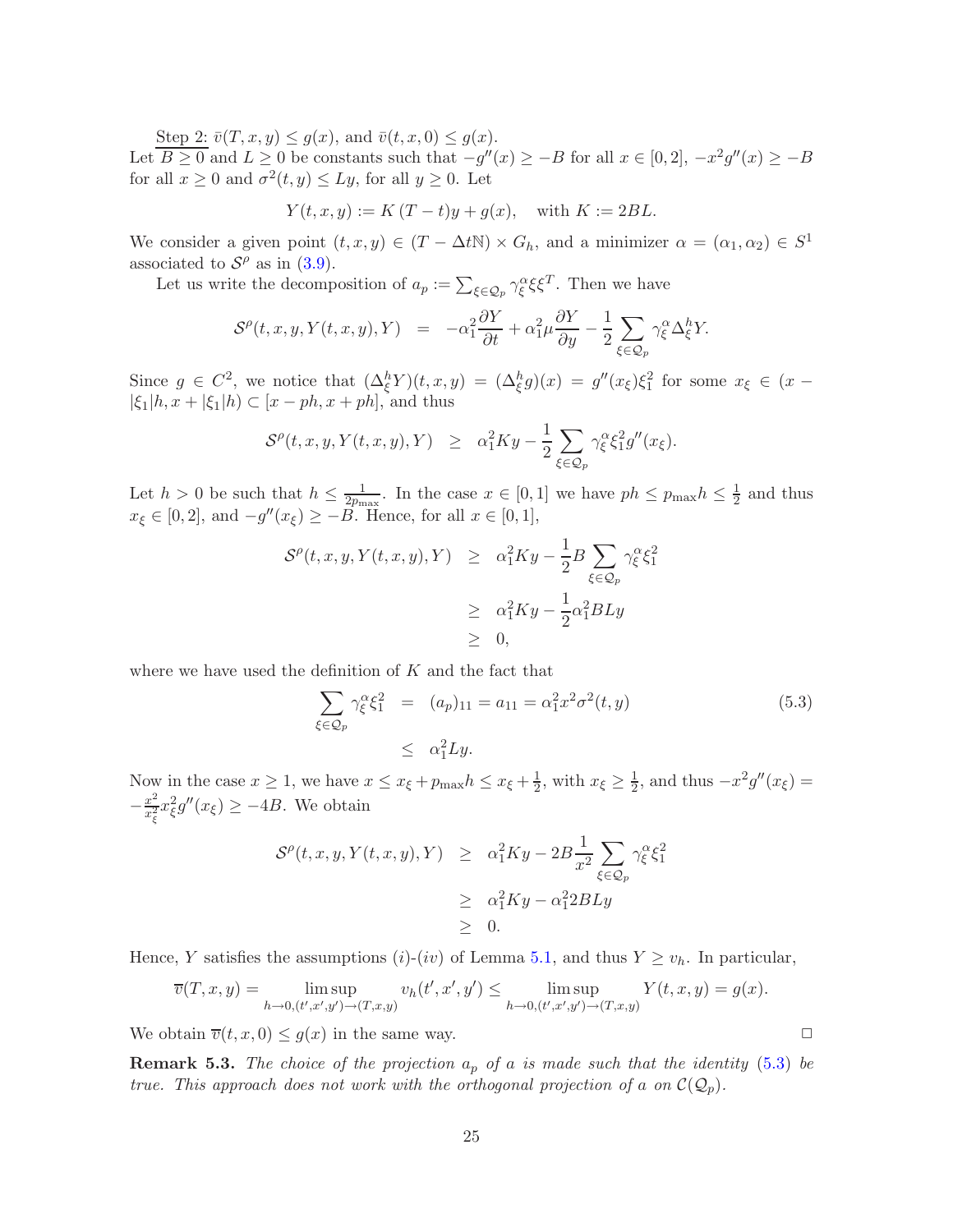# 6 Numerical results

We consider the approximation scheme of Section [3,](#page-12-3) hereafter referred as the Implicit Euler scheme, or (IE) scheme, and test it on some numerical examples. In all cases we have taken

$$
\mu(t,y)=0,
$$

i.e. no transport term, because this is not the main difficulty of the equation. Also we fixed

$$
\sigma(t, y) = \sqrt{y}.\tag{6.1}
$$

We choose  $\eta(t, x, y) := y$  in [\(2.11\)](#page-7-1), altough this does not affect much numerical results.

All tests where done in Scilab (equivalent of Matlab), on a Pentium 4, 3Ghz computer.

#### 6.1 Consistency test

Here we perform a verification of the consistency error of the spatial discretization. We consider the function

$$
v(t, x, y) := 1 - e^{-x^2 - y^2} + (T - t)^2,
$$
\n(6.2)

and define  $f$  such that

 $\mathbf{v}$ 

<span id="page-25-1"></span>
$$
f(t, x, y) := \begin{pmatrix} \sin \frac{\theta}{2} & -\frac{1}{2}\sigma^2(t, y)x^2 \frac{\partial^2 v}{\partial x^2} & -\frac{1}{2}\sigma(t, y)xy \frac{\partial^2 v}{\partial x \partial y} \\ \frac{\partial^2}{\partial t^2} & -\frac{1}{2}\sigma(t, y)xy \frac{\partial^2 v}{\partial x \partial y} & -\frac{1}{2}y^2 \frac{\partial^2 v}{\partial y^2} \end{pmatrix} \begin{pmatrix} \alpha_1 \\ \alpha_2 \end{pmatrix} \end{pmatrix} . \tag{6.3}
$$

<span id="page-25-0"></span>The function f corresponds to the first member of  $(2.11)$  with  $\vartheta = v$  and  $\eta(t, x, y) = y$ . An exact computation gives

$$
f(t, x, y) = \frac{1}{2} \left[ -\frac{\partial v}{\partial t} - \frac{1}{2} \sigma^2(t, x) x^2 \frac{\partial^2 v}{\partial x^2} - \frac{1}{2} y^2 \frac{\partial^2 v}{\partial y^2} + \sqrt{\left(\frac{\partial v}{\partial t} + \frac{1}{2} \sigma^2(t, x) x^2 \frac{\partial^2 v}{\partial x^2} - \frac{1}{2} y^2 \frac{\partial^2 v}{\partial y^2}\right)^2 + \left(\sigma(t, x) x y \frac{\partial^2 v}{\partial x \partial y}\right)^2} \right].
$$
\n(6.4)

Following the definition of  $S^{\rho}$  in [\(3.10\)](#page-17-2), and using the fact that  $\mu = 0$ , we define here  $\mathcal{S}^{\rho, N_u}$  such that

$$
\mathcal{S}^{\rho, N_u}(t, x, y, v(t, x, y), v) =
$$
  
\n
$$
\min_{k=1,\dots,N_u} \left\{ \alpha_{1,k}^2 \frac{v(t, x, y) - v(t + \Delta t, x, y)}{\Delta t} - \frac{1}{2} \sum_{\xi \in \mathcal{Q}_p} \gamma_{\xi}^{\alpha_k} \Delta_{\xi} v(t, x, y) \right\},
$$

where  $\alpha_k = (\alpha_{1,k}, \alpha_{2,k}) := e^{2i\pi k/(2N_u)}$  (we remark that it is sufficient to take half of the unit circle for the controls  $\alpha$  in the definition of  $S^{\rho}$ , and we do the same for  $S^{\rho, N_u}$ .

Then we compute at time  $t = T$ , the value of

$$
S^{\rho, N_u}(t, x, y, v(t, x, y), v) - f(t, x, y).
$$
\n(6.5)

The results are shown in Table [1,](#page-26-0) in  $L^{\infty}$  and  $L^{2}$  norms. The space domain is  $[0, x_{\text{max}}] \times [0, y_{\text{max}}]$ with  $x_{\text{max}} = y_{\text{max}} = 3$ , and we have used here Neumann boundary conditions on  $x = x_{\text{max}}$ and on  $y = y_{\text{max}}$  (following Proposition [2.12\)](#page-9-0).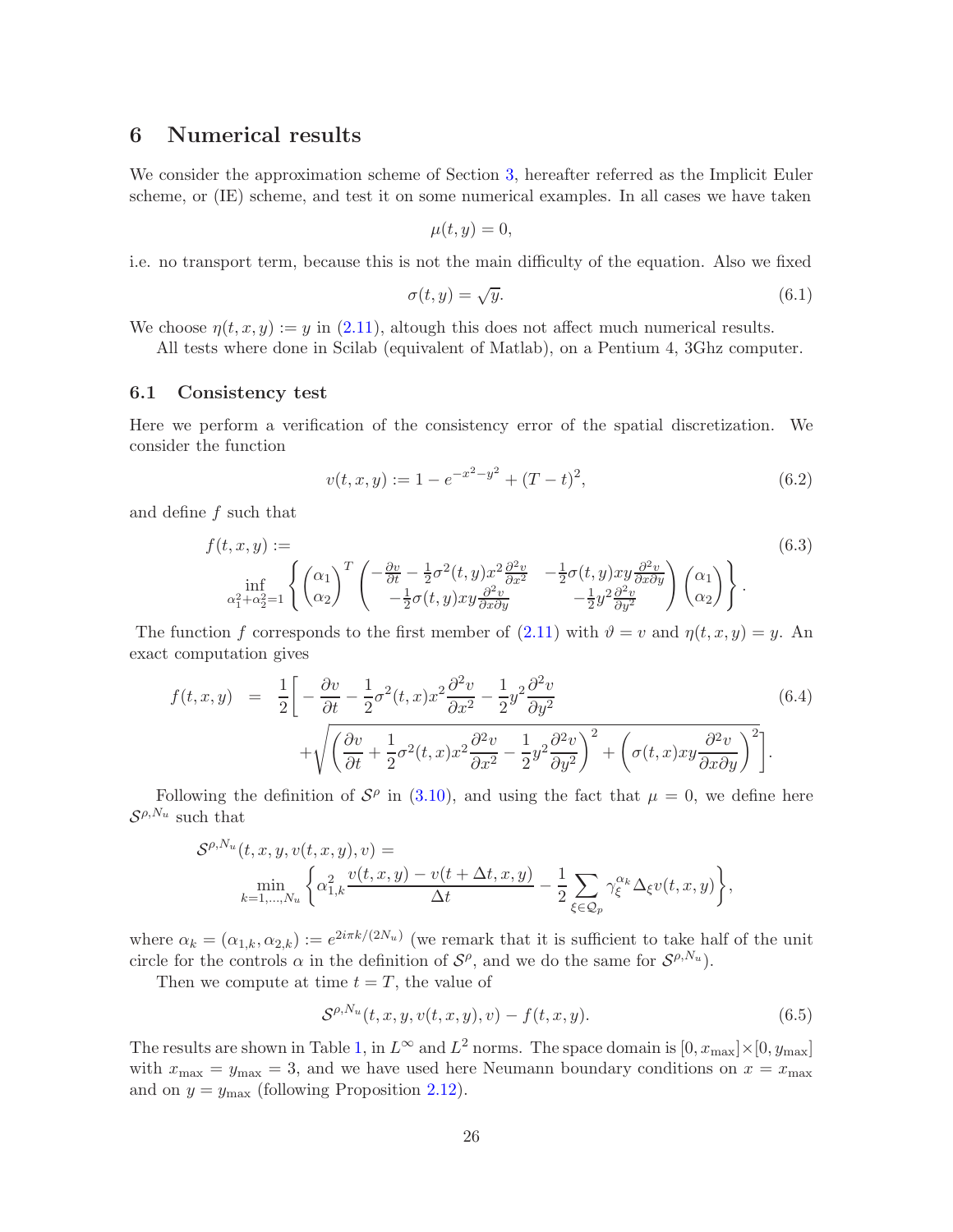| number of        | $N_u$ | $p_{max}$      | $\overline{L}^2$ error | $L^{\infty}$ error | CPU time  |
|------------------|-------|----------------|------------------------|--------------------|-----------|
| space steps      |       |                |                        |                    | (seconds) |
| $20\times 20$    | 20    | $\overline{2}$ | 0.0215                 | 0.0396             | 0.23      |
| $40\times 40$    | 40    | 3              | 0.0094                 | 0.0212             | 1.72      |
| $80\times 80$    | 80    | 4              | 0.0046                 | 0.0121             | 14.98     |
| $160 \times 160$ | 160   | 6              | 0.0020                 | 0.0058             | 156.09    |

<span id="page-26-0"></span>Table 1: Consistency error

**Remark 6.1.** Contrary to the the definition of the projection of the matrix a in section 3, we chose an orthogonal projection of a on  $\mathcal{C}(\mathcal{S}_p)$ , as in  $|\gamma|$ . Even if we did not prove convergence in that case, it gives better numerical results (recall that  $||a - a^p||_F \le \frac{1}{4p_{\text{max}}^2} \text{Tr}(a)$  from [\[7\]](#page-33-6)).

**Remark 6.2.** A key parameter for the discretization scheme is the maximum order  $p_{\text{max}}$  that we consider. From the expression of the theoretical consistency error and of Proposition [3.8,](#page-18-0) we can take  $p_{\text{max}}$  of the order of  $h^{-\frac{2}{3}}$  In practice we observe that a small  $p_{\text{max}}$ , as in Table [1,](#page-26-0) is numerically sufficient to obtain a consistency of order  $O(h)$ .

We obtain a consistency error that converges to zero with rate h in both  $L^{\infty}$  and  $L^{2}$ norms. To this end we also found numerically that it was sufficient to increase the number of controls as the number of space steps (as is done in Table [1\)](#page-26-0).

On the other hand we have also observed that the consistency error behaves as  $O(\frac{1}{N})$  $\frac{1}{N_u}$ . For large  $N_u$ , and fixed space steps, the error no more diminishes, because the spatial error dominates (see Table [2\)](#page-26-1).

| $N_{\mathcal{H}}$ | error | error |
|-------------------|-------|-------|
| $\overline{5}$    | 0.035 | 0.051 |
| 10                | 0.014 | 0.024 |
| 20                | 0.010 | 0.022 |
| 40                | 0.009 | 0.021 |
| 80                | 0.009 | 0.021 |

<span id="page-26-1"></span>Table 2: Error with varying number of controls  $N_u$ . Space steps  $40 \times 40$  here.

#### 6.2 Convergence test

Now we consider the time-dependent equation [\(2.11\)](#page-7-1), with unkown  $\vartheta$  and with a second member f defined by [\(6.4\)](#page-25-0) and [\(6.2\)](#page-25-1), and with terminal data  $\vartheta(T, \ldots) = v(T, \ldots)$ . In this case we know that the value of the solution is  $\vartheta = v$ .

The results are given in Table [3,](#page-27-0) where we test the Implicit Euler scheme and also the Crank-Nicholson (CN) scheme (see Remark [6.3\)](#page-27-1) that is second order in time [\[16\]](#page-33-14). We have used  $T = 1$  with different time steps. We find that the (IE) scheme converges with rate  $O(h) + O(\Delta t)$ . The CN scheme gives better numerical results with a similar computational cost.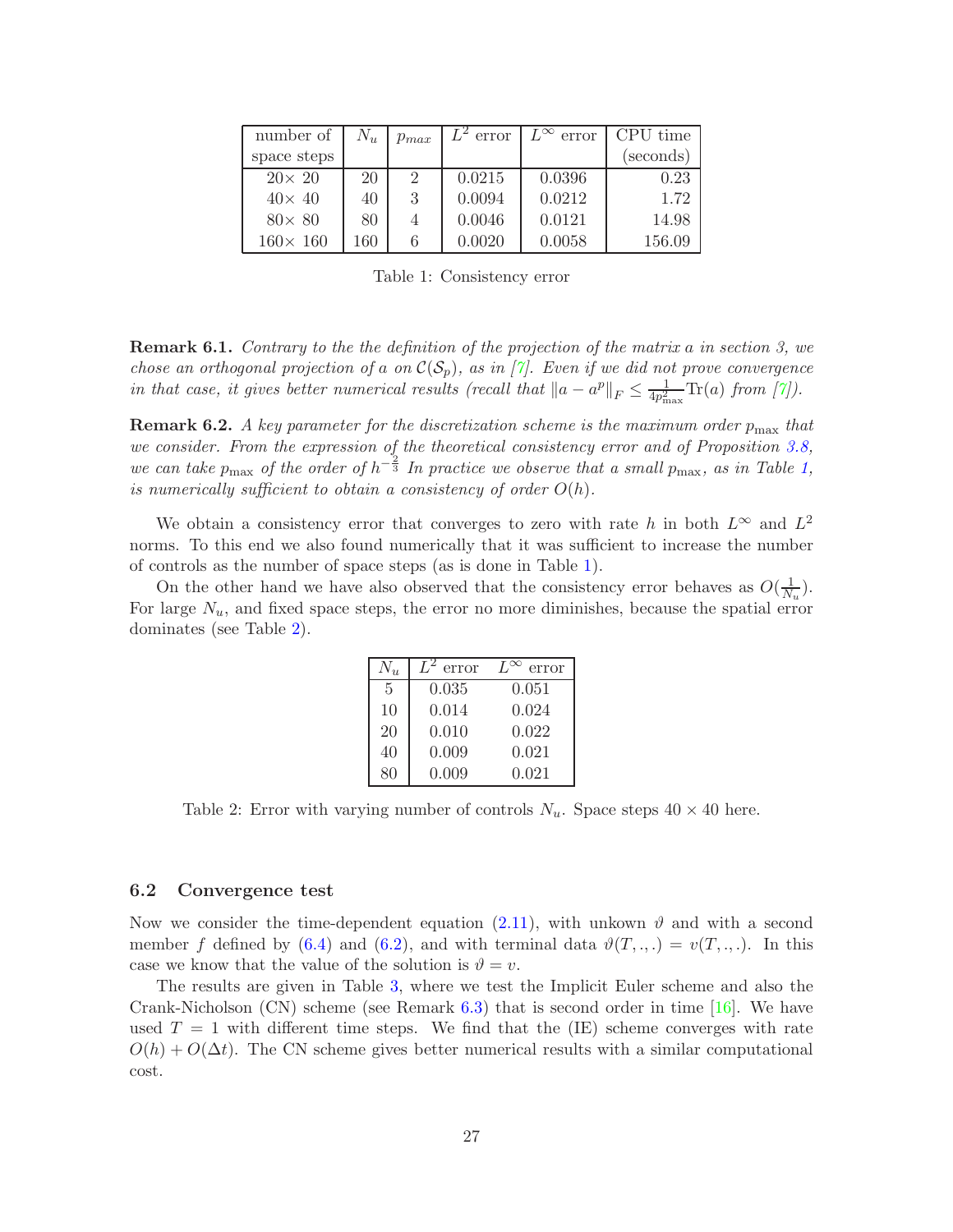From Table [4](#page-27-2) (varying time steps/space steps), we see that only few time steps are needed in order to obtain a good accuracy.

This shows the feasibility of the (EI) and (CN) scheme in reasonable time.

The CPU time could be reduced by using approximate sparse solvers for the linear systems involved in Howard's algorithm.

| number of     | $V_{u}$ | /V | $p_{\max}$ | error  | $L^{\infty}$ error | CPU time | $L^2$ error  | $\sim$ error |
|---------------|---------|----|------------|--------|--------------------|----------|--------------|--------------|
| space steps   |         |    |            | ΕI     | ΕI                 | seconds) | CΝ           | <b>CN</b>    |
| $20\times 20$ | 20      | 20 |            | 0.0590 | 0.0822             | 98       | 0.0136       | 0.0333       |
| $40\times40$  | 40      | 40 |            | 0.0284 | 0.0367             | 946      | 0.0051       | 0.0117       |
| $80\times80$  | 80      | 80 |            | 0.0138 | $\,0.0178\,$       |          | $\,0.0023\,$ | 0.0053       |

<span id="page-27-0"></span>Table 3: Error for the Implicit Euler scheme and the Crank-Nicholson Scheme.

| varying time steps |            |             |                    |  |  |  |
|--------------------|------------|-------------|--------------------|--|--|--|
| number of          | number of  | $L^2$ error | $L^{\infty}$ error |  |  |  |
| space steps        | time steps |             |                    |  |  |  |
| $80\times80$       | h,         | 0.0026      | 0.0062             |  |  |  |
| $80\times80$       | 10         | 0.0023      | 0.0052             |  |  |  |
| $80\times80$       | ח          | 0.0023      | 0.0053             |  |  |  |

varying time steps

| varying space steps |            |             |                       |  |  |  |
|---------------------|------------|-------------|-----------------------|--|--|--|
| number of           | number of  | $L^2$ error | $L^{\infty}$<br>error |  |  |  |
| space steps         | time steps |             |                       |  |  |  |
| $20\times 20$       | 80         | 0.0136      | 0.0332                |  |  |  |
| $40\times40$        | 80         | 0.0051      | 0.0118                |  |  |  |
| $80\times80$        | ×۱۱        | 0.0023      | 0.0053                |  |  |  |

<span id="page-27-2"></span>Table 4: Error with varying number of time steps (resp. space steps) for the Crank Nicholson Scheme. Only a few time steps are needed in order to obtain a good accuracy.

<span id="page-27-1"></span>Remark 6.3. The Crank-Nicholson scheme is defined here by the following implicit scheme:

$$
0 = \min_{k=1,\dots,N_u} \left\{ \alpha_{1,k}^2 \frac{v(t,x,y) - v(t + \Delta t, x, y)}{\Delta t} - \frac{1}{2} \sum_{\xi \in \mathcal{Q}_p} \gamma_{\xi}^{\alpha_k} \frac{\Delta_{\xi} v(t,x,y) + \Delta_{\xi} v(t + \Delta t, x, y)}{2} \right\}
$$

(in our test,  $\gamma_{\xi}^{\alpha_k}$  does not depend on time).

### 6.3 Application

We apply the method to a financial example: we compute the price of a put option of strike  $K = 1$  and maturity  $T = 1$ . In this model, X represents the price of the underlying of the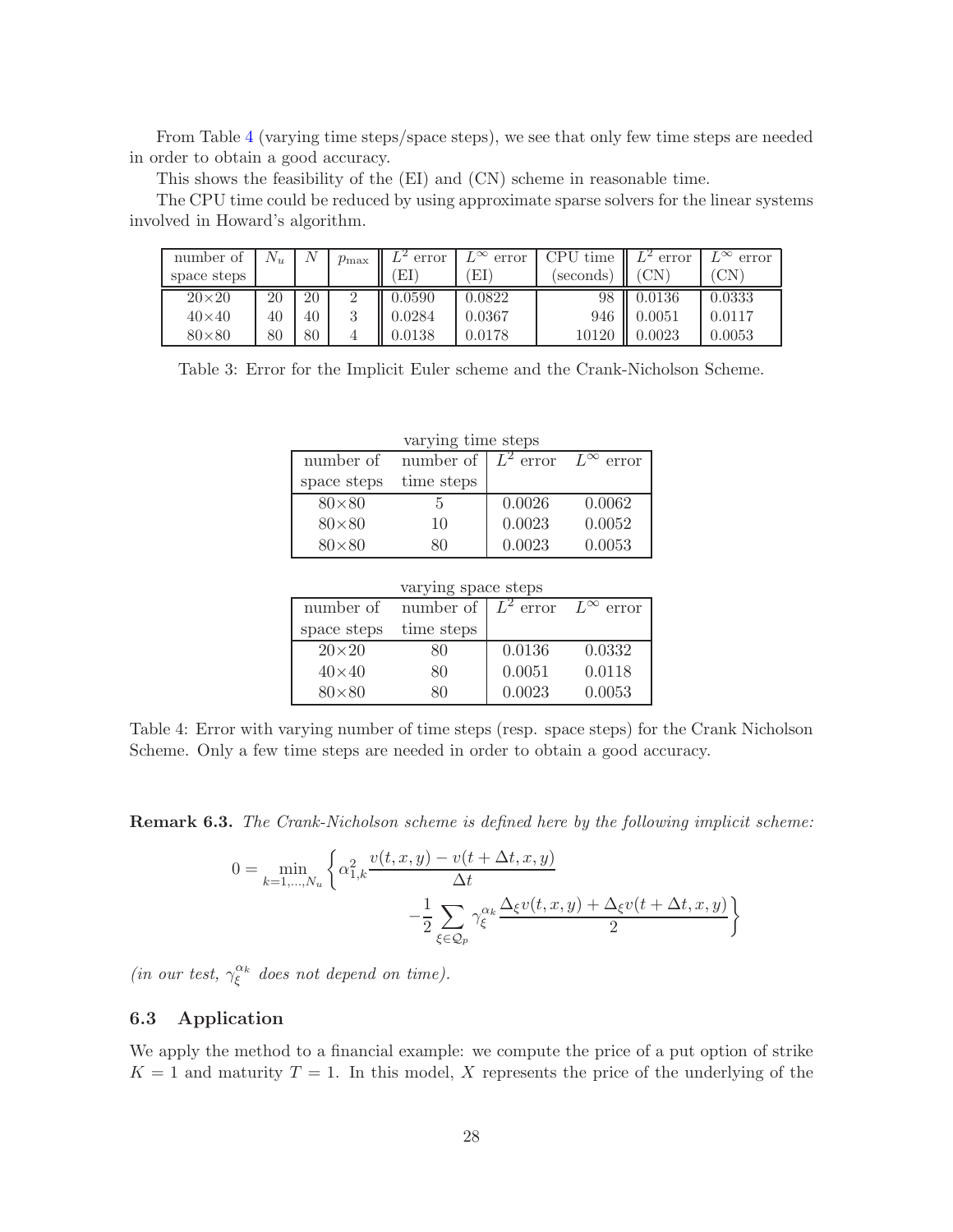

<span id="page-28-2"></span>Figure 3: Surreplication price at time  $t = 0$ , with  $T = 1$ ,  $K = 1$  and payoff  $(K - x)_{+}$ .

put, and  $Y$  represents the price of the forward variance swap on the underlying  $X$ . Therefore, the terminal condition is

$$
v(T, x, y) = g(x) := (K - x)_{+}.
$$

(Note that even if g does not satisfy  $(A5)$ , it can be uniformly approximated by some  $g_{\varepsilon}$ which satisfies, for any  $\varepsilon > 0$ ,  $(A5)$  and  $||g - g_{\varepsilon}||_{L^{\infty}(\mathbb{R}_+)} \leq \varepsilon$ . In this way a convergence result can still be obtained).

Numerically we compute the price of the option for larges values of Y (i.e.,  $Y \simeq 3$ ), in order to use Neumann conditions for large  $Y$ . This approach is coherent with the value of interest which are typically for Y lower (or of the order of) unity. The result is shown in Fig. [3](#page-28-2)

<span id="page-28-1"></span>Acknowledgement. The authors would like to thank H. Pham for useful comments.

### A Properties of some infinite linear system

In this section we give some basic results for solving some specific infinite linear systems that are involved in our scheme.

Notations. We say that  $A = (a_{ij})_{1 \leq i,j}, i, j \in \mathbb{N}^*$ , with  $a_{ij} \in \mathbb{R}$  is an *infinite* matrix if  $\{j \geq 1, a_{ij} \neq 0\}$  is finite  $\forall i \geq 1$ . If  $X = (x_i)_{i \geq 1}$  then we denote  $(AX)_i = \sum_{j \geq 1} a_{ij} x_j$ . We also denote  $X \geq 0$  if  $x_i \geq 0, \forall i \geq 1$ .

The following Lemma generalizes the monotonicity property of M-matrices.

<span id="page-28-0"></span>**Lemma A.1** (monotonicity). Let  $A = (a_{ij})_{1 \leq i,j}$  be a real infinite matrix such that (i) For all  $i \geq 1$ ,  $\exists \delta_i \geq 0$ ,  $a_{ii} = \delta_i + \sum_{j \neq i} |a_{ij}|$ , (*ii*)  $a_{ij} \leq 0 \ \forall i \neq j$ , (*iii*)  $\delta_1 > 0$ ,  $(iv) \ \forall i \geq 1, \ \sum_j j \ a_{ij} \geq 0.$ (v)  $\forall i \geq 2$ , if  $\delta_i = 0$  then  $\exists q_i > 0$  such that  $(AX)_i = q_i(-x_{i-1} + 2x_i - x_{i+1}).$ Then A is monotone in the following sense: if  $X = (x_i)_{i \geq 1}$  is bounded from below and such that  $\forall i \geq 1$ ,  $\delta_i = 0 \Rightarrow (AX)_i = 0$ , then

$$
AX \ge 0 \Rightarrow X \ge 0.
$$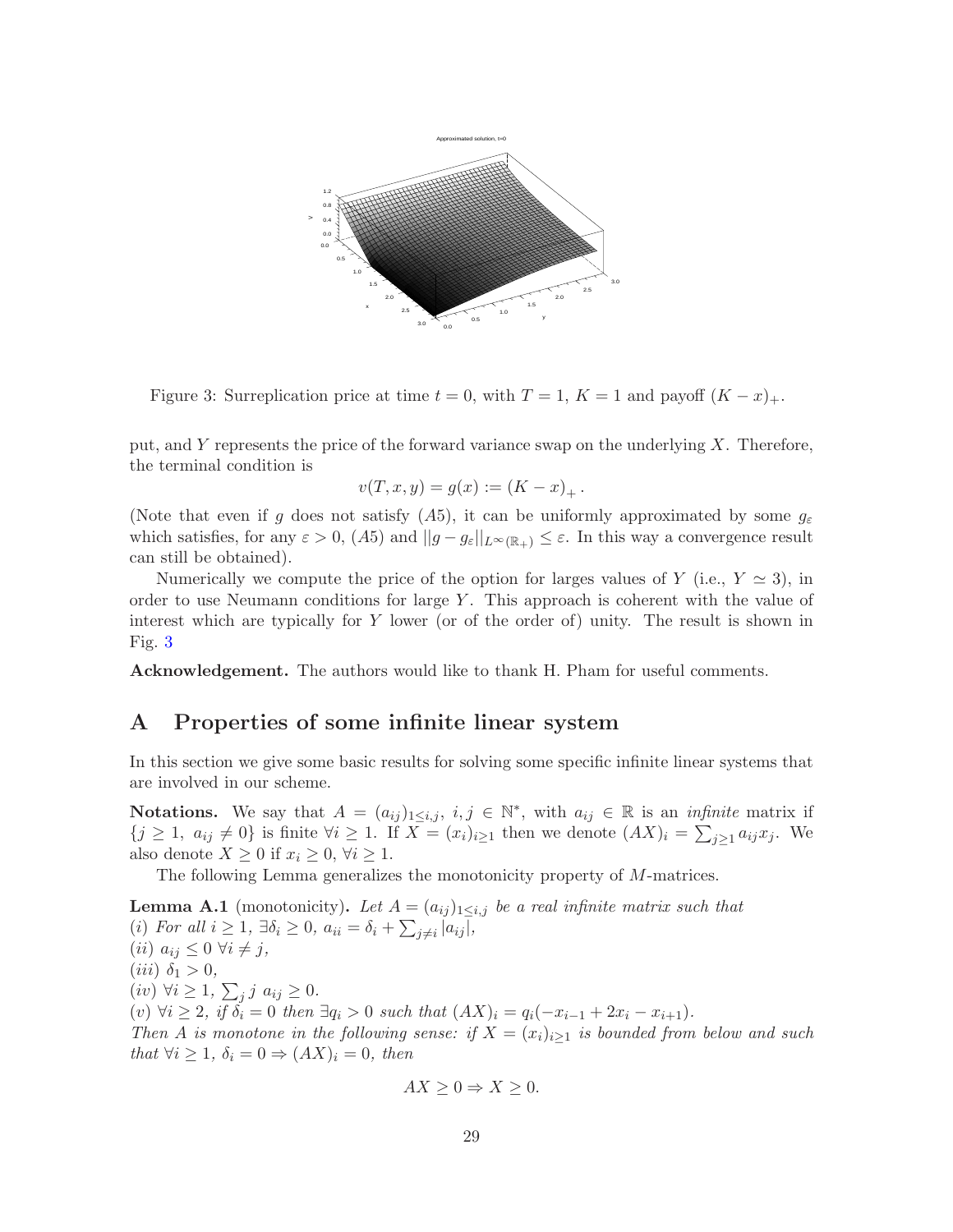**Remark A.2.** Note that from Lemma [A.1](#page-28-0) we deduce the uniqueness of bounded solutions of  $AX = b$  for any b such that  $\delta_i = 0 \Rightarrow b_i = 0$ .

*Proof of Lemma [A.1](#page-28-0).* Let  $m = \min_{i \geq 1} x_i$ .

*Step 1*. We first assume that there exists  $i \geq 1$  such that  $m = x_i$ . Then

$$
0 \le a_{ii}x_i + \sum_{j \neq i} a_{ij}x_j = \delta_i x_i + \sum_{j \neq i} |a_{ij}|(x_i - x_j) \le \delta_i x_i.
$$

If  $\delta_i > 0$ , then  $x_i \geq 0$ . In the case  $\delta_i = 0$ , by assumption (v) we obtain that  $m = x_i = x_{i-1}$  $x_{i+1}$ . In particular the minimum m is also reached by  $x_{i-1}$ . Since  $\delta_1 > 0$ , by a recurrence argument we will arrive at a point j such that  $\delta_j > 0$  and thus  $x_j \geq 0$ .

Step 2. In the general case we consider  $Y = (y_i)$  with  $y_i := x_i + \varepsilon i$  for some  $\varepsilon > 0$ . We note that  $y_i \to +\infty$ , hence  $i \to y_i$  has a minimum. Also,  $(AY)_i = (AX)_i + \varepsilon \sum_j j \ a_{ij} \ge 0$ . Hence  $AY \ge 0$  and  $Y \ge 0$  by Step 1. Since this is true for any  $\varepsilon > 0$ , we conclude that  $X \ge 0$ .  $X \geq 0.$ 

**Remark A.3.** Note that in Lemma [A.1](#page-28-0) we can relax the assumption  $(x_i)$  bounded from below by  $\liminf_{i\to\infty}\frac{x_i}{i}\geq 0.$ 

<span id="page-29-0"></span>**Proposition A.4** (Existence of solutions for linear systems). We consider A, an infinite matrix, such that

 $(i) \forall i \geq 1, \exists \delta_i \geq 0, a_{ii} = \delta_i + \sum_{j \neq i} |a_{ij}|,$ (*ii*)  $\delta_1 > 0$ . (iii)  $\forall i \geq 2$ , if  $\delta_i = 0$  then  $\exists q_i > 0$ , such that  $(AX)_i = q_i(-x_{i-1} + 2x_i - x_{i+1}).$ Let also  $b = (b_i)_{i>1}$  be such that

$$
\forall i, \delta_i = 0 \Rightarrow b_i = 0, \qquad \text{and} \qquad \max_{k \ge 1, \ \delta_k \ne 0} \frac{|b_k|}{\delta_k} < \infty.
$$

Then there exists a unique X, in the space of bounded sequences, such that  $AX = b$ , and furthermore we have

$$
\max_{k\geq 1} |x_k| \leq \max_{k\geq 1, \ \delta_k \neq 0} \frac{|b_k|}{\delta_k}.
$$

**Proof.** We look for solutions  $x^{(n)} = (x_1^{(n)})$  $\binom{n}{1}, \ldots, \binom{n}{n}^T \in \mathbb{R}^n$  of the first *n* linear equations of  $AX = b$ , and set also  $x_k^{(n)}$  $k_k^{(n)} := 0, \forall k > n.$  (Dirichlet type boundary conditions on the right boundary). This leads to solve the finite dimensional system

<span id="page-29-1"></span>
$$
A^{(n)}x^{(n)} = b^{(n)} \tag{A.1}
$$

<span id="page-29-2"></span>where  $A^{(n)} := (a_{ij})_{1 \le i,j \le n}$  and  $b^{(n)} := (b_1, \ldots, b_n)^T$ ,

**Lemma A.5.** There exists a unique  $x^{(n)}$  solution of  $(A.1)$  and furthermore it satisfies the inequality

$$
\max_{1 \le k \le n} |x_k^{(n)}| \le \max_{1 \le k \le n, \ \delta_k \ne 0} \frac{|b_k|}{\delta_k}.
$$
\n(A.2)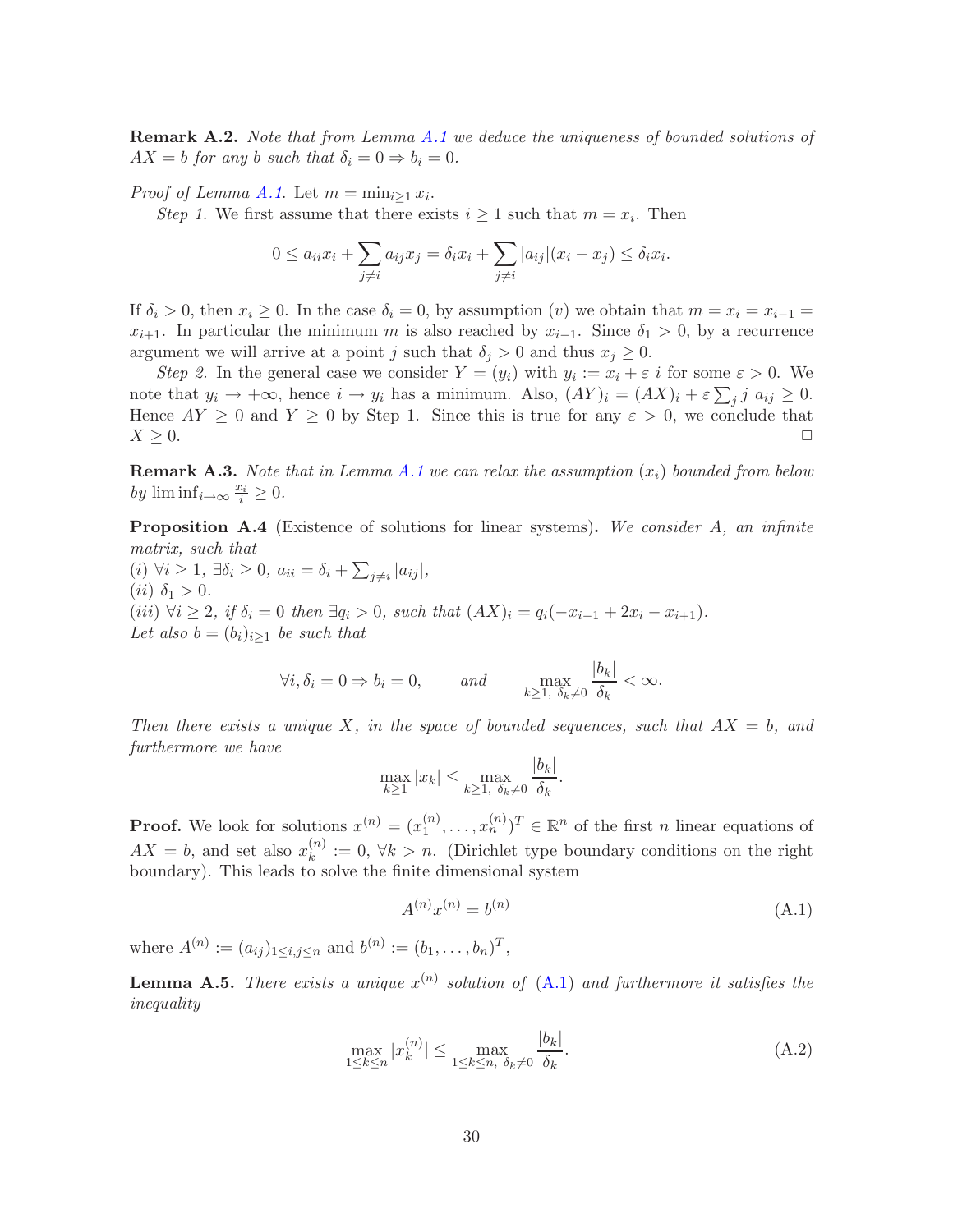**Proof of Lemma [A.5.](#page-29-2)** Suppose that  $x^{(n)}$  exists, and let i be such that  $|x_i^{(n)}$  $|n \choose i} = \max_{1 \leq j \leq n} |x_j^{(n)}|$  $\binom{n}{j}$ . Note that we still have  $\forall 1 \leq i \leq n$ ,  $a_{ii}^{(n)} = \delta_i + \sum_{j \neq i} |a_{ij}^{(n)}|$ . If  $\delta_i > 0$ ,

$$
|b_i| \ge |a_{ii}^{(n)} x_i^{(n)}| - \sum_{j \ne i} |a_{ij}^{(n)}| |x_j^{(n)}| \ge \delta_i |x_i^{(n)}|,
$$

thus  $|x_i^{(n)}\>$  $\left| \frac{\partial}{\partial i} \right| \leq \frac{|b_i|}{\delta_i}$ . If  $\delta_i = 0$ , we consider

$$
i_0 := \sup\{k < i, \ \delta_k > 0\}
$$

 $(i_0 \text{ exists since } \delta_1 > 0)$ . Then  $-x_{k-1}^{(n)} + 2x_k^{(n)} - x_{k+1}^{(n)} = b_k/q_k = 0 \text{ for } k = i_0 + 1, \ldots, i$ , and  $x_{k+1}^{(n)} - x_k^{(n)} = const = c_0$  for  $k = i_0, \ldots, i$ . But  $x_i^{(n)}$  $i^{(n)}$  is an extremum of  $x_{i-1}^{(n)}$  $\binom{n}{i-1}$ ,  $x_i^{(n)}$  $\binom{n}{i}$  and  $x_{i+1}^{(n)}$ . This implies that  $x_{i-1}^{(n)} = x_i^{(n)} = x_{i+1}^{(n)}$ , and thus  $c_0 = 0$  and  $x_{i_0}^{(n)}$  $\binom{n}{i_0} = x_i^{(n)}$  $i^{(n)}$  is also an extremum. Since  $\delta_{i_0} > 0$ , we can estimate  $|x_{i_0}^{(n)}|$  $\binom{n}{i_0}$  as before. This implies the invertibility of  $A^{(n)}$ , and thus the uniqueness of  $x^{(n)}$ .  $\Box$ 

Now we shall prove that the sequence  $X^{(n)} = (x^{(n)}, 0, 0, \dots)^T$ , which satisfies already  $||X^{(n)}||_{\infty} \leq C := \max_{\delta_k \neq 0} \frac{|b_k|}{\delta_k}$  $\frac{\partial k}{\partial k}$ , converges pointwisely towards a solution X of the problem. We first suppose that  $b \geq 0$ . We can see that  $A^{(n)}$  is still a monotone matrix (following the proof of Lemma [A.1\)](#page-28-0). Hence  $x^{(n)} \geq 0$ . Now we consider  $x^{(n+1)}$  and for  $i \leq n$  we see that

$$
(A^{(n)}x^{(n+1)})_i = b_i - a_{i,n+1}x_{n+1}^{(n+1)} \ge b_i = (A^{(n)}x^{(n)})_i.
$$

Hence we obtain that

$$
(x_1^{(n+1)}, \dots, x_n^{(n+1)})^T \ge (x_1^{(n)}, \dots, x_n^{(n)})^T,
$$

and in particular  $X^{(n)} \n\t\leq X^{(n+1)}$ . Since  $||X||_{\infty} \leq C$ , we obtain the (pointwise) convergence of  $X^{(n)}$  towards some vector X such that  $||X||_{\infty} \leq C$ . In the general case, we can decompose  $b = b^+ - b^-$  with  $b^+ = \max(b, 0), b^- = \max(-b, 0)$ , and proceed in the same way. We obtain the pointwise convergence of  $X^{(n)} = X^{(n),+} - X^{(n),-}$  towards some X, with  $X^{(n),\pm} > 0$  and  $||X^{(n),\pm}||_{\infty} \leq C$ , hence also  $||X||_{\infty} \leq C$ .

Since  $\{j, a_{ij}^{(n)} \neq 0\}$  is finite, for any given i we can pass to the limit  $n \to \infty$  in  $\sum_{j\geq 1} a_{ij}^{(n)} x_j^{(n)} = b_i$ , and obtain  $(AX)_i = b_i$ . ✷

**Case of infinite 2d matrices.** We say that the set of real numbers  $A = (A_{(i,j),(k,\ell)})_{1 \leq i,j,k,\ell}$ is an *infinite 2d* matrix if  $\{(k,\ell), A_{(i,j),(k,l)} \neq 0\}$  is finite  $\forall i, j \geq 1$  (A is also an "infinite" tensor). If  $X = (X_{i,j})_{i,j \geq 1}$ , then we denote  $(AX)_{i,j} = \sum_{k,\ell \geq 1} A_{(i,j),(k,\ell)} X_{k,\ell}$ . We also denote  $X \geq 0$  if  $X_{i,j} \geq 0, \forall i, j$ .

<span id="page-30-0"></span>The previous results can be easily generalized to infinite 2d matrices. We state here the results without proof.

**Proposition A.6.** Let  $A = (A_{(i,j),(k,\ell)})_{1 \leq i,j,k,\ell}$  be an infinite 2d matrix such that (i) For all  $i, j \geq 1$ ,  $A_{(i,j),(i,j)} = \delta_{ij} + \sum_{(k,\ell)\neq(i,j)} |A_{(i,j),(k,\ell)}|$  with  $\delta_{ij} \geq 0$ , (*ii*)  $A_{(i,j),(k,\ell)} \leq 0 \ \forall (i,j) \neq (k,\ell),$ (iii)  $\delta_{i1} > 0, \forall i \geq 1,$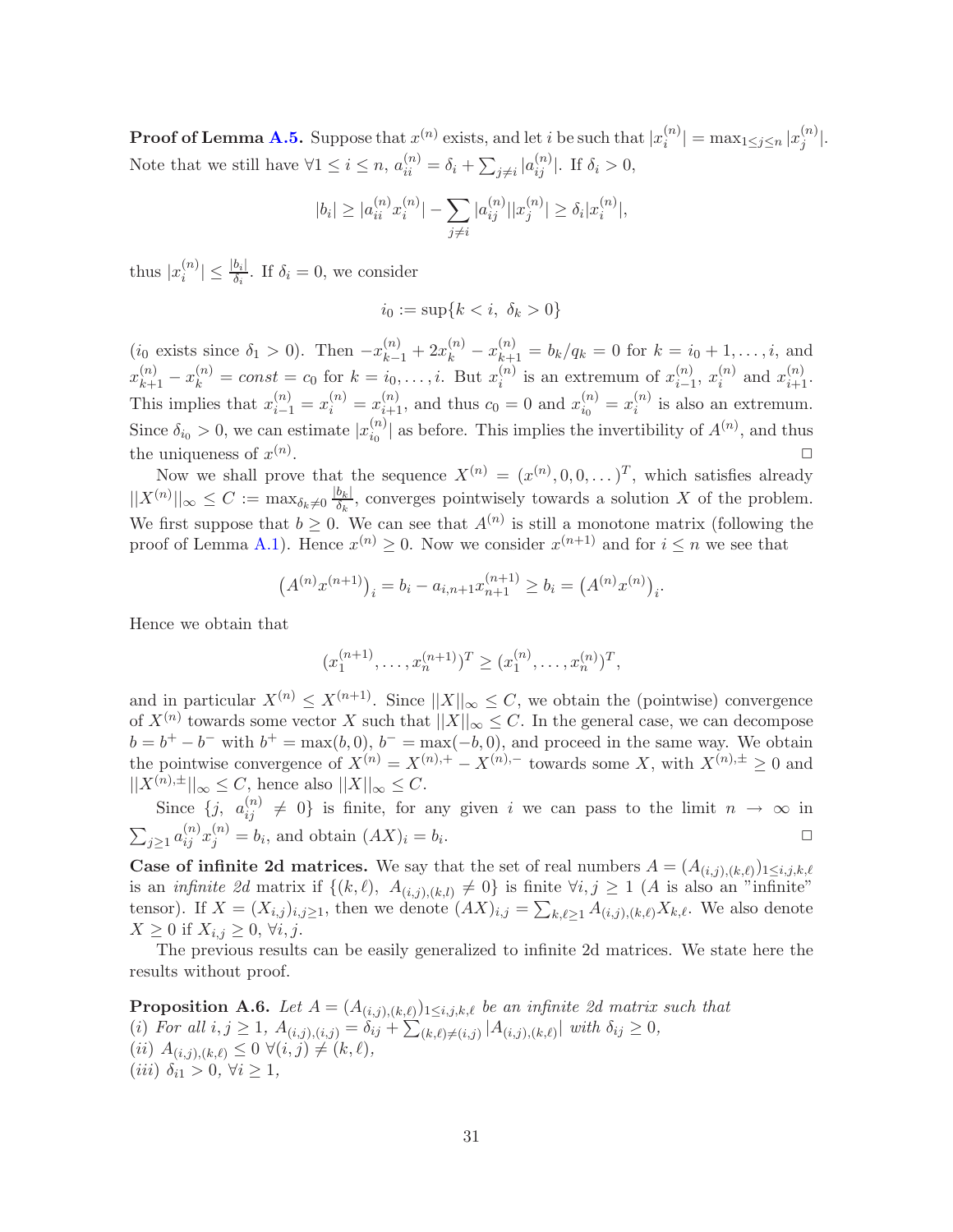$(iv) \ \forall i, j \geq 1, \ \sum_{(k,\ell)} (k+\ell) A_{(i,j),(k,\ell)} \geq 0,$  $(v) \forall i \geq 1, \forall j \geq 2, \text{ if } \delta_{ij} = 0 \text{ then } \exists q_{ij} > 0 \text{ such that}$ 

$$
(AX)_{ij} = q_{ij}(-X_{i,j-1} + 2X_{i,j} - X_{i,j+1}).
$$

1) Then A is monotone in the following sense: if  $X = (X_{i,j})_{i,j \geq 1}$  is bounded from below and such that  $\forall i, j \geq 1, \delta_{i,j} = 0 \Rightarrow (AX)_{i,j} = 0, \text{ then}$ 

$$
AX \ge 0 \Rightarrow X \ge 0.
$$

2) If  $b = (b_{ij})_{i,j \ge 1}$  is such that  $\delta_{ij} = 0 \Rightarrow b_{i,j} = 0$ , and  $\max_{i,j \ge 1, \delta_{ij} > 0}$  $|b_{ij}|$  $\frac{\delta_{ij}}{\delta_{ij}} < \infty,$ then there is a unique bounded X such that  $AX = b$ , and furthermore

$$
\max_{i,j\geq 1}|X_{ij}|\leq \max_{i,j\geq 1, \delta_{ij}>0}\frac{|b_{ij}|}{\delta_{ij}}.
$$

## <span id="page-31-1"></span>B Convergence of Howard's algorithm

<span id="page-31-0"></span>In this section we prove the following result.

**Proposition B.1.** Let S be a compact set, and  $A := S^{\mathbb{N}}$ , the set of infinite sequences of S. For all  $w \in A$ , let  $A(w) := (a_{ij}(w))_{i,j \geq 1}$  be an infinite matrix, and  $b(w) := (b_i(w))_{i \geq 1}$ . We assume furthermore that

(i) If  $w = (w_i)_{i \geq 1}$ ,  $a_{ij}(w)$  depends only on  $w_i$ , and also  $b_i(w)$  depends only on  $w_i$ , and this dependence is continuous.

 $(ii) \forall i, \, \text{sup}_{w \in \mathcal{A}} (Card\{j, a_{ij}(w) \neq 0\}) < \infty.$ 

(*iii*) (monotonicity) For all  $w \in A$  and X bounded,

$$
A(w)X \ge 0 \quad \Rightarrow \quad X \ge 0.
$$

(iv)  $\exists C \geq 0$ ,  $\forall w \in A$ ,  $\exists X$  solution of  $A(w)X = b(w)$  and such that

 $||X||_{\infty} \leq C.$ 

Then

 $(i)$  there exists a unique bounded solution X to the problem

<span id="page-31-2"></span>
$$
\min_{w \in \mathcal{A}} (A(w)X - b(w)) = 0. \tag{B.1}
$$

(ii) Howard's algorithm as defined in section [4](#page-19-0) converges pointwisely towards X.

**Remark B.2.** Proposition [B.1](#page-31-0) can then be adapted in order to prove Proposition  $4.4$ . The proof is left to the reader.

**Proof.** Let us first check the uniqueness. Let X and Y be two solutions, and let  $\bar{w}$  be an optimal control associated to  $Y$ . Then

$$
A(\bar{w})Y - b(\bar{w}) = 0
$$
  
= 
$$
\min_{w \in \mathcal{A}} (A(w)X - b(w))
$$
  

$$
\leq A(\bar{w})X - b(\bar{w}).
$$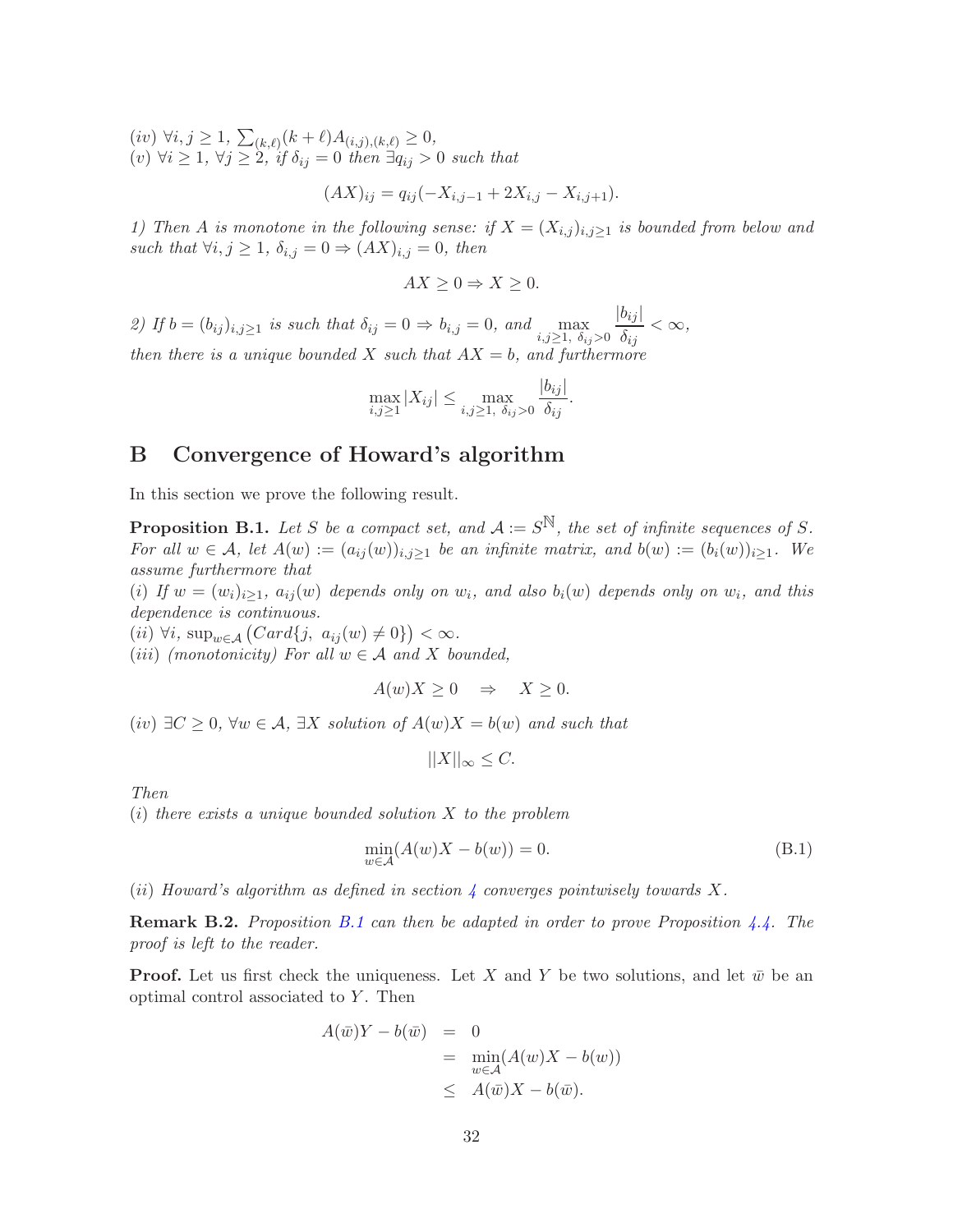Hence  $A(\bar{w})(Y - X) \leq 0$  and thus  $Y \leq X$  using the monotonicity property. We can prove  $Y \geq X$  in the same way, hence  $X = Y$  which proves uniqueness.

The existence now is obtained by considering the sequence  $X^k$  and controls  $w^k$  as in Howard's algorithm of section [4.](#page-19-0)

We first remark that for all  $k \geq 0$ ,  $X^k \leq X^{k+1}$ , because

$$
A(w^{k+1})X^{k+1} - b(w^{k+1}) = 0
$$
  
=  $A(w^k)X^k - b(w^k)$   
 $\ge \min_{w} (A(w)X^k - b(w))$   
 $\ge A(w^{k+1})X^k - b(w^{k+1}),$ 

and using the monotonicity of  $A(w^{k+1})$ . Also,  $X^k$  is bounded. Hence  $X^k$  converges pointwisely towards some bounded X. It remains to show that X satisfies  $(B.1)$ .

Let  $F_i(X)$  be the *i*-th component of  $\min_{w \in \mathcal{A}} (A(w)X - b(w))$ , i.e.

$$
F_i(X) = \min_{w \in \mathcal{A}} (A(w)X - b(w))_i.
$$

For a given i, since  $(A(w)X)_i$  involves only a finite number of matrix continuous coefficients  $(a_{ij}(w))_{j\leq j_{\text{max}}}$ , we obtain that  $\lim_{k\to\infty} F_i(X^k) = F_i(X)$ . Also by compactness of S, by a diagonal extraction argument, there exists a subsequence of  $(w^k)_{k\geq 0}$ , denoted  $w^{\phi_k}$ , that converges pointwisely towards some  $w \in \mathcal{A}$ .

Passing to the limit in  $(A(w^{\phi_k})X^{\phi_k} - b(w^{\phi_k}))_i = 0$ , we obtain  $(A(w)X - b(w))_i = 0$ . On the other hand,

$$
F_i(X) = \lim_{k \to \infty} F_i(X^{\phi_k - 1})
$$
  
= 
$$
\lim_{k \to \infty} \left( A(w^{\phi_k}) X^{\phi_k} - b(w^{\phi_k}) \right)_i
$$
  
= 
$$
(A(w)X - b(w))_i.
$$

Hence  $F_i(X) = 0$ ,  $\forall i$ , which concludes the proof.

$$
\Box
$$

### <span id="page-32-0"></span>References

- <span id="page-32-1"></span>[1] M. Akian, J.L. Menaldi, and A. Sulem. On an investement-consumption model with transaction costs. SIAM J. Control Optim., 34:329–364, 1996.
- [2] M. Bardi and I. Capuzzo-Dolcetta. Optimal control and viscosity solutions of Hamilton-Jacobi-Bellman equations. Systems and Control: Foundations and Applications. Birkhäuser, Boston, 1997.
- <span id="page-32-2"></span>[3] G. Barles. An approach of deterministic control problems with unbounded data. Ann. Inst. H. Poincaré, Anal. Non Linéaire, 7(4):235–258, 1990.
- <span id="page-32-3"></span> $[4]$  G. Barles. Solutions de viscosité des équations de Hamilton-Jacobi, volume 17 of Mathématiques et Applications. Springer, Paris, 1994.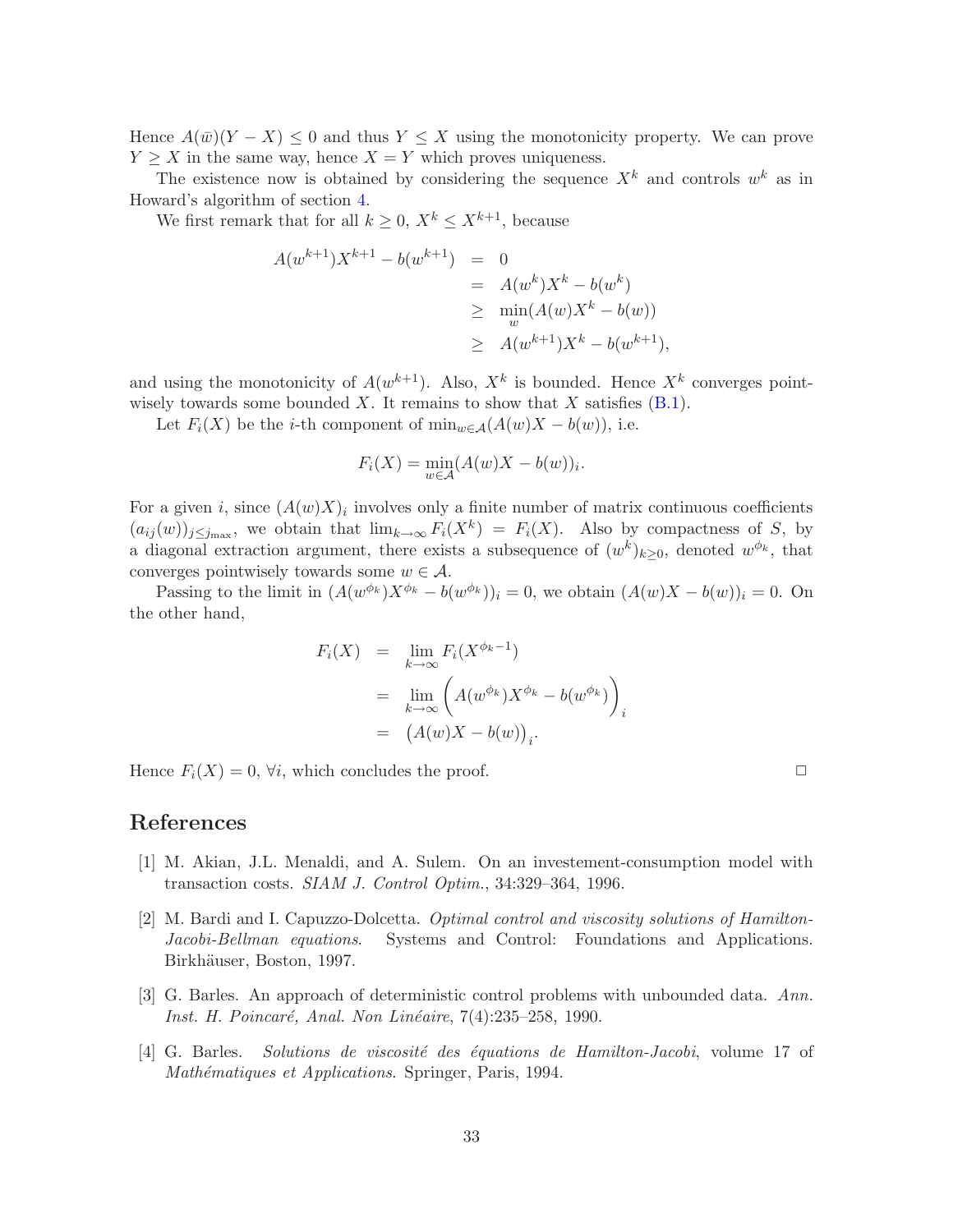- <span id="page-33-8"></span><span id="page-33-7"></span>[5] G. Barles and P.E. Souganidis. Convergence of approximation schemes for fully nonlinear second order equations. Asymptotic Analysis, 4:271-283, 1991.
- <span id="page-33-6"></span>[6] O. Bokanowski, S. Maroso, and H. Zidani. Some convergence results for Howard's algorithm. Preprint Inria http://hal.inria.fr/inria-00179549/fr/, 2007.
- <span id="page-33-5"></span>[7] J.F. Bonnans, E. Ottenwaelter, and H. Zidani. Numerical schemes for the two dimensional second-order HJB equation. ENSAIM: M2AN, 38:723–735, 2004.
- <span id="page-33-1"></span>[8] J.F. Bonnans and H. Zidani. Consistency of generalized finite differences schemes for the stochastic HJB equation.  $SIAM$ , J. Num. Anal., 41-3:1008–1021, 2003.
- [9] B. Bruder. Super-replication of european options with a derivative asset under constrained finite variation strategies. Preprint HAL http://hal.archives-ouvertes.fr/hal-00012183/fr/, 2005.
- <span id="page-33-3"></span>[10] J.P. Chancelier, B. Øksendal, and A. Sulem. Combined stochastic control and optimal stopping, and application to numerical approximation of combined stochastic and impulse control. Tr. Mat. Inst. Steklova, 237(Stokhast. Finans. Mat.):149–172, 2002.
- <span id="page-33-2"></span>[11] P. Cheridito, H.M. Soner, and N. Touzi. The multi-dimensional super-replication problem under gamma constraints. Ann. Inst. H. Poincaré Anal. Non Linéaire, 22(5):633– 666, 2005.
- <span id="page-33-10"></span><span id="page-33-4"></span>[12] M. Crandall, H. Ishii, and P.L. Lions. User's guide to viscosity solutions of second order partial differential equations. Bull. Amer. Math. Soc., 27:1–67, 2000.
- <span id="page-33-11"></span>[13] M.G. Crandall and P.L. Lions. Two approximations of solutions of Hamilton-Jacobi equations. Mathematics of Computation, 43(167):1–19, 1984.
- [14] M.G. Crandall and P.L. Lions. Convergent difference schemes for nonlinear parabolic equations and mean curvature motion. Numer. Math.,  $75(1):17-41$ , 1996.
- <span id="page-33-0"></span>[15] J. Cvitanic, H. Pham, and N. Touzi. Super-replication in stochastic volatility models with portfolio constraints. *Journal of Applied Probability*, 36:523–545, 1999.
- <span id="page-33-14"></span><span id="page-33-9"></span>[16] R. Dautray and J.L. Lions. Mathematical analysis and numerical methods for science and technology. Volume 5 . Evolution Problems I. Springer, 2000.
- <span id="page-33-12"></span>[17] N. El Karoui and M.C. Quenez. Dynamic programming and pricing of contingent claims in an incomplete market.  $SIAM J. Control Optim.$ ,  $33(1):29-66$ , 1995.
- [18] R.L. Graham, D.E. Knuth, and O. Patashnik. Concrete Mathematics, A Foundation For Computer Science. Addison-Wesley, Paris, 1994.
- <span id="page-33-13"></span>[19] R.A. Howard. Dynamic Programming and Markov Process. MIT, 1960.
- [20] N.V. Krylov. The rate of convergence of finite-difference approximations for Bellman equations with Lipschitz coefficients.  $Appl. Math. Optim.$ , 52(3):365–399, 2005.